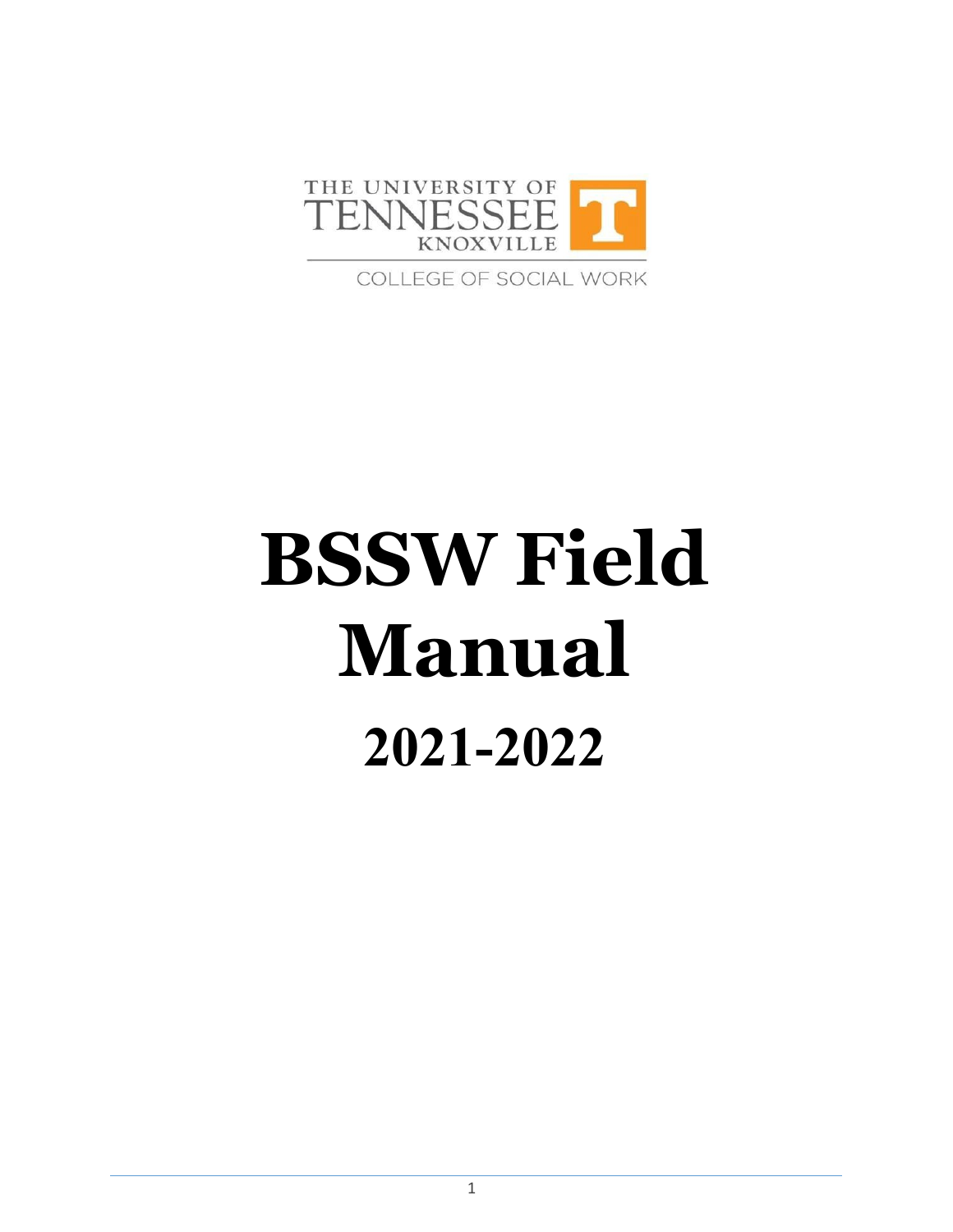# <span id="page-1-0"></span>**Statement Regarding the Impact of COVID-19 on UT Field Education**

Social Work practice and field education have been deeply impacted by COVID-19. The College of Social Work takes very seriously its responsibility to balance the concern for student safety and wellbeing with our concern for a quality learning experience. This has been particularly challenging for field education, because field takes place in the social work practice setting.

As the University returns to in-person classes on campus this fall, social work students will begin inperson placements at field organizations. Although UTK does not require COVID-19 vaccination, agencies may require proof of vaccination as a condition of placement. Students are expected to follow all guidance outlined in the document "UTCSW Student COVID Guidelines for Field Placement," which can be found on the field course Canvas site.

During the COVID pandemic, the Council on Social Work Education has allowed new flexibility for students completing employment-based placements. Please see Section 6.7, "Placement in Employment Setting," for more for information on this. These changes in the structure of field for this academic year are reflected in the manual. Students should pay particular attention to UT requirements for selfscreening and reporting.We want students to have a safe field experience and to take seriously our responsibility to protect colleagues and clients from exposure to a dangerous illness.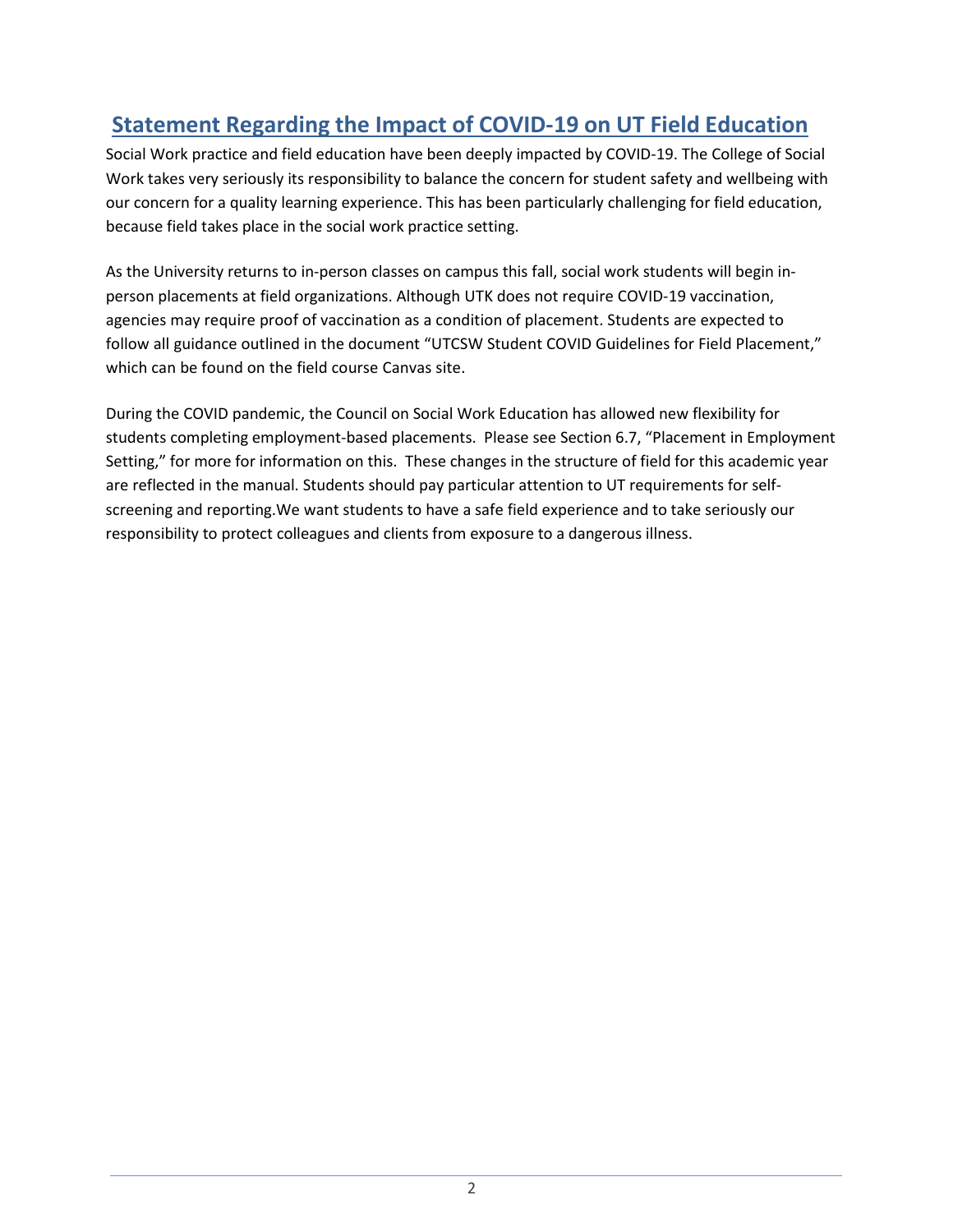# **Table of Contents**

| 1.1. |  |
|------|--|
| 1.2. |  |
| 1.3. |  |
| 1.4. |  |
| 1.5. |  |
| 2.1. |  |
| 2.2. |  |
| 2.3. |  |
| 3.1. |  |
| 3.2. |  |
| 3.3. |  |
| 3.4. |  |
| 3.5. |  |
| 3.6. |  |
| 3.7. |  |
| 3.8. |  |
| 3.9. |  |
|      |  |
| 4.2  |  |
| 4.3  |  |
| 5.1. |  |
| 5.2. |  |
| 5.3. |  |
| 5.4. |  |
| 6.1. |  |
| 6.2. |  |
| 6.3. |  |
| 6.4. |  |
| 6.5. |  |
| 6.6. |  |
| 6.7. |  |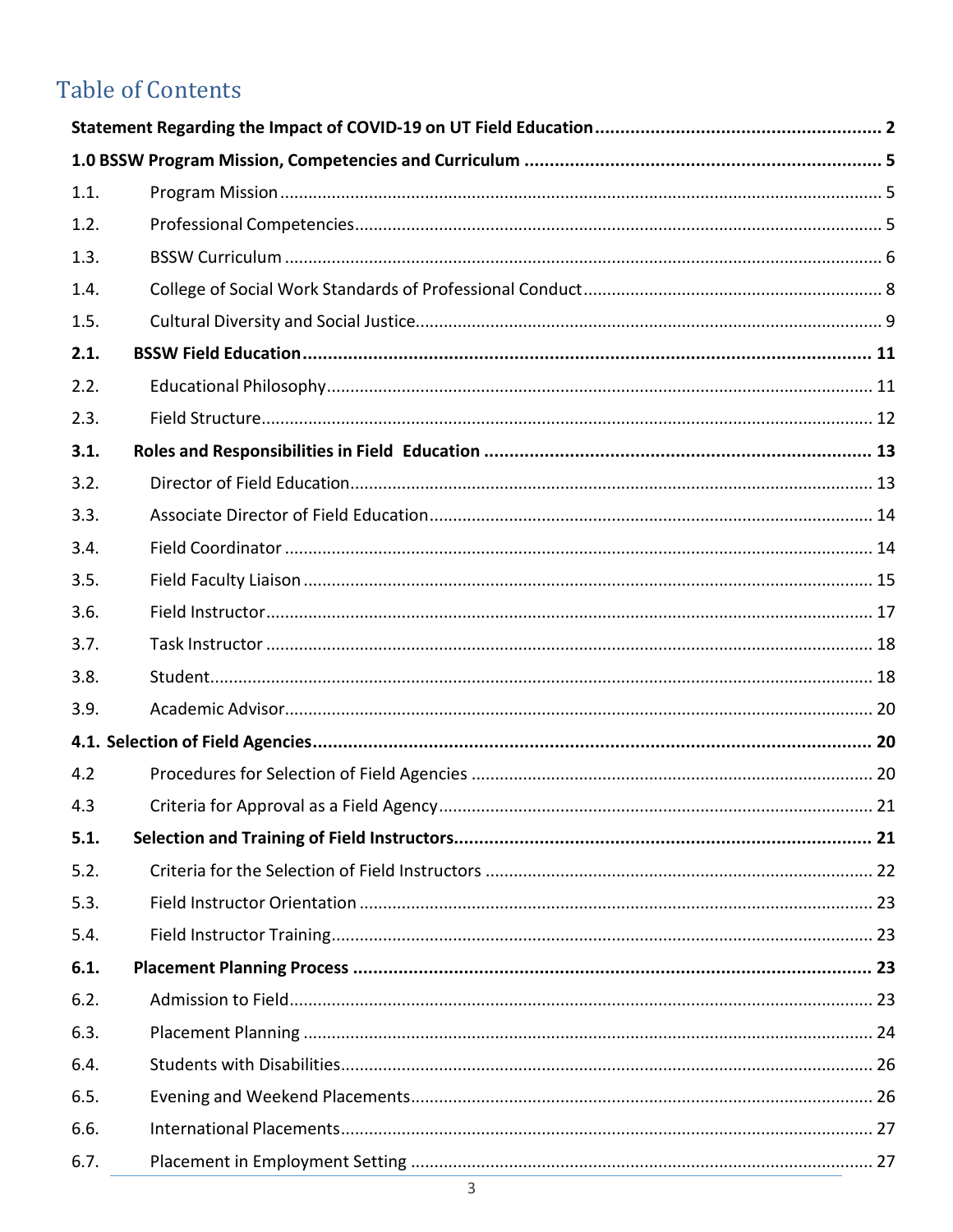| 6.8. |  |
|------|--|
| 7.   |  |
| 7.1. |  |
| 7.2  |  |
| 7.3  |  |
| 7.4  |  |
|      |  |
| 8.1. |  |
| 8.2. |  |
| 8.3  |  |
| 8.4  |  |
| 8.5  |  |
| 8.6  |  |
| 8.7  |  |
| 8.8  |  |
| 8.9  |  |
| 9.0  |  |
| 9.1  |  |
| 9.2  |  |
| 9.3  |  |
| 10.0 |  |
| 10.1 |  |
| 10.2 |  |
| 10.3 |  |
| 10.4 |  |
| 10.5 |  |
| 10.6 |  |
| 10.7 |  |
| 10.8 |  |
| 10.9 |  |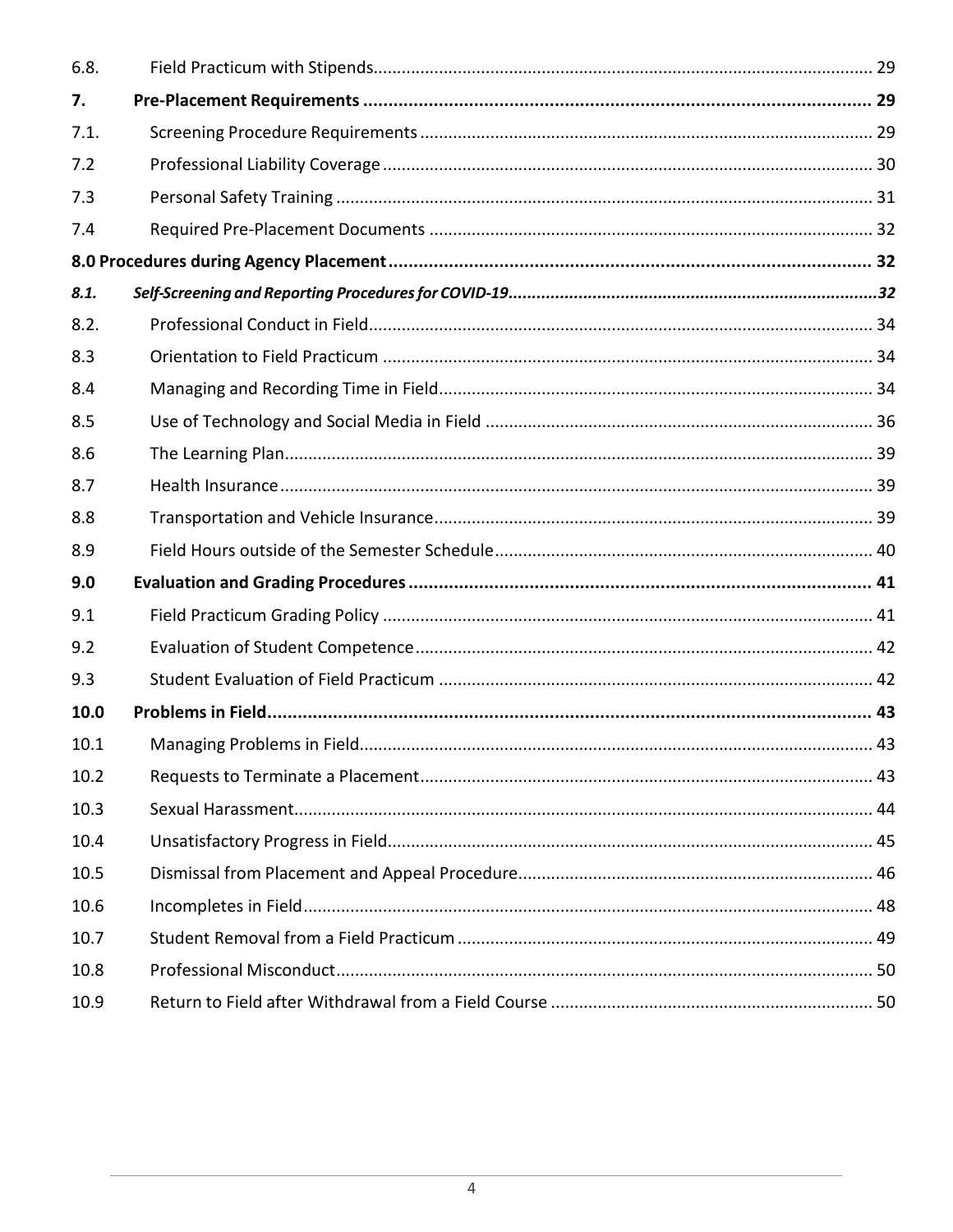# <span id="page-4-1"></span><span id="page-4-0"></span>**1.0 BSSW Program Mission, Competencies and Curriculum**

#### **1.1. Program Mission**

The mission of the BSSW program is to develop generalist social workers who are strategic thinkers, life-long learners and opinion shapers. The program is offered on the Knoxville campus and Online. The knowledge-base, skills, and values necessary for generalist practiceare taught in an environment that fosters professional development, critical thinking, and leadership and prepares students to take appropriate action guided by the best available scientific evidence. We are dedicated to preparing practitioners for the challenges of today'scomplex pluralistic world. Since the amount of knowledge doubles approximately every five years, what is taught today may soon be obsolete. Our challenge, therefore, lies in the on- going development and implementation of a curriculum that prepares and energizes students for generalist practice today and in the future.

## <span id="page-4-2"></span>**1.2. Professional Competencies**

The BSSW student is prepared to become an entry level generalist practitioner who is able toserve diverse populations in a variety of practice settings. Students are able to integrate the knowledge, values, and skills of a social worker into their practice and become competent entry level professionals. The BSSW Program has adopted the following nine core competencies from the Council on Social Work Education Educational Policy and Accreditation Standards.

Upon completion of the BSSW program students are expected to be able to:

- 1. Demonstrate Ethical and Professional Behavior
- 2. Engage Diversity and Difference in Practice
- 3. Advance Human Rights and Social, Economic, and Environmental Justice
- 4. Engage in Practice-informed Research and Research-informed Practice.
- 5. Engage in Policy Practice
- 6. Engage with Individuals, Families, Groups, Organizations, and **Communities**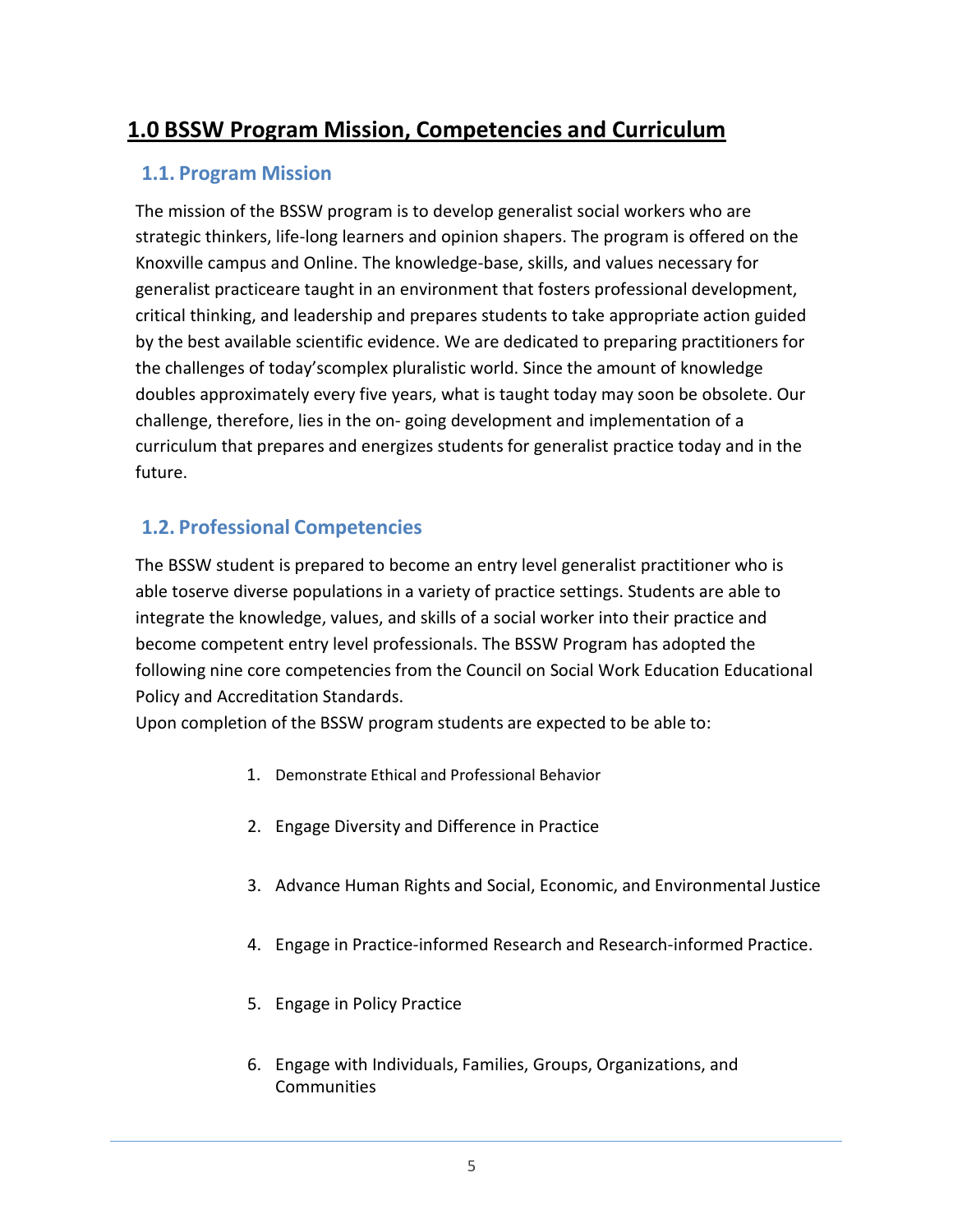- 7. Assess Individuals, Families, Groups, Organizations, and Communities
- 8. Intervene with Individuals, Families, Groups, Organizations, andCommunities
- 9. Evaluate Practice with Individuals, Families, Groups, Organizations, andCommunities

## <span id="page-5-0"></span>**1.3. BSSW Curriculum**

The social work curriculum is designed to achieve the primary objective of preparing students for entry level professional practice. The curriculum is the same for the campusand online programs. Students should address any questions about curriculum requirements to the BSSW Program Advisor.

The curriculum follows the general education requirements of the University of Tennesseeand the Educational Policy and Accreditation Standards of the Council on Social Work Education, the accrediting body for social work programs. Students must graduate with a minimum of 120 credit hours with 50 of those credit hours in social work.

The social work curriculum builds on a strong liberal arts base. The humanities and thesocial and behavioral sciences are emphasized to help students understand human diversity and the transactions between people and the environment. The curriculum combines classroom experience and agency-based field placements. Courses provide aknowledge base in social work practice, human behavior, social welfare policy, and research.

Each course in the social work sequence builds upon another, reinforces core concepts and skills while including content of greater complexity. An illustration is the three course social work practice sequence. SW 312 introduces generalist practice with individuals and families,while SW 313 further defines generalist practice with a special focus on crisis intervention and case management with selected client populations. SW 315 emphasizes generalist practice with groups and communities. Each course in this practice sequence has a skills lab that provides opportunities for students to develop and refine interpersonal skills. The *Field Practicum Learning Plan* is used in both the junior and senior field practicum to organize the students' learning activities around the identified competencies.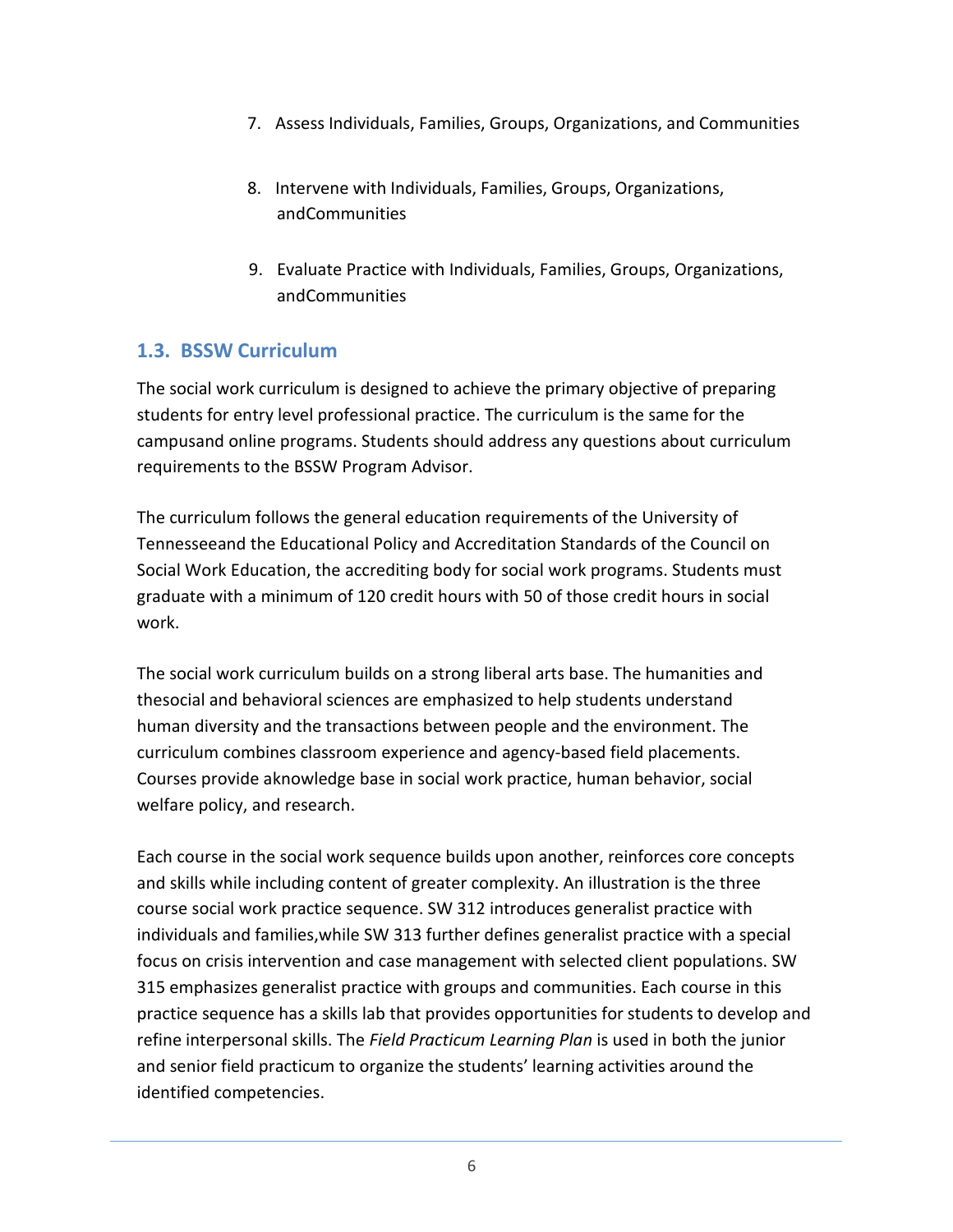The baccalaureate social work curriculum is outlined below:

#### **Social Work**

#### **Curriculum**

#### **Junior**

Social Work 312 - Interviewing Skills/ Helping Relationships in Social **WorkPractice** Social Work 313 - Social Work Practice with Individuals & Families Social Work 314 or 317 - Human Behavior and the Social EnvironmentSocial Work 315 - Social Work Practice with Groups, Organizations, & **Communities** Social Work 380N - Field Practice in SocialWork I Social Work 385 Field Seminar I

#### **Senior**

Social Work 410R or 417R - Social Work Research Social Work 416 -Social Welfare Policies & Issues Social Work 460 or 467- Integrative Seminar Social Work 480N - Field Practice in Social Work II Social Work 481N - Field Practice in Social Work III Social Work 485 Field Seminar II Social Work495 Field Seminar III **OR** Social Work 483N - Field Practice in Social Work (block) Social Work496 Block Field Seminar

#### Course Descriptions

BSSW course descriptions can be found at: [https://www.csw.utk.edu/bssw](https://www.csw.utk.edu/bssw-field-manual-forms-resources/)[field-manual-forms-resources/](https://www.csw.utk.edu/bssw-field-manual-forms-resources/) or in the BSSW Program Office.

#### **BSSW Honors Program**

The honors program provides highly motivated social work majors with the opportunity to pursue advanced coursework and graduate with honors. Students completing the honors program must complete a senior research project related to field. Students are to consult with their field instructors when planning the research project and are required to obtain allnecessary permissions from the field agency in addition to gaining approval from the University IRB.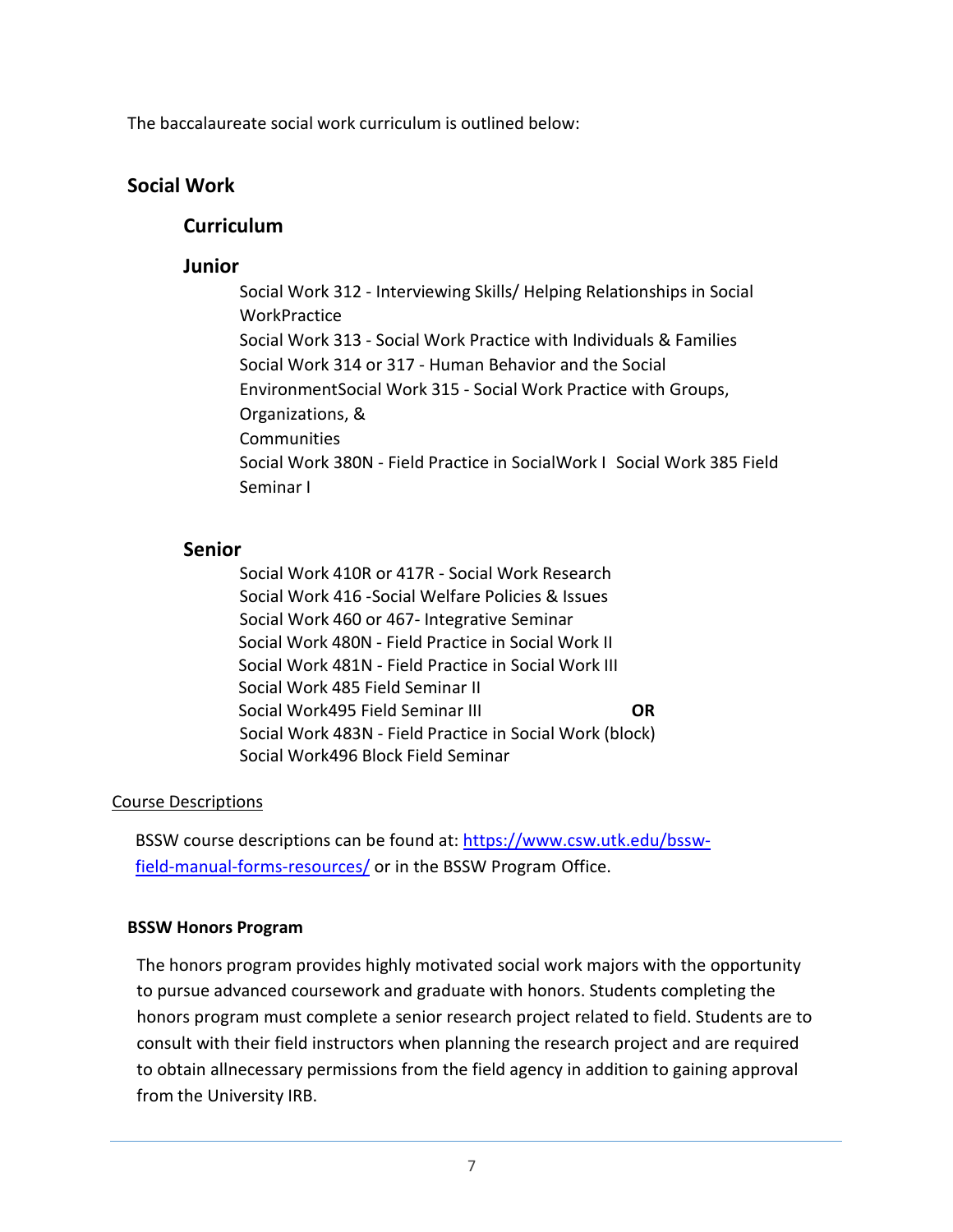## <span id="page-7-0"></span>**1.4. College of Social Work Standards of Professional Conduct**

Separate and distinct from the University of Tennessee's Standards of Conduct, and the CSW's standards for academic performance, there are certain cognitive, emotional and character requirements that students must possess that provide the CSW with reasonable assurance that students can complete the entire course of study and participate fully in all aspects of social work education and the professional practice of social work. Students in the CSW are expected to possess the following abilities and attributes at a level appropriate to their year in the program. They are expected to meet these standards in the classroom and intheir practice. Attention to these standards will be part of evaluations made by faculty responsible for evaluating applications for admission and faculty responsible for evaluating students' classroom and practicum performance.

- **Professional Behavior.** The social work student behaves professionally by knowing and practicing within the scope of social work, adhering to the National Association of Social Workers Code of Ethics and the Tennessee Board of Social Worker Standards of Conduct (1365-01-.10) as found in the Tennessee Board of Social Work Certification and Licensure General Rules and Regulations, [http://www.state.tn.us/sos/rules/1365/1365-](http://www.state.tn.us/sos/rules/1365/1365-01.20100729.pdf) [01.20100729.pdf](http://www.state.tn.us/sos/rules/1365/1365-01.20100729.pdf)
- **Interpersonal Skills.** The social work student communicates and interacts withother students, faculty, staff, clients and professionals in a professional manner, and demonstrates respect for and consideration of other students, faculty, staff, clients and professionals in spoken, written and electronic form. The social work student expresses their ideas and feelings clearly and demonstrates a willingness and ability to listen to others.
- **Self-awareness.** The social work student is willing to examine and change theirbehavior when it interferes with working with clients and other professionals, and is able to work effectively with others in subordinate positions as well as with those in authority.
- **Professional Commitment.** The social work student has a strong commitmentto the essential values of social work (the dignity and worth of every individualand their right to a just share of the society's resources). The social work student is knowledgeable about and adheres to the National Association of Social Workers Code of Ethics and the Rules of the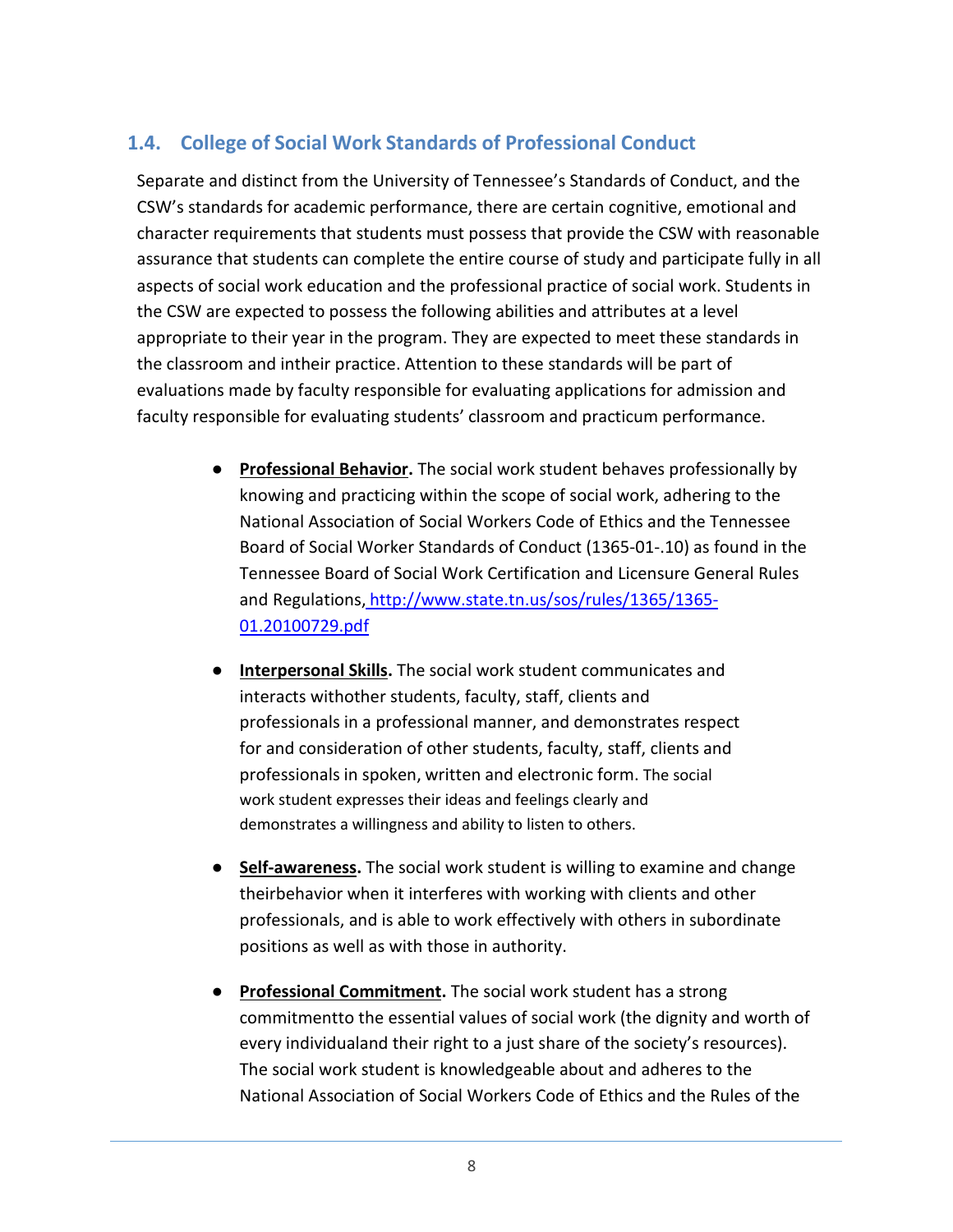Tennessee Board of Social Worker Certification.

- **Self-care.** The social work student recognizes the signs of stress, develops appropriate means of self-care, and seeks supportive resources if necessary.
- **Valuing Diversity.** The social work student appreciates the value of human diversity. Social work students do not impose their own personal, religious, sexual, and/or cultural values on other students, faculty, staff, clients or professionals. Social work students are willing to serve in an appropriate manner all persons in need of assistance, regardless of the person's age, class,race, religious affiliation (or lack of), gender, disability, sexual orientation and/or value system.

The following list provides examples, but is not exhaustive, of professional misconduct:

- Misuse, alteration or falsification of documents
- Unauthorized or improper use of University equipment, services and facilities
- Harassing, coercing and intimidating behavior
- Obstruction or disruption of teaching
- Criminal activity
- Failure to comply with an order from a legitimate university authorityand failure to attend required meetings called by university faculty oradministration such as Academic Committee Meetings and Field Evaluation Meetings
- Threatening behavior and verbal abuse
- Inappropriate relationships
- Inability to secure, sustain, or perform satisfactorily in a field placement

## <span id="page-8-0"></span>**1.5. Cultural Diversity and Social Justice**

#### **University of Tennessee College of Social Work Diversity Statement**

The College of Social Work and the University of Tennessee welcome and honor all people.In accordance with the Council on Social Work Education and the U.S. National Associationof Social Workers, the College of Social Work defines "the dimensions of diversity as the intersectionality of multiple factors including" age, class, color, culture, mental or physical disability, ethnicity, gender, gender expression, gender identity, immigration status, marital status, national origin, political ideology, race, religion, sex, and sexual orientation.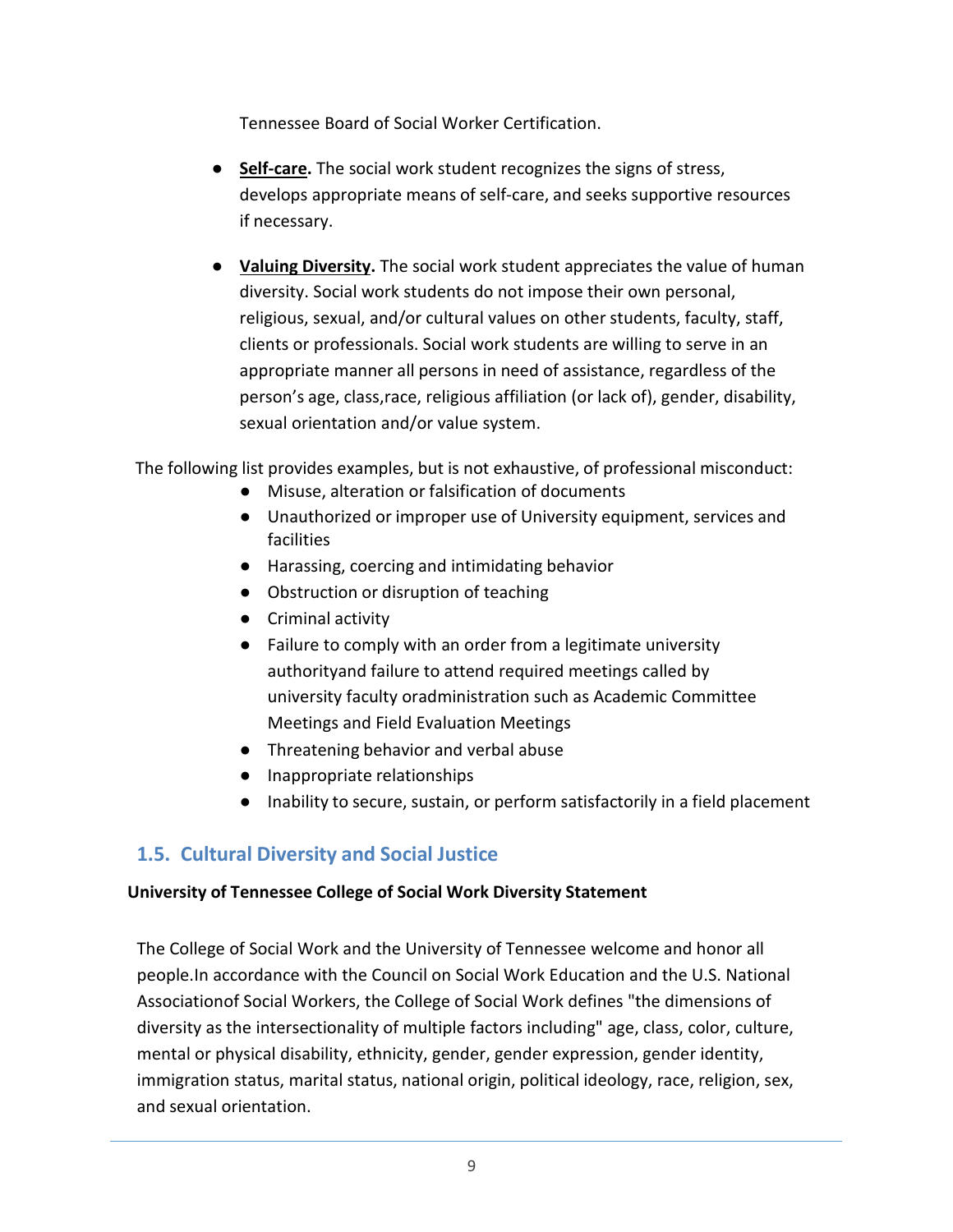"As a consequence, the college values intellectual curiosity, pursuit of knowledge, and academic freedom and integrity. A person's life experiences may include oppression, poverty, marginalization, and alienation as well as privilege, power, and acclaim. The College of Social Work promotes social justice and social change, and strives to end discrimination, oppression, poverty, and other forms of social injustices." (Rev. 2-15- 2013)

#### **Commitment to Cultural Diversity and Social Justice**

In accordance with the [NASW Code of Ethics](http://www.socialworkers.org/pubs/code/code.asp) and the [CSWE Educational Policy and](http://www.cswe.org/Accreditation/2008EPASDescription.aspx) [Accreditation Standards](http://www.cswe.org/Accreditation/2008EPASDescription.aspx) (EPAS) for MSSW and BSSW Degree Programs in Social Work Education, The University of Tennessee College of Social Work faculty, staff, and studentsshall do the following:

- 1. "Act to prevent and eliminate domination of, exploitation of, and discrimination against any person, group, or class on the basis of race, ethnicity, national origin[or ancestry], color, sex [gender], sexual orientation, age, marital status, political belief, religion [creed], or mental or physical disability" [NASW Code of Ethics, 6.04(d)].
- 2. Practice within the defining principles "of service, social and economic justice,dignity and worth of the person, importance of human relationships, and integrity and competence" (CSWE, Educational Policy, Purposes, 1.0).
- 3. "...Enhance human well-being and alleviate poverty, oppression, and other formsof social injustice" (CSWE, Educational Policy, Purposes, 1.0).
- 4. "...Develop and apply practice in the context of diverse cultures" (CSWE, Educational Policy, Purposes, 1.0).

To this end, the MSSW and BSSW curricula shall provide content and learning experiences toprepare social workers "...to practice without discrimination, with respect, and with knowledge and skills related to clients' age, class, color, culture, disability, ethnicity, family structure, gender, marital status, national origin, race, religion, sex, and sexual orientation (and)...to alleviate poverty, oppression, and other forms of social injustice................................................................." (CSWE,

Educational Policy, Purposes, 1.2).

Please refer to the NASW Standards for Culturally Competent Practice for more information. [http://www.socialworkers.org/practice/standards/NASWCulturalStandards.](http://www.socialworkers.org/practice/standards/NASWCulturalStandards)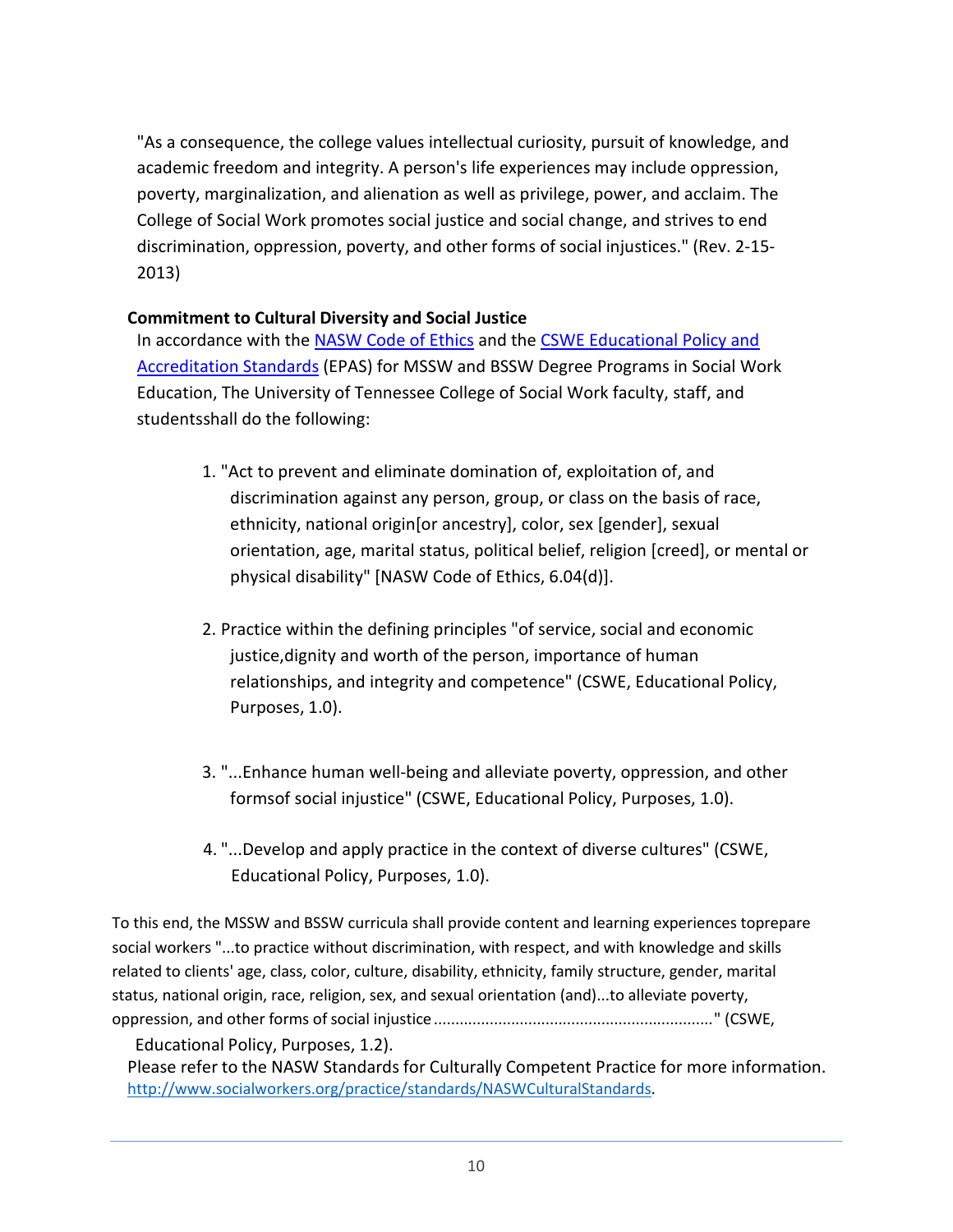# <span id="page-10-0"></span>**2.1. BSSW Field Education**

## <span id="page-10-1"></span>**2.2. Educational Philosophy**

The Council on Social Work Education has identified field as the signature pedagogy of socialwork education: "It is a basic precept of social work education that the two interrelated components of curriculum- classroom and field- are of equal importance within the curriculum, and each contributes to the development of the requisite competencies of professional practice"

(*Council on Social Work Education, Educational Policy 2.3*).

The field practicum for the BSSW program is a sequence of courses in which the student applies theoretical knowledge within a social welfare context under the instruction and supervision of persons recognized by the college as competent practitioners. The professional competenciesand policies of the field practicum are formulated by the faculty and periodically revised to reflect changing practice and developing theory and to conform with the Educational Policy and Accreditation Standards of the Council on Social Work Education.

The educational philosophy underlying the field practicum is a blend of the idealism and pragmatism that is characteristic of the profession. Within a framework of social work values and knowledge, the student in the practicum: tests out theory; develops skills and demonstrates competencies; evaluates their own performance; and gains an understandingof generalist practice.

The field agency is the arena in which practice is carried out and is an essential source of learning for the student. Students may engage in agency placements in person or through remote/online activities. Through interaction with agency staff, service to clients, and exposure to the programs and policies of the agency, the student learns from the agency and, in turn, contributes to its programs. The agency field instructor is a professional colleague entrusted by the college with the task of assisting the student in the application and integration of knowledge. The process facilitates the student's professional socialization and provides the student with an opportunity to test their knowledge, values, skills and commitment to the profession.

Knoxville and the surrounding counties have a wide variety of human services agencies that are potential practicum sites. The following are examples of the kinds of settings available: public welfare, homeless shelters, mental health centers, hospitals, schools,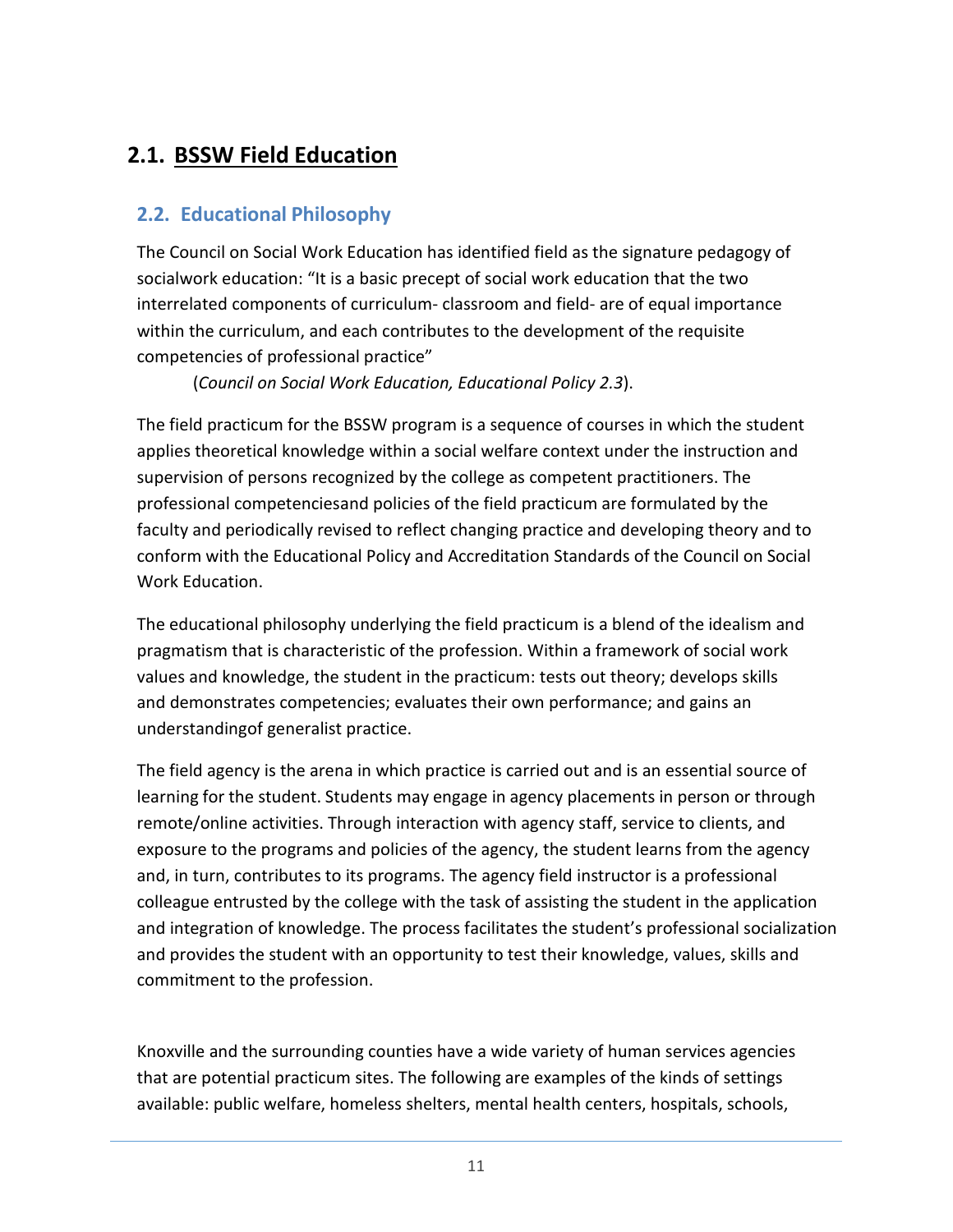family service agencies, public housing, residential treatment centers, and a variety of geriatric service programs. Client populations are diverse in terms of race, ethnicity, socio-economic status, age, and residency in rural/ urban neighborhoods. The college considers the student an adultlearner, capable of participating in the design of learning experiences that will meet the college's educational competencies and the student's own career goals. Thus, the field practicum is the result of a dynamic four-way interaction of college, agency, field instructor, and student.

## <span id="page-11-0"></span>**2.3. Field Structure**

The field curriculum is sequenced and integrated to provide students with opportunities for developmental learning. Each field course (practicum) builds upon the previous one, reinforcing core concepts and skills while introducing content of greater complexity. Studentsattend a concurrent field seminar for each field course. Seminar assignments play a critical role in the integration process. The Field Practicum Learning Plan is used in all field course to organize the student's learning activities around the identified competencies.

The basic structure of BSSW field is as follows:

- 1. SW 380N Junior Social Work Practicum I Fall, Spring, or Summersemester.
- 2. SW 480N (Fall), 481N (Spring) Senior Social Work Practicum II and III
- 3. SW 483N (Spring Only) Senior Social Work Practicum- Also referred toas "Block Field". Junior and Senior Field Seminar courses are held concurrently withthe practicum, fall, spring, and summer.

The emphasis in the junior practicum is on the introduction to and early development of basic social work skills. The junior practicum includes a significant amount of time in observation and shadowing and in orientation to the professional agency context. Every effort is made to enable students to remain in the same agency placement for the junior andsenior placements. The beginning of a practicum experience at any level is focused on orientation to the specific placement agency, staff, and services. If a student is able to complete this process in the junior practicum, the student is better able to engage immediately in more advanced placement activities early in the senior practicum. This should enable the student to have more time and opportunity to practice and refine social work skills, thereby developing higher levels of competency for practice.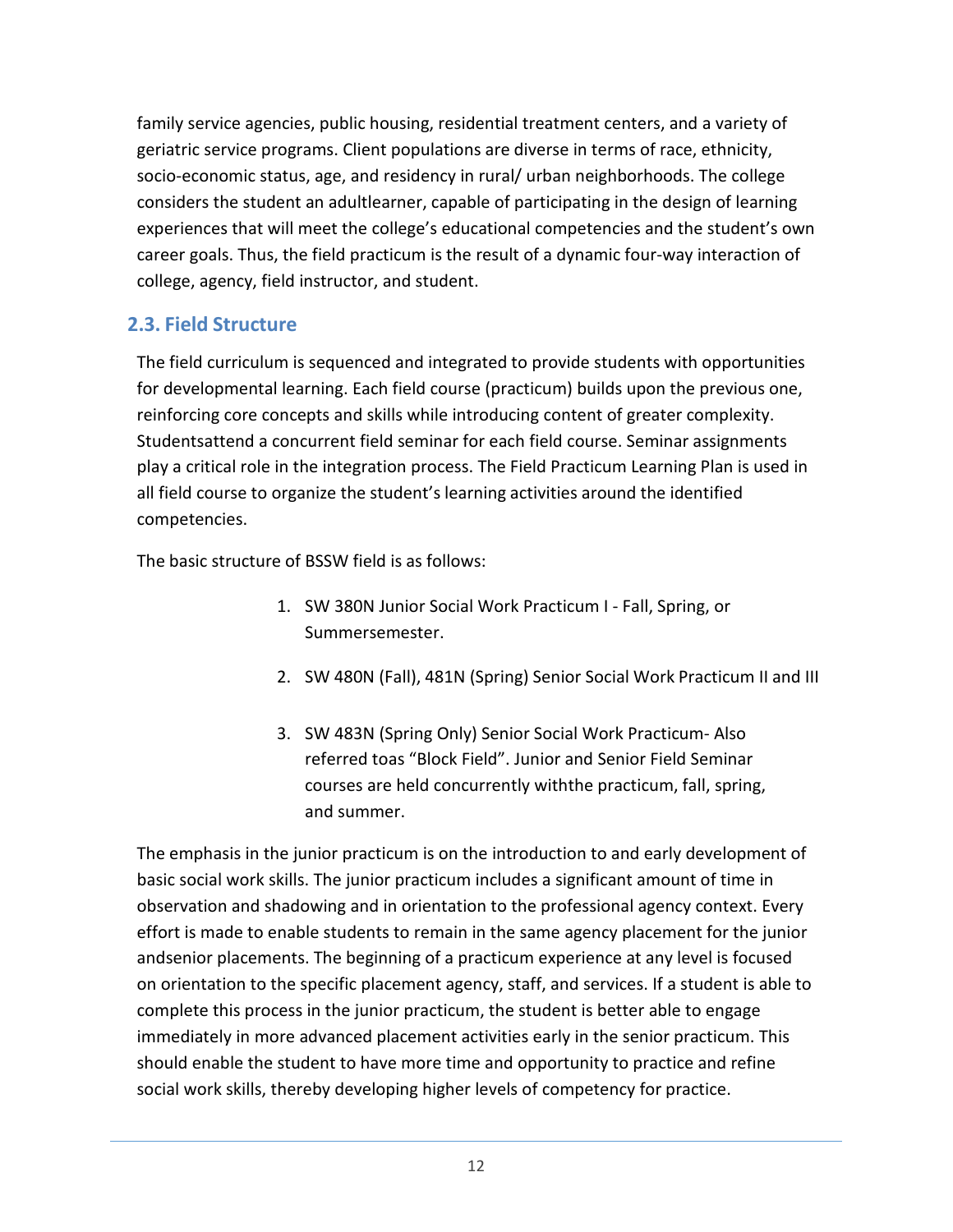Although juniors and seniors use the same Field Learning Plan, juniors are only required toaddress three competencies and ten specific practice behaviors. This enables the junior student sufficient time to engage in orientation and training activities and to complete therequired competencies and practice behaviors for junior placement.

The senior placement emphasizes continued development and refinement of generalistsocial work practice skills. Senior students are required to substantively address all ninecompetencies and related practice behaviors on the learning plan.

Field seminars, held concurrently with field practice, are designed to facilitate the integrationof classroom learning and the agency practice experience. The seminar becomes a "safe place" for students to question, share, and learn from each other. Part of field seminar will be in a group style format in which students will be responsible for creating, promoting, and maintaining the group process.

In addition to the face-to-face sessions, students also participate in online discussions that require self-reflection. The seminars are conducted by adjunct instructors, who also serve asfield faculty liaisons to the students' placements.

During the practicum, students receive supervision and field instruction from the field seminar instructor and from the agency field instructor. Supervision is provided in both theseminar and in the agency setting, with a minimum of one hour of weekly supervision occurring in the agency setting from the agency field instructor.

# <span id="page-12-0"></span>**3.1. Roles and Responsibilities in Field Education**

It is essential that key persons involved in field education understand their roles and workcooperatively. The following section delineates the roles and responsibilities of key persons.

## <span id="page-12-1"></span>**3.2. Director of Field Education**

The Director of Field is responsible for oversight in all College of Social Work programs.

The responsibilities for this position are to:

1. Assure congruence between the College of Social Work BSSW curriculumand the field education program.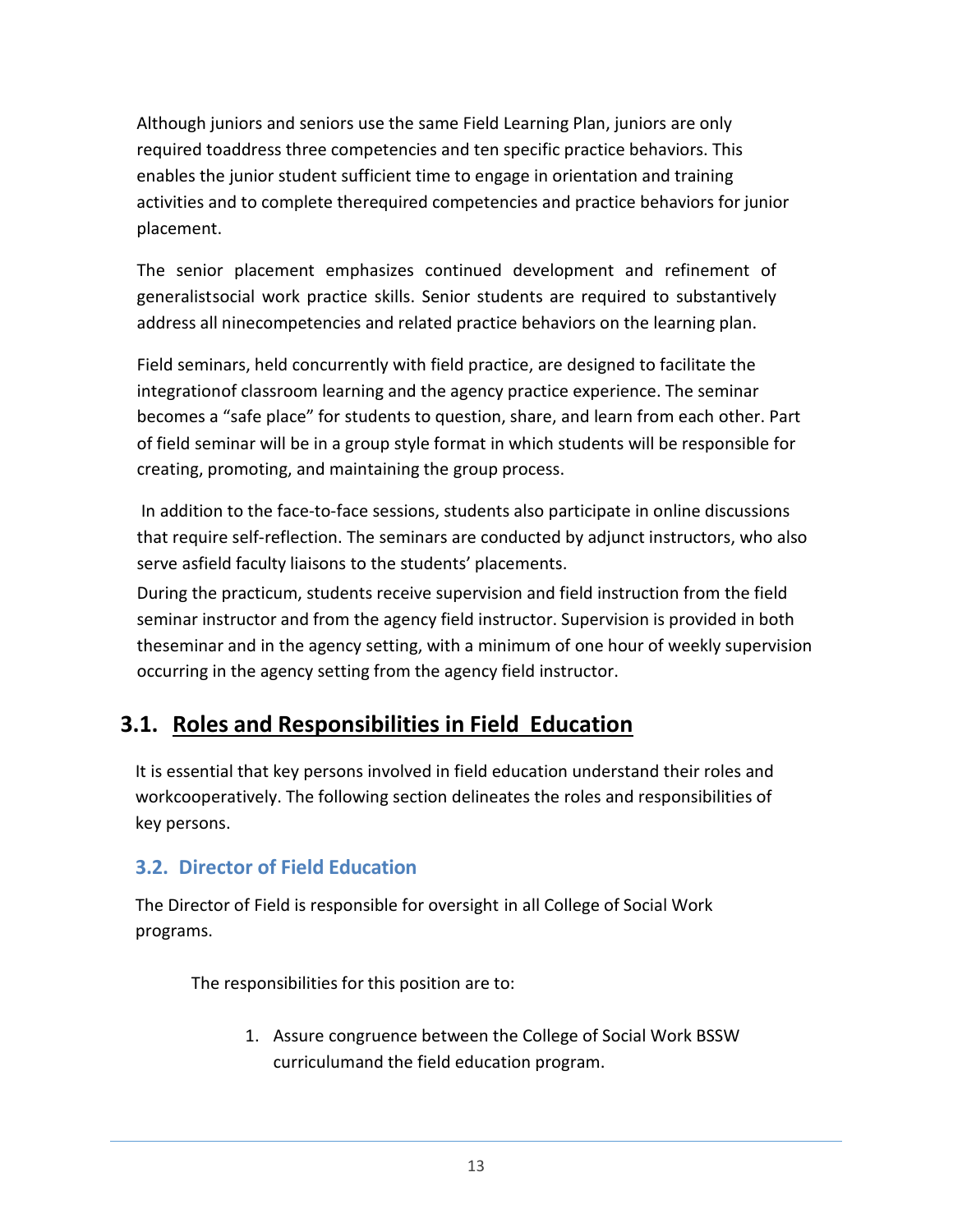- 2. Assure congruence of field education with Council on Social WorkEducation accreditation standards.
- 3. Conduct periodic evaluations of practicum methodology and outcomesand initiate appropriate changes.
- 4. Supervise all field faculty and staff.
- 5. Provide oversight of development of all written and electronic practicum materials, including the field manuals, student forms, andwebsite.
- 6. Oversee utilization of the online software system for student forms andthe agency and field instructor database.
- 7. Develop and provide oversight of strategies for recruitment,development, and training of field instructors.

## <span id="page-13-0"></span>**3.3. Associate Director of Field Education**

The responsibilities for this position are to:

- **1)** Provide leadership and support to field faculty on the Knoxville campus field faculty and staff
- **2)** Collaborate with the field director to provide leadership and support to all field faculty
- **3)** Lead BSSW field curriculum and policy development
- **4)** Collaborate with the Director of International Education to establish and coordinate international field placements for BSSW and MSSW students.
- **5)** Serve as the lead point of contact on UTK campus placements
- **6)** Perform special projects to enhance the field curriculum

## <span id="page-13-1"></span>**3.4. Field Coordinator**

The field coordinator is responsible for the oversight of the practicum and congruence with the overall BSSW curriculum. In addition, the field coordinator carries responsibilityfor the effective and efficient coordination of all field practicum activities involving faculty, field liaisons, students, and agencies.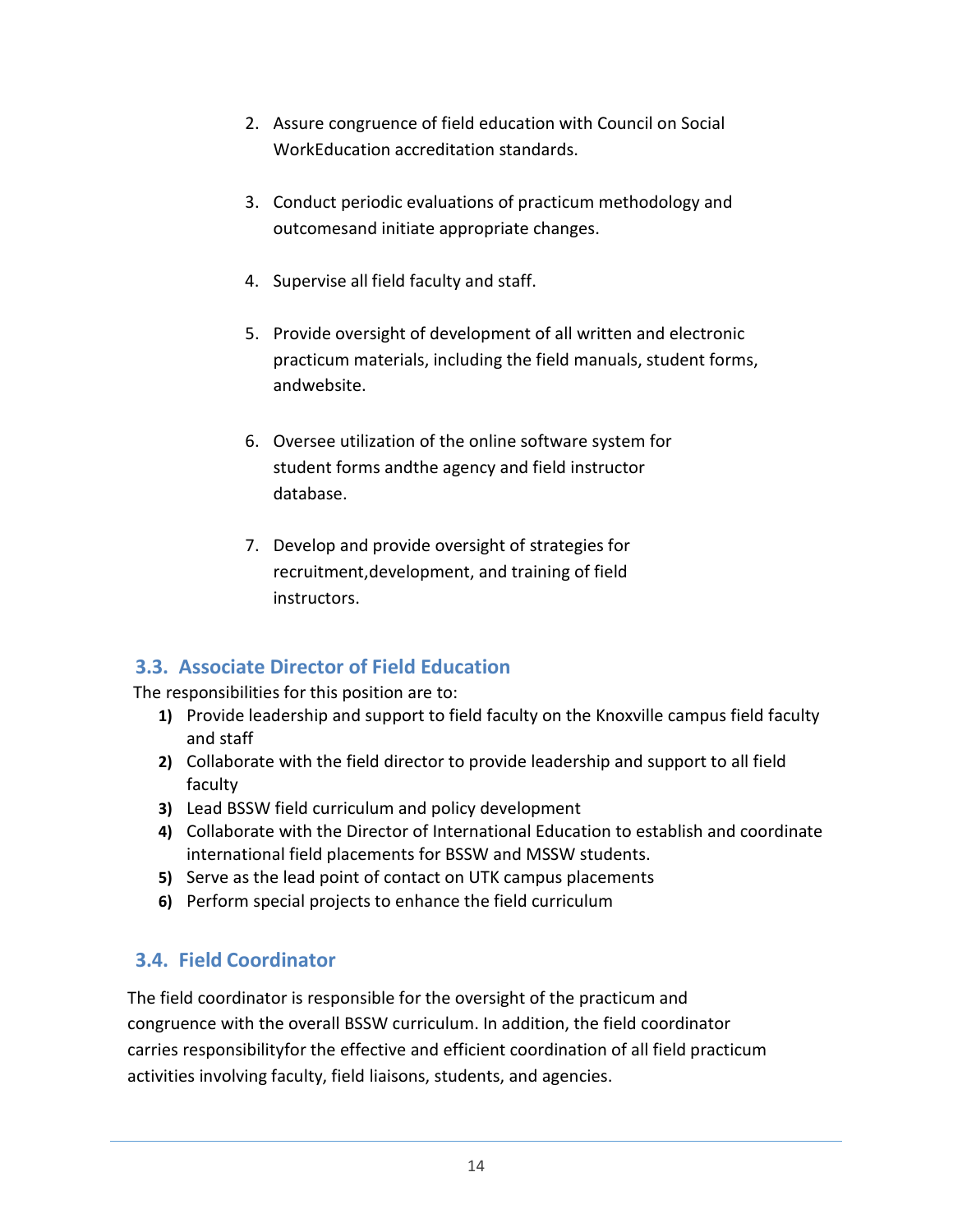Specifically, the field coordinator's responsibilities are to:

- 1. Identify, develop, and maintain partnerships with field agencies and fieldinstructors.
- 2. Facilitate student placement planning and agency interviews and confirmplacement assignments.
- 3. Serve as field liaison for various field sites as needed.
- 4. Select, train and supervise field liaisons.
- 5. Maintain efficient reporting systems and records of field practiceactivities.
- 6. Confer with the liaison when a student's performance is belowexpectations and/ or 1 = Insufficient Competence ratings are anticipated.
- 7. Participate in the preparation and maintenance of a current field practicemanual and other materials, which have an educational value for field instructors.
- 8. Develop and deliver orientation and certification training programs forfield instructors and other training as needed.
- 9. Provide an orientation to the field practicum for all incoming students.
- 10. Plan, deliver, or coordinate personal safety training for students.
- 11. Coordinate and/or deliver the field seminar for students.
- 12. Assign student grades upon review of student competency evaluationsand seminar grade.

#### <span id="page-14-0"></span>**3.5. Field Faculty Liaison**

The field liaison serves as liaison between the agency and the College. The liaison acts as aneducational consultant for the field instructor and the student and, when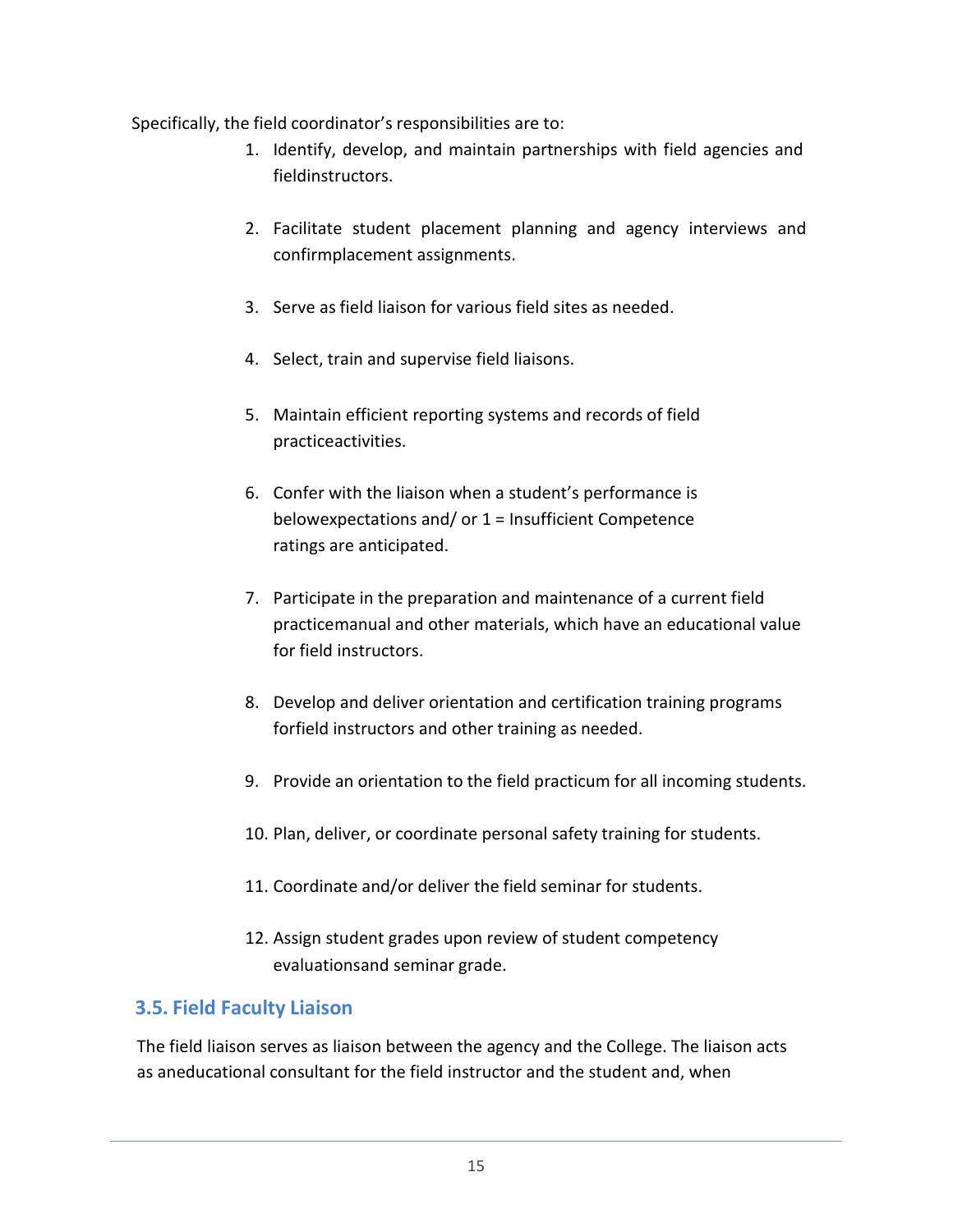necessary, provides a mediating or problem-solving function in the student's field education. The liaison's responsibilities are to:

- 1. Serve as instructor of the field seminar.
- 2. Maintain ongoing contacts with assigned field instructors and students via telephone, internet and through meeting at least once per semester or term. This meeting may be at the agency or by technology according to theprotocol. Both the field instructor and the student need to be present for the meeting. Complete field liaison report forms within two weeks of a meeting.
- 3. Be available to the student and the field instructor if problems arise. If necessary, make additional visits to the agency or meet separatelywith the student and/or field instructor for consultation.
- 4. Assist the field instructor in the designing of learning experiences for thestudent if needed and consult with/advise the field instructor regarding the student's learning needs
- 5. Provide the field instructor with current knowledge about the academic curriculum and any necessary assistance in relating it tofield practice assignments.
- 6. Review, approve, and sign student learning plans, evaluations, andtime sheets.
- 7. Report to the field coordinator each semester on the progress ofthe student in placement and any problems encountered.
- 8. Contribute ideas for innovation and upgrading of the field practicum and for expansion into new agencies and practicefields.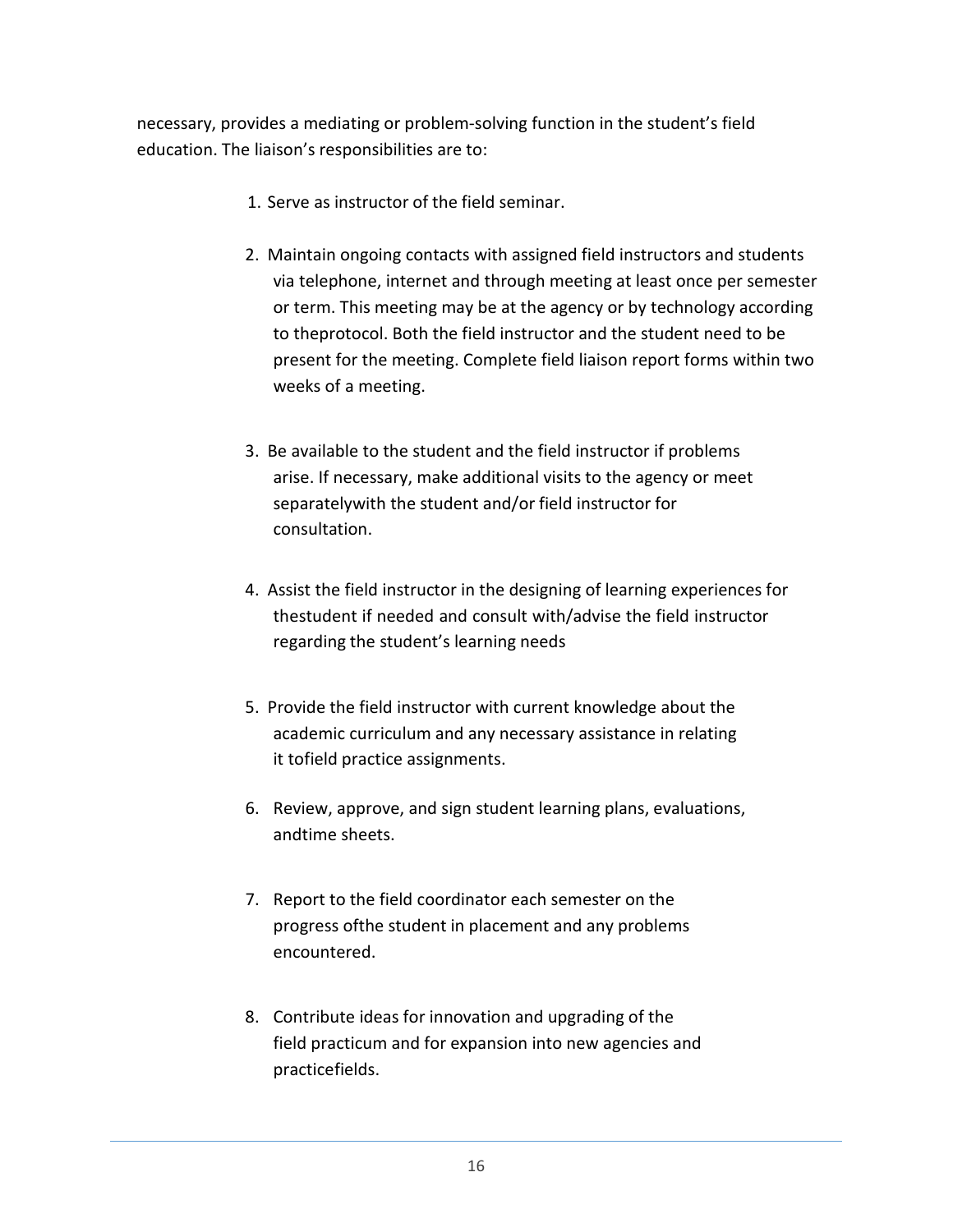9. Assess the quality of placement experiences and make recommendationsto the field coordinator about retention of agency placement sites. Evaluate the quality of placements at the end of the year.

#### <span id="page-16-0"></span>**3.6. Field Instructor**

The field instructor has the primary responsibility for the student's education in the field placement. The field instructor is a role model and an educator who demonstrates professional skills and behaviors and guides the student in the learning and integration of social work knowledge, values, and skills. The field instructor:

- 1. Selects and makes appropriate assignments that address required competencies and practice behaviors and take into consideration as much as possible the student's past experience, learning style, careergoals, and unique learning needs.
- 2. Completes, with the student, the *Field Practicum Learning Plan*.The liaison is available for consultation, if needed.
- 3. Provides an orientation to the agency.
- 4. Informs relevant agency staff about the expectations of the BSSWprogram and the student's role in the agency.
- 5. Meets at least one hour each week with the student for aneducationally-focused supervision conference.
- 6. Consults with the field liaison if there are questions or concerns and participates in regularly held semester conferences with liaison andstudent.
- 7. Assesses the student's progress on a regular basis and completes themid-term and final evaluations in a timely manner.
- 8. Participates in field instructor training and in other opportunitiesfor college-agency exchange.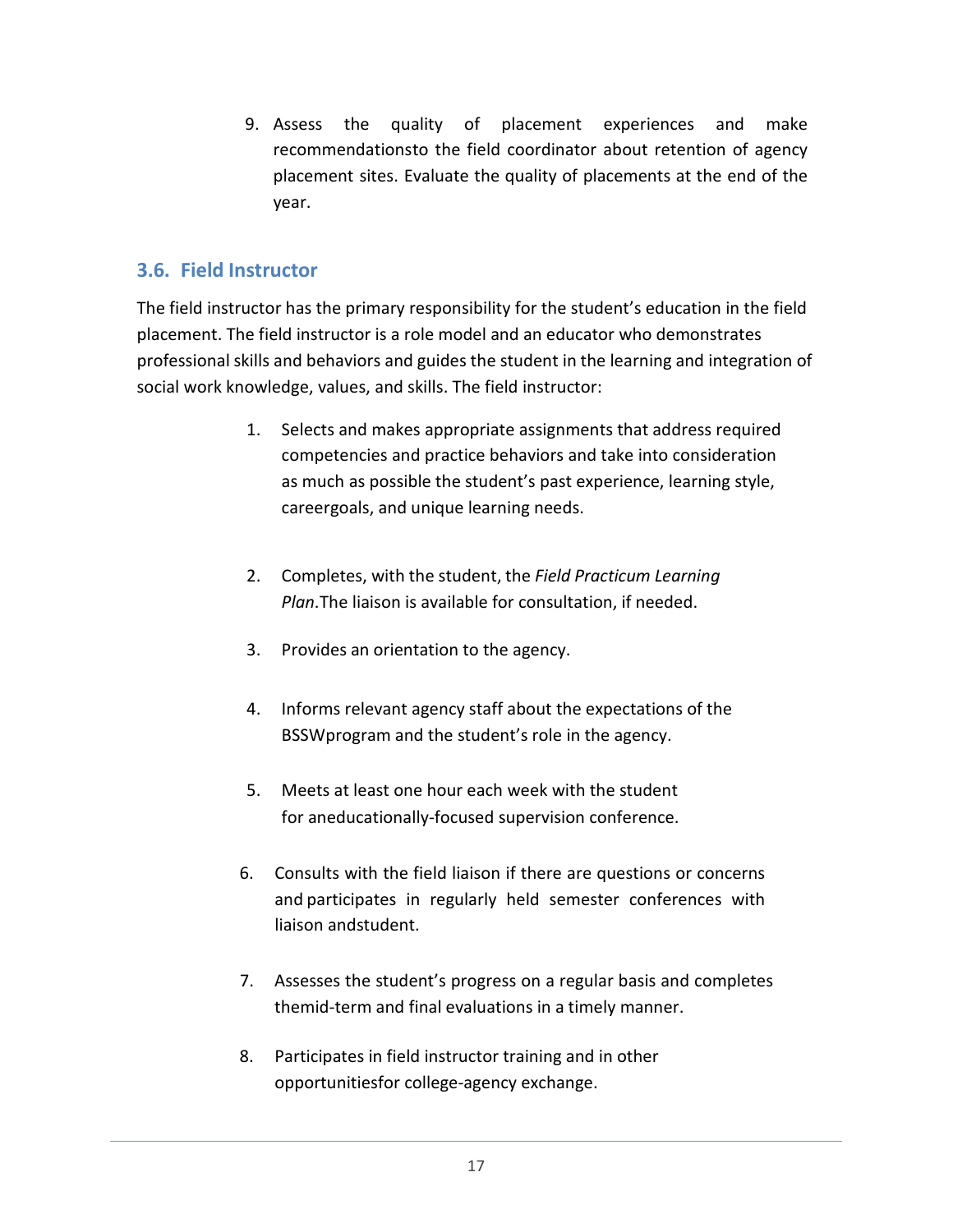- 9. Contributes knowledge and suggestions to the college for improving thefield and/or academic curriculum and program.
- 10. Selects task instructors and provides coordination and oversight of theirwork with students.

#### <span id="page-17-0"></span>**3.7. Task Instructor**

The term "task instructor" is used to indicate an agency staff member who assumes certain responsibilities for the student's field education as delegated and monitored by the field instructor. The task instructor does not replace the field instructor but needs tobe well informed of the professional competencies and understand their role in the student's learning. The field instructor provides the task instructor with the necessary resources to accomplish the educational task. The field instructor helps the student integrate the task instructor's contribution into the overall educational experience.

#### <span id="page-17-1"></span>**3.8. Student**

The student is an adult learner with a commitment to and investment in preparationfor a career in the profession of social work. Students are expected to:

- 1. Be familiar with and adhere to all policies, procedures, and guidelinesstated in the BSSW Student Handbook and BSSW Field Manual.
- 2. Participate with the field instructor in examining the professional competencies and the learning assignments for the field practicum. Theselearning assignments are listed on the Field Practicum Learning Plan.
- 3. Prepare for weekly conferences with the field instructor by developing a written agenda, submitting written recordings and/oraudio or video tapes in advance, taking the initiative in raising questions for discussion, and demonstrating the application of theoretical knowledge to practice.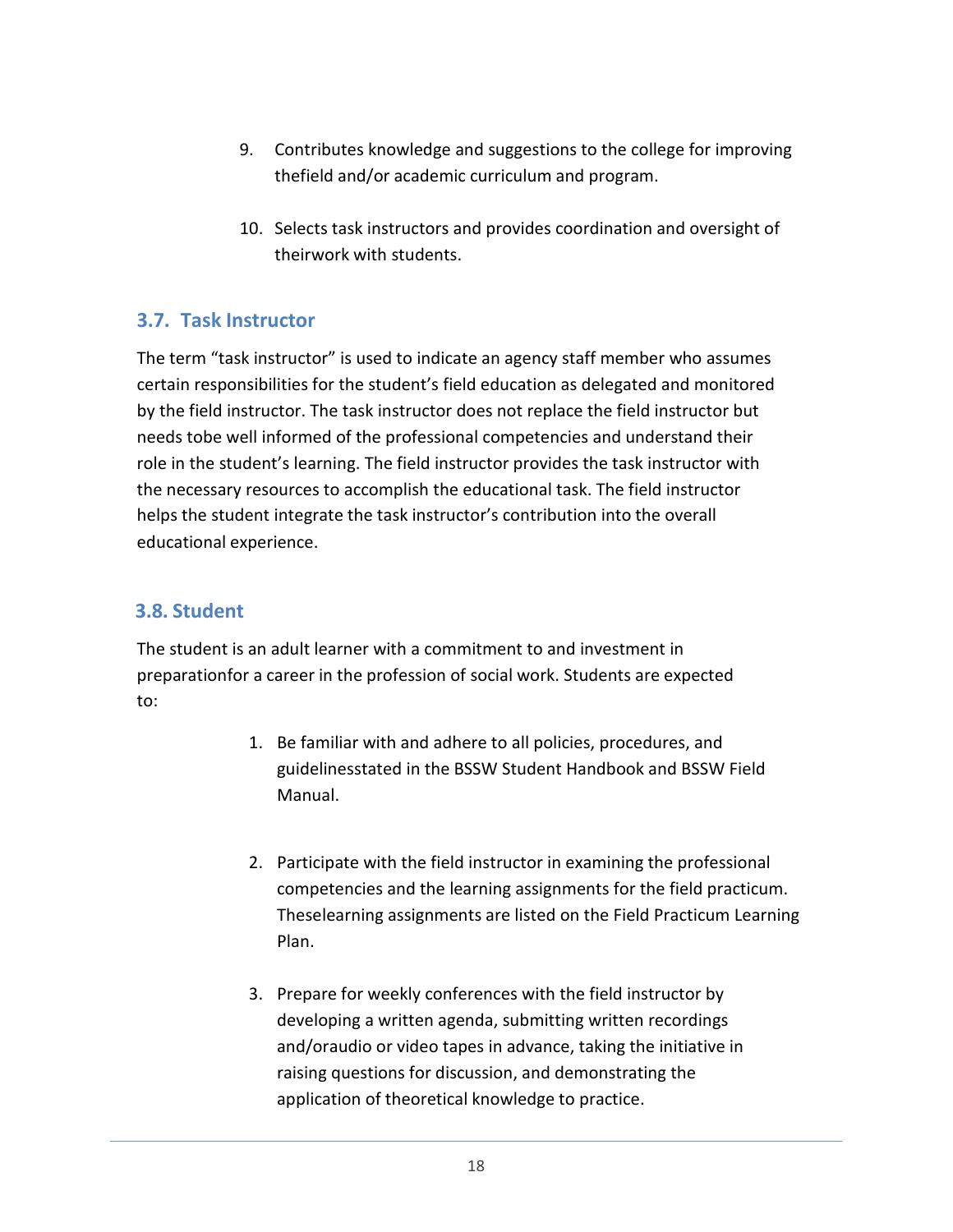- 4. Demonstrate professional behavior at all agency meetings andfunctions and in all interactions with clients and agency staff.
- 5. Engage actively in the evaluation process, seeking ongoing feedbackfrom the field instructor and participating in the semester formal evaluation.
- 6. Bring to the field instructor any problems or dissatisfaction with the field experience and engage constructively in finding solutions, if possible. If theproblems cannot be resolved, the student should contact the field liaison.
- 7. Use the NASW Code of Ethics as a guide in all placement activities.
- 8. Treat all information about clients in a confidential manner, whether inthe agency, field seminar, or classes.
- 9. Abide by agency procedures regarding practice activities, dress code,working hours, snow days, and attendance.
- 10. Report absences and/or tardiness to the field instructor in advance andmake arrangements with the field instructor to make up any lost hoursas soon as can be arranged.
- 11. Provide transportation to and from the field practice agency. Students using cars for placement activities must have a current,valid driver's license and car insurance.
- 12. Pay for professional liability insurance and field fees annually prior tothe field placement starting date.
- 13. Participate actively in all field practicum seminars.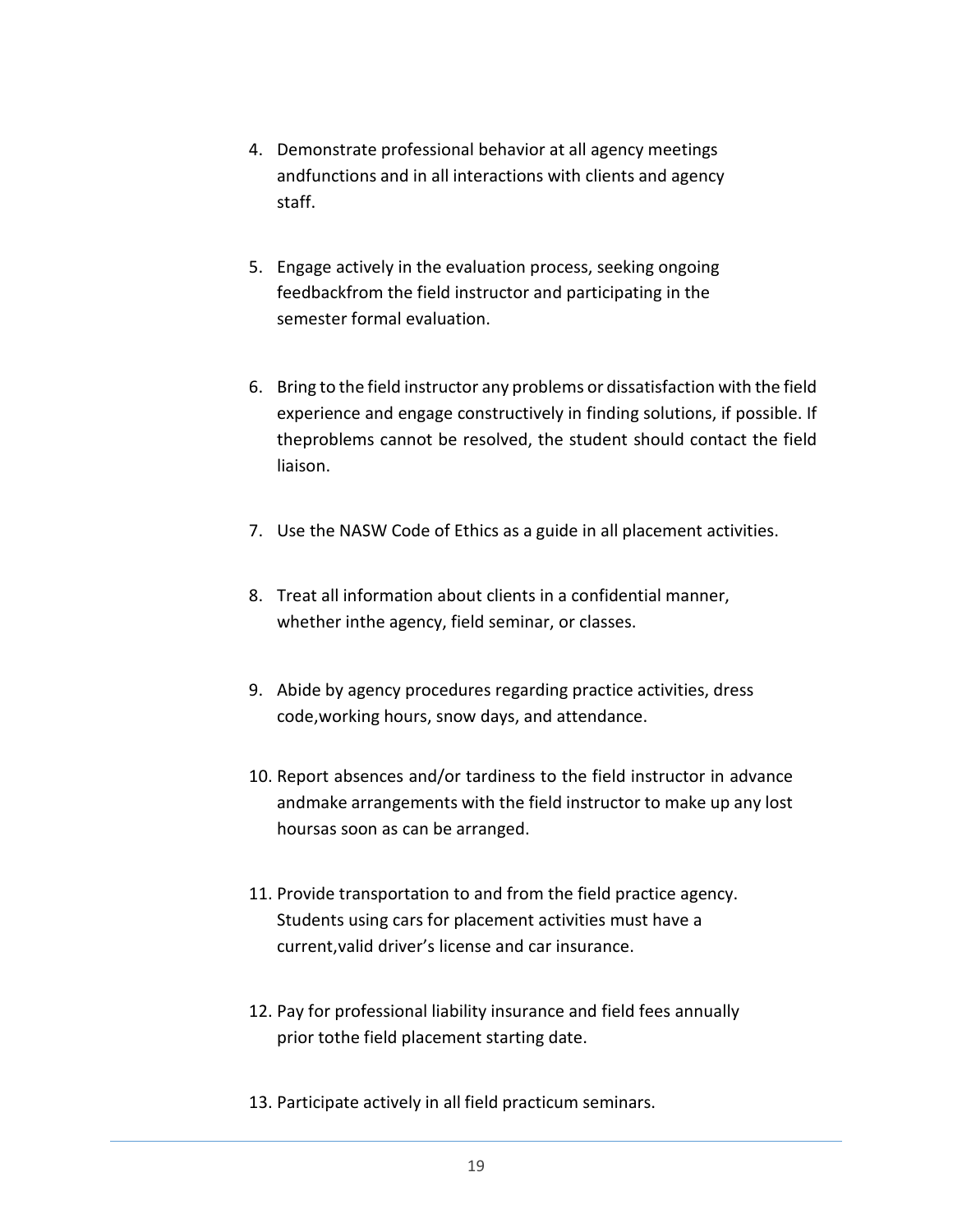## <span id="page-19-0"></span>**3.9. Academic Advisor**

Each entering student meets with the BSSW Academic Advisor who is responsible for overseeing the student's degree plan. The academic advisor helps the student plan a courseof study and is available to the student if problems arise.

Students who experience problems in field practice may seek consultation from their academic advisor as well as from the field liaison. Problems in the field may or may not berelated to other difficulties the student is having in academics or life situations.

# <span id="page-19-1"></span>**4.1. Selection of Field Agencies**

The field coordinator is administratively responsible for identifying, approving, developing, and maintaining field practice settings for the BSSW program. The field coordinator is expected to continuously engage with faculty, field liaisons, students, and community practitioners regarding the identification of potential field sites. The field coordinator is alsoexpected to identify the types of settings that are needed to provide an adequate number and variety of placements to serve student needs and interests. It is the policy of the BSSW program to give preference to placement in not-for-profit organizations that serve diverse, at risk populations. However, the policy allows for approvalof for-profit settings that meet all criteria listed below and provide a specific educational opportunity for students. An example is substance abuse treatment which is dominated in certain geographic areas by for-profit organizations.

Field practice sites are continuously re-evaluated as new information or changes in agencycircumstances arise. Feedback from students and field liaisons is a necessary and essentialingredient in the selection, re-evaluation and retention of quality practicum sites. A field practicum site is no longer used when information indicates that the setting no longer meets selection criteria.

## <span id="page-19-2"></span>**4.2 Procedures for Selection of Field Agencies**

The field coordinator identifies prospective field settings through contacts with faculty, students, field liaisons, and community practitioners. The field coordinator then contacts prospective field agencies to determine whether they are interested in affiliation with the College to provide field placements. If the organization is open to considering this, the field coordinator arranges a site visit and also collects information regarding the agency through the website and community contacts to determine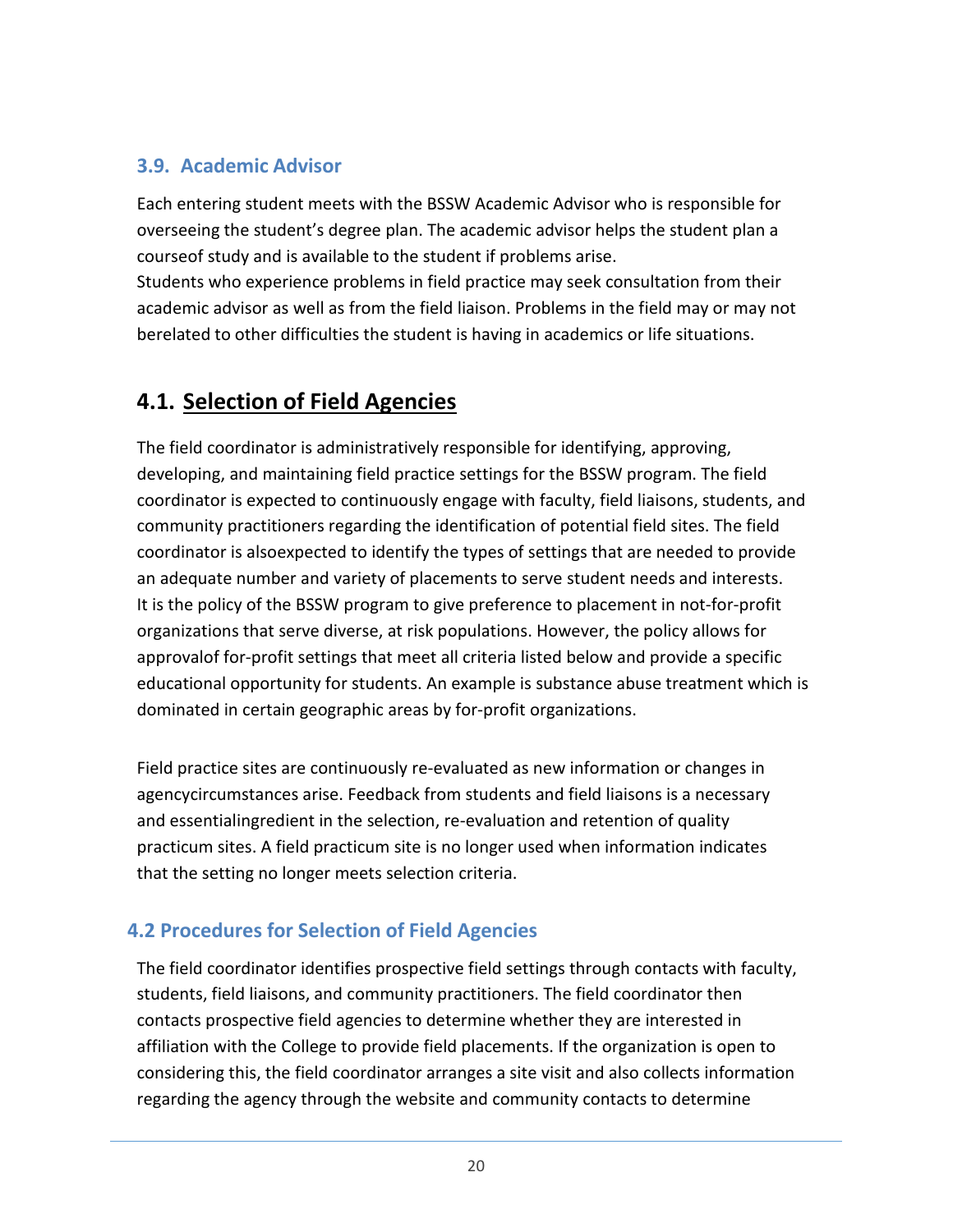whether the organization meets the specified criteria. Finally, an affiliation or memorandum of agreement must be agreed-uponand signed by the agency administrator and the university. These formal, written agreements are used with all field placement agencies to delineate the roles and responsibilities of the college, the field agency, and the student. These agreements are on file in the college. A signed copy is also provided to the agency.

## <span id="page-20-0"></span>**4.3 Criteria for Approval as a Field Agency**

The following are criteria for field agency selection:

- 1. The agency's mission is consistent with the values and ethics of thesocial work profession.
- 2. The agency is able to provide a field instructor who has a BSSW or MSSW degree from a CSWE-accredited program and has a minimum oftwo years of post-degree practice experience.
- 3. The agency must support the field instructor fulfilling the responsibilities of field instruction, including providing the student withat least one hour of supervision weekly.
- 4. A variety of learning experiences are available to enable students toaddress all required competencies and practice behaviors.
- 5. The agency is able to provide the student with the necessary physicalresources for the learning experience, e.g., office space and supplies.
- 6. The agency is able to sign a **Memorandum of Agreement** with the University for student placement. The terms of the agreement must beacceptable to the University General Counsel's Office, the College of Social Work, and the organization.

# <span id="page-20-1"></span>**5.1. Selection and Training of Field Instructors**

The College of Social Work values tremendously the work of the field instructor. Persons serving as field instructors are expected to have achieved recognition for their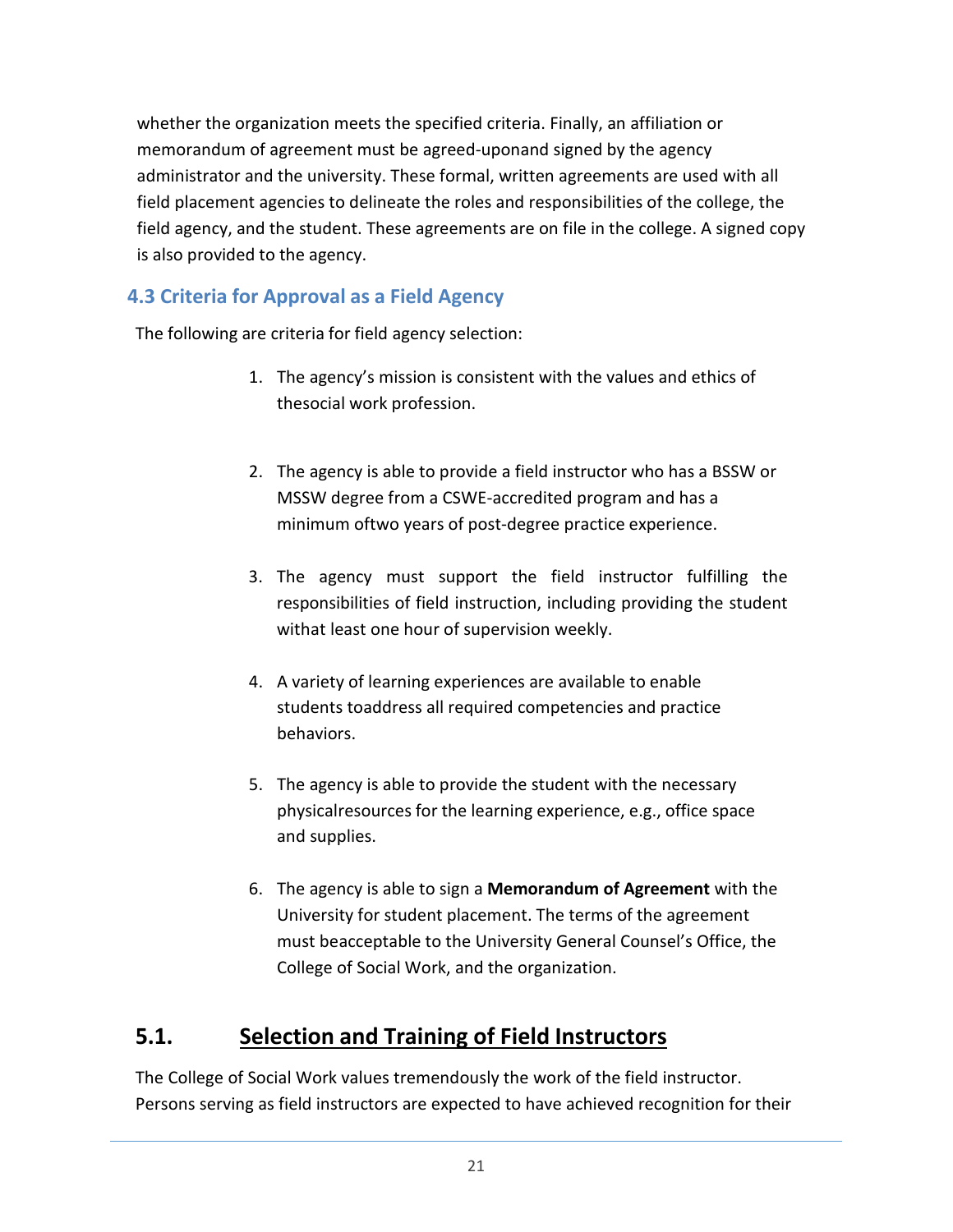skills and becommitted to the education of students. Field instructors must be committed to providing an educationally directed field experience for their students and have flexibility in their work schedule to devote adequate time to their students' practicum experience. The field coordinator is responsible for screening and selecting all field instructors. Input is solicited from faculty, students, and community practitioners. The college has a large pool of alumniwho are well known to faculty and this facilitates the screening process.

## <span id="page-21-0"></span>**5.2. Criteria for the Selection of Field Instructors**

The following criteria serve as guidelines in the selection of field instructors:

- 1. The field instructor has a BSSW or MSSW from a CSWE-accredited programand two years post degree practice experience. Supervisory and/or teaching experience is preferred.
- 2. The field instructor must be committed to social work education and bewilling to supervise students with diverse learning needs.
- 3. The field instructor must be available to the student while in placement and ableto devote adequate time for supervision. At minimum, the student must receive one hour of supervision per week.
- 4. The field instructor must be willing to work cooperatively with agencystaff, faculty, field liaisons, and the college to promote a successful placement experience.
- 5. The field instructor must be willing to complete the field instructor trainingprogram.

If a student is placed in an organization or program that meets all other criteria, but does not have a BSSW or MSSW staff person in the program, a qualified task instructor may be selected to provide daily supervision and guidance as long as a qualified field instructor is available to provide weekly supervision and oversight of the student's educational experience. This may bea social worker who is working in another program of the agency.

If a BSSW or MSSW staff person is not available within the agency, the agency may locate a social worker in the community who is willing to serve as field instructor and who meets the above criteria for field practicum instructors. This supervision may be provided on a pro bonobasis or the agency may pay for the supervision time. The plan for field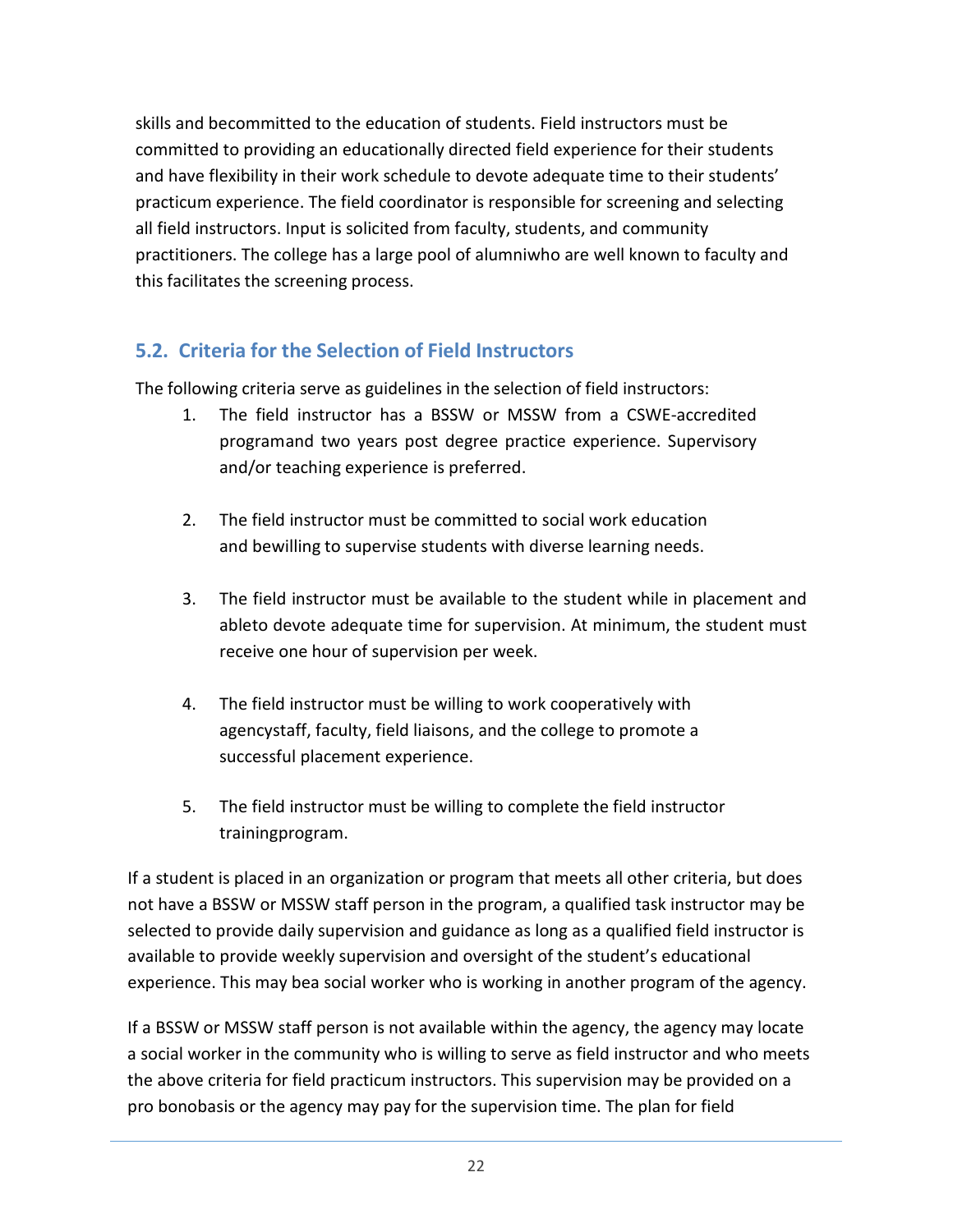instruction should be clearly identified for the student, task instructor, agency and the College.

## <span id="page-22-0"></span>**5.3. Field Instructor Orientation**

Prospective field instructors receive an overview of the field practicum, information about the field instructor training, and the field curriculum from the field coordinator at the initialcontact. Whenever possible, new field instructors attend Field Instructor Training prior to commencing work with a student. If this is not possible, the field instructor may complete the online orientation program. The field coordinator may also meet with the new field instructor individually to provide an orientation to the roles and responsibilities of the fieldinstructor, additional information about the curriculum, and instruction on how to use the learning plan and evaluation tools.

## <span id="page-22-1"></span>**5.4. Field Instructor Training**

The field instructor is central to a successful placement experience for students and every effort is made to identify, train, and develop qualified field instructors. Field instructors areequipped and encouraged to embrace their role as educators as well as practitioners. The college provides a field instructor training program to enhance the knowledge and skills of field instructors in their role as educators.

The training consists of content in the following areas: BSSW curriculum, student orientationto field, adult learning and teaching strategies, evaluating students, legal and ethical issues, dealing with difficult students, risk management, evidence based practice and integration oftheory and practice. Field instructors receive training certificates for completion.

Field instructor training is offered at least one time per year. This training is also available inan online format. The field coordinator is available to provide training onsite at field agencies. Each year one or more additional training sessions are offered to field instructors. Topics have included ethics, diversity, neuroscience, self-care, and motivational interviewing.

# <span id="page-22-2"></span>**6.1. Placement Planning Process**

#### <span id="page-22-3"></span>**6.2. Admission to Field**

BSSW students are admitted to the first field course in their junior year. Students are required to complete SW 312, *Interviewing Skills and the Helping Relationship in Social Work Practice,* before starting the junior field course. Students are eligible to start senior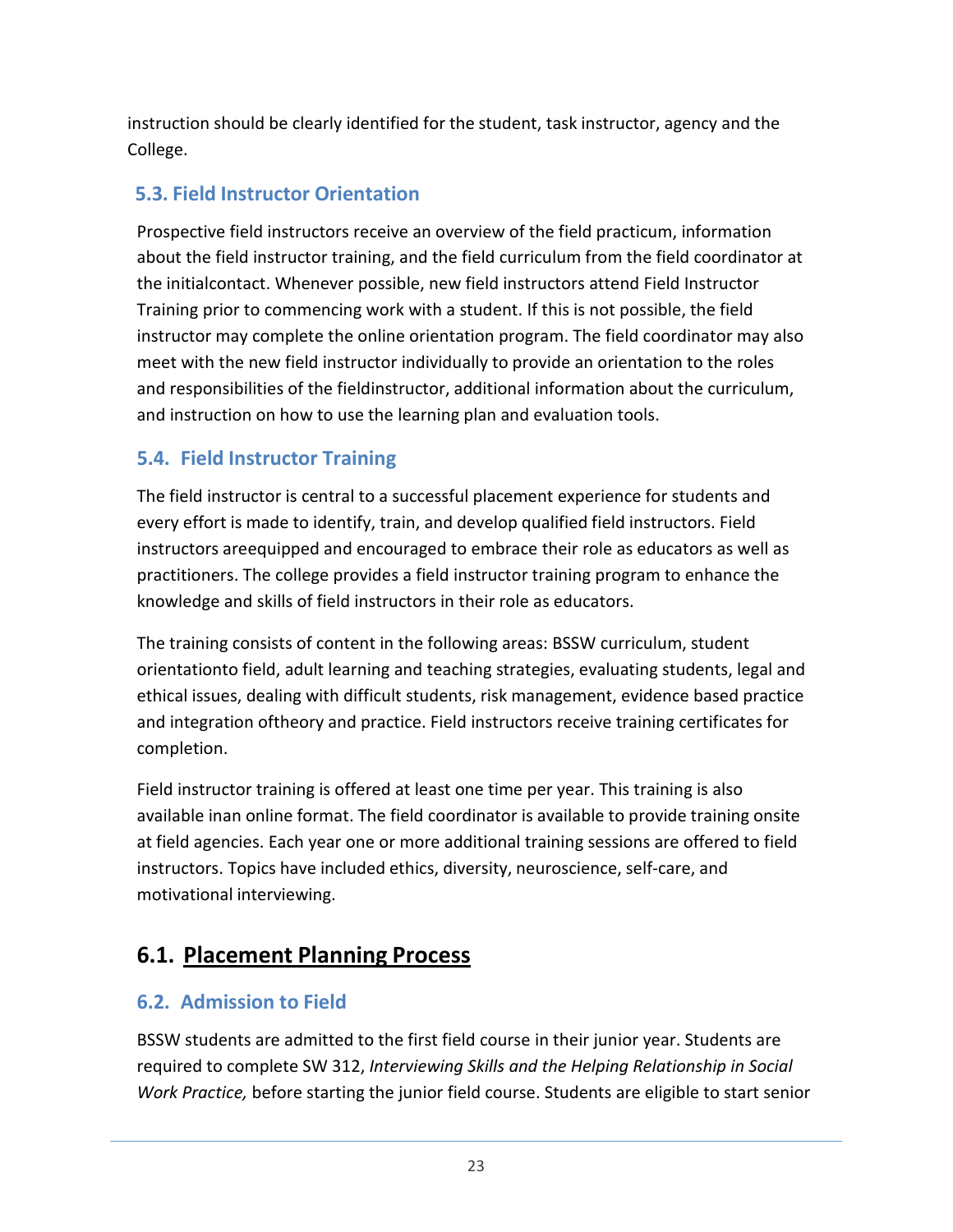field uponcompletion of junior field in the spring or summer semester. Students must work out their plan for junior and senior field with the BSSW field coordinator and the academic advisor. They must be cleared to register for field by the academic advisor.

## <span id="page-23-0"></span>**6.3. Placement Planning**

The field coordinator is responsible for initiating all contacts with agencies regarding student placement and facilitates the placement process for all students. Students are notto contact agencies or field instructors without prior authorization from the field coordinator. Field placements are selected through a joint process involving the student, the field coordinator, and personnel from potential placement sites. The process is as follows:

- Each student completes a *BSSW Field Practicum Application*, identifying practice interests, experiences, and needs. This information is used by the fieldcoordinator to identify prospective placements for each student.
- The field coordinator initially communicates with each student by email and/or telephone. The field coordinator then conducts a professional, inperson interview with each student to discuss the student's educational interests, needsand potential placements. The field coordinator provides feedback on the student's performance in the interview to help the student prepare for the agency placement interview.
- Interview(s) are scheduled with field instructors in order to explore the matchbetween the student's interests and needs and what the agency can provide.
- The student is required to contact the field coordinator to report on the outcome of interviews and to submit to the field coordinator a completed *Confirmation of Field Placement* for approval within two weeks of the field interview.
- The final decision regarding each student's placement assignment is made bythe field coordinator.

Although the field coordinator will make reasonable efforts to assist students in securing a practicum that meets their learning, transportation, and scheduling needs, agencies offer field placements on a voluntary basis.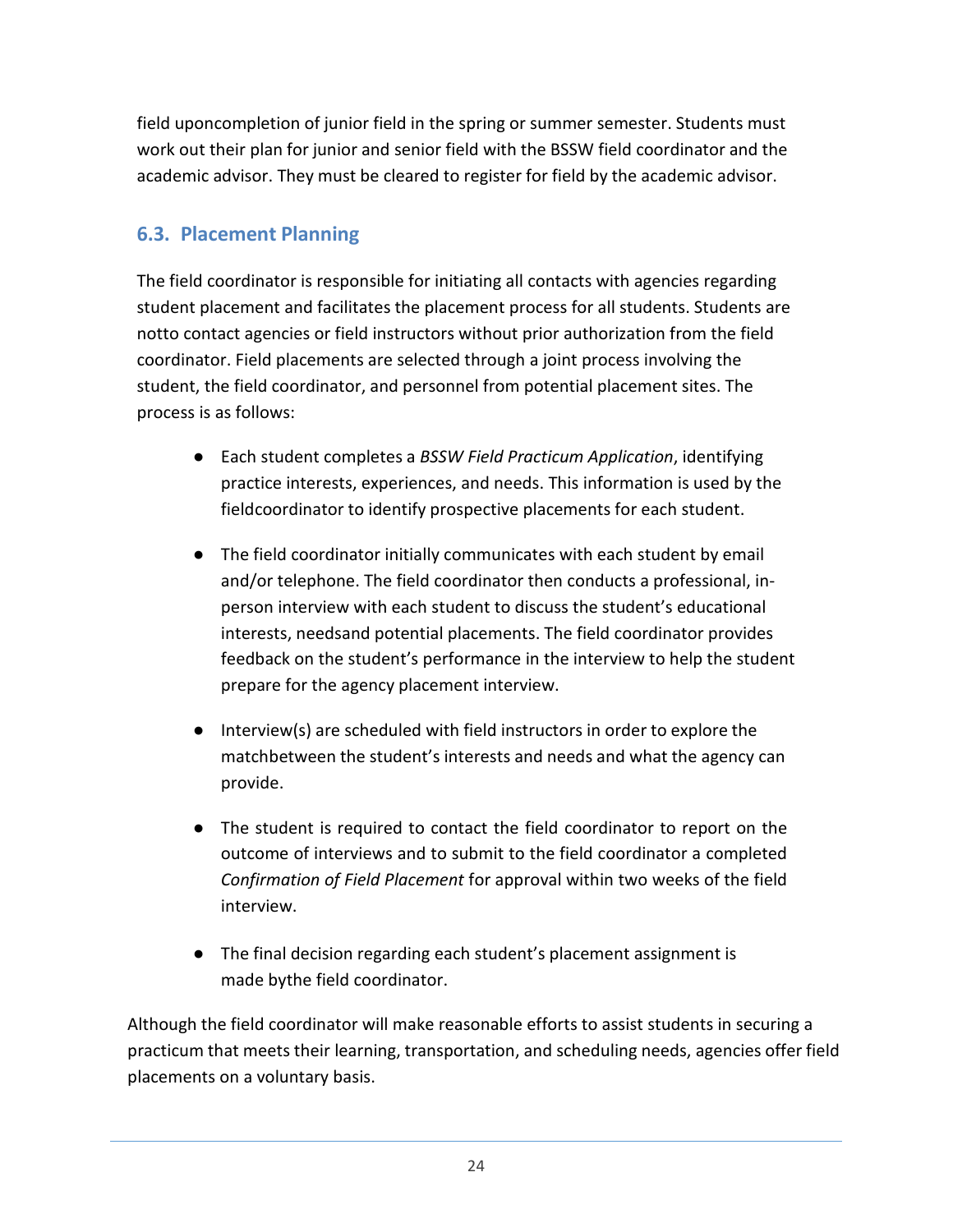The college cannot secure a practicum in an agency unwilling to accept a student, nor can the college require any agency to accept a student. Agencies reserve the right to deny practicum to a student based on a number of factors including, but not limited to, student availability for placement during regular agency hours, availability of positions, assessment of student readiness and match for the specific setting, and results of the interviewing process. Agencies may also decline to offer placement to a student who fails to respond in a timely andappropriate manner to agency contacts regarding interviews or requests for information. Fieldinstructors also assess readiness for placement by the level of professionalism demonstrated in resumes, emails, and phone conversations. Students are advised that any communication with a prospective field instructor or agency representative may enhance or diminish the likelihood of acceptance for placement.

The field coordinator's role is facilitative, including the development of a wide variety and number of placements and arranging for student interviews. The student must ultimately secure a placement for themselves by presenting in a professional manner at the interview.The BSSW Program is not responsible for securing a field placement if a student is unable toconduct a satisfactory interview with potential field placement agencies or if the student is excluded from placement by legal history or the results of agency screening procedures. A student will not be able to successfully complete the BSSW program if they are unable to secure and successfully complete all required field placements. It is the student's responsibility to adequately prepare for interviews and seek consultation from the field coordinator or academic advisor if locating or securing a practicum site becomes difficult.

Guidelines regarding professionalism and appropriate interviewing behavior will be discussedwith the student during placement planning meetings with the field coordinator. Students areresponsible for adhering to professional standards, including, but not limited to, attire, timeliness, preparation, and conduct.

If a student is not accepted by the agency at which they interviewed, the field coordinatorwill seek feedback from the agency representative regarding the results of the student's interview. The field coordinator will communicate with the student to discuss the outcome ofthe interview and to provide the student with feedback.

The field coordinator may facilitate scheduling an additional interview. If the student is notaccepted for placement after three interviews, the field coordinator will request an Academic Committee meeting to discuss the student's readiness for field and make recommendations, which may include dismissal. The student may also be referred to the University of Tennessee Center for Career Development for additional training and consultation. As the field practicum is a required course, a student's inability or failure to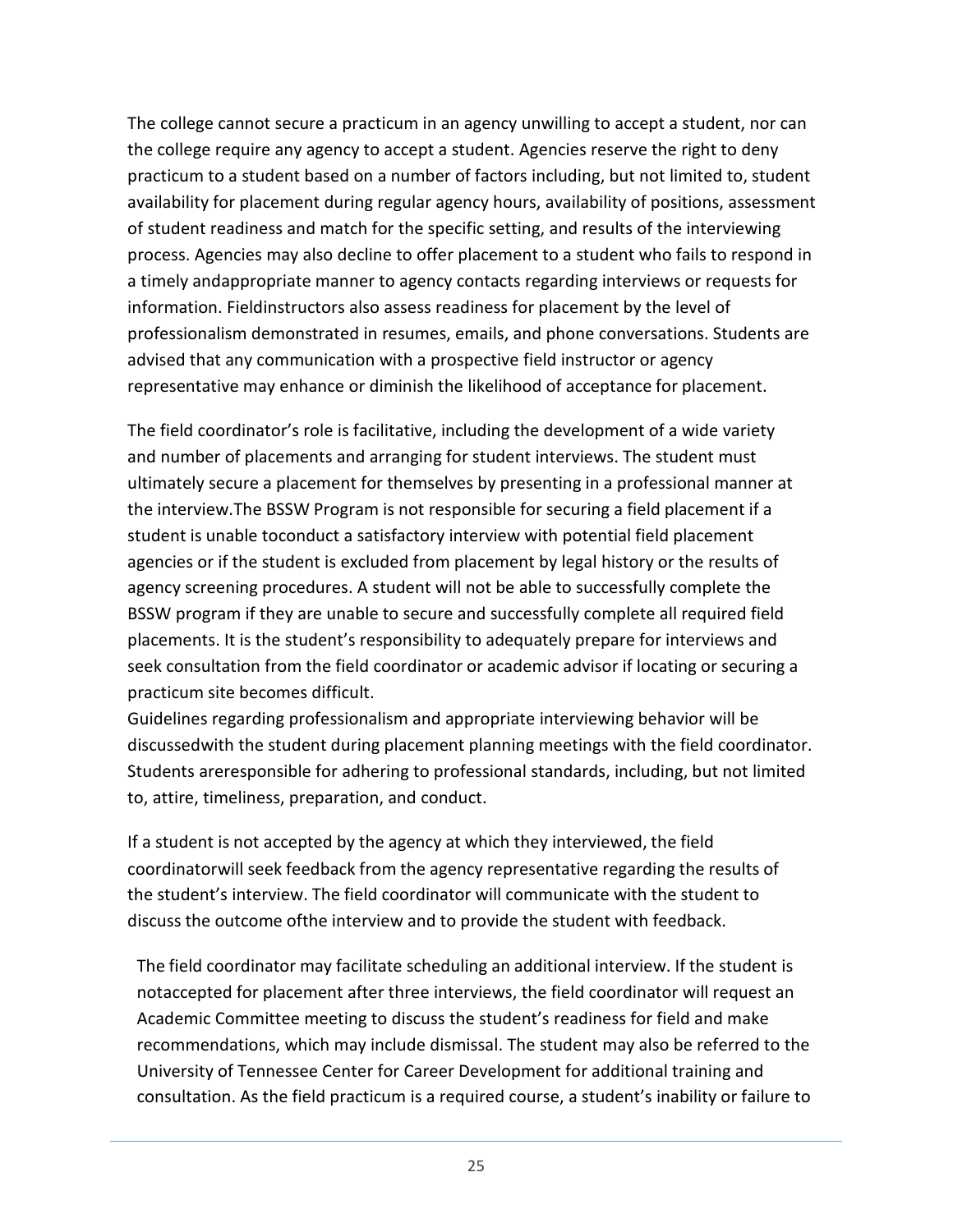secure a field practicum may result in dismissal from the BSSW program.

If a student does not follow the instructions from the field coordinator regarding scheduling an interview, the student's field planning process will be placed on hold. Thestudent will need to contact the field coordinator to discuss and make plans for movingforward with field planning.

## <span id="page-25-0"></span>**6.4. Students with Disabilities**

Any student in need of disability related accommodations in field should contact UT Student Disability Services (SDS) on the Knoxville Campus [\(http://ods.utk.edu/](http://ods.utk.edu/) or (865) 974-6087). In order to receive accommodations in field practice, students must be registered with SDS. TheSDS will notify the field coordinator of approved accommodations. It is the student's responsibility to inform the field coordinator and the agency field instructor if accommodations are needed at the field placement agency.

The College of Social Work cannot guarantee that a placement can be identified that will meet all of these criteria during any given semester or in a specific location. Organizations provide student placement on a voluntary basis and may not offer placements in every semester. It is always the social work student's responsibility to secure a placement by preparing for and presenting professionally in the field interview. Field instructors are expected to make placement acceptance decisions based on the fit between the learning experience offered by the organization and the student's learning needs and goals. Field coordinators may consult with SDS staff to explore how a student may be accommodated without altering the fundamental requirements of the placement position.

## <span id="page-25-1"></span>**6.5. Evening and Weekend Placements**

Students are advised that very few opportunities exist for evening and/or weekend placements. Field agencies generally expect students to be in placement during regular weekday business hours. Although many agencies serve clients on a 24-hour basis, most fieldinstructors work Monday through Friday, regular business hours. The field placement is a supervised practicum, so the student must be able to be at the agency during hours that the BSSW field instructor is present.

Students who are requesting evening and/or weekend placements are advised to meet with the field coordinator early in order to determine whether any placements are available that meet the student's scheduling request. If no such placement is available, the student may need to delay field until a later semester or consider adjusting their schedule in order to complete field. Even when evening and/or weekend placements are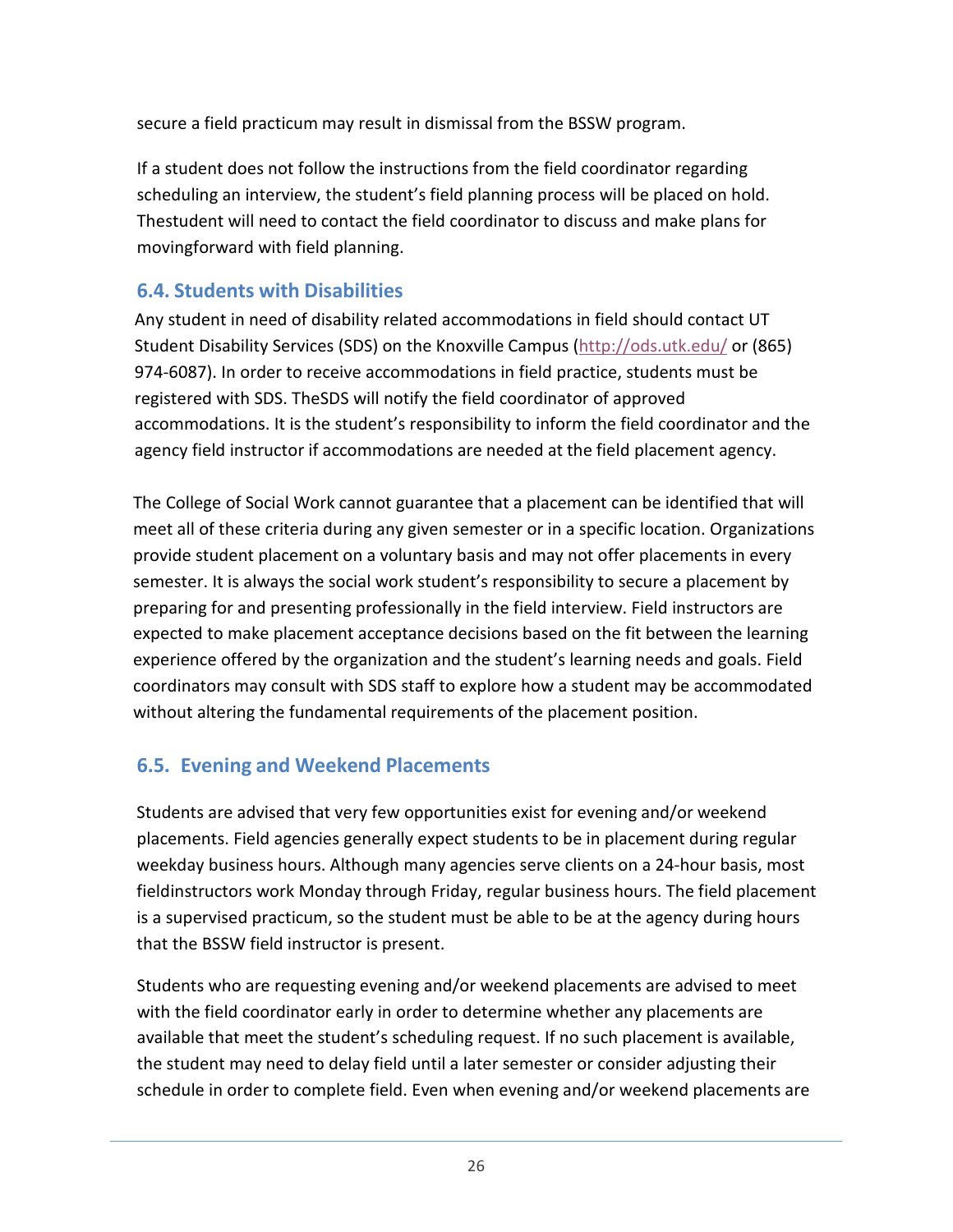available, students may be required to be available for orientation, training, supervision, and staff meetings during weekday hours. A student who, for any reason, cannot be present at a field placement duringdays/hours that appropriate learning activities and supervision are available, may not be eligible for placement.

#### <span id="page-26-0"></span>**6.6. International Placements**

Students who are interested in pursuing an international placement should first advise their field coordinator of their interest. The field coordinator will refer the student to the Associate Director of Field Education to explore potential options.

The College of Social Work encourages students to explore the option of practicum in an international setting. Students who are interested in pursuing this type of placement should first advise their field coordinator of their interest. The field coordinator will work with the Associate Director of Field Education to determine the appropriate semester, location and time frame of an international placement.

Most international field placements are scheduled during the summer term. The college has an affiliation with an organization in Ghana to provide field placements. Other options may be available through the UT Center for Global Education.

Students completing a field placement in another country will need to register with the Centerfor Global Education and purchase an International student ID card. Additionally, students traveling outside of the Continental US are required to obtain the necessary travel visa and vaccinations – all of which are coordinated with the Study Abroad office.

Students should be aware of the possibility that participation in study abroad field experiences may extend the length of their program. This is typically known prior to departure. However, international contexts are fluid and sometimes present unexpected challenges related to political instability and security concerns. There may also be unanticipated changes in international university settings and course offerings. The Associate Director of Field Education will make every effort to inform students of changes in the host country and/or university in a timely manner, but delays may be unavoidable.

## <span id="page-26-1"></span>**6.7. Placement in Employment Setting**

Some students may be working in social service agencies and request a field practicum in their place of employment. The Council on Social Work Education has stipulated that, for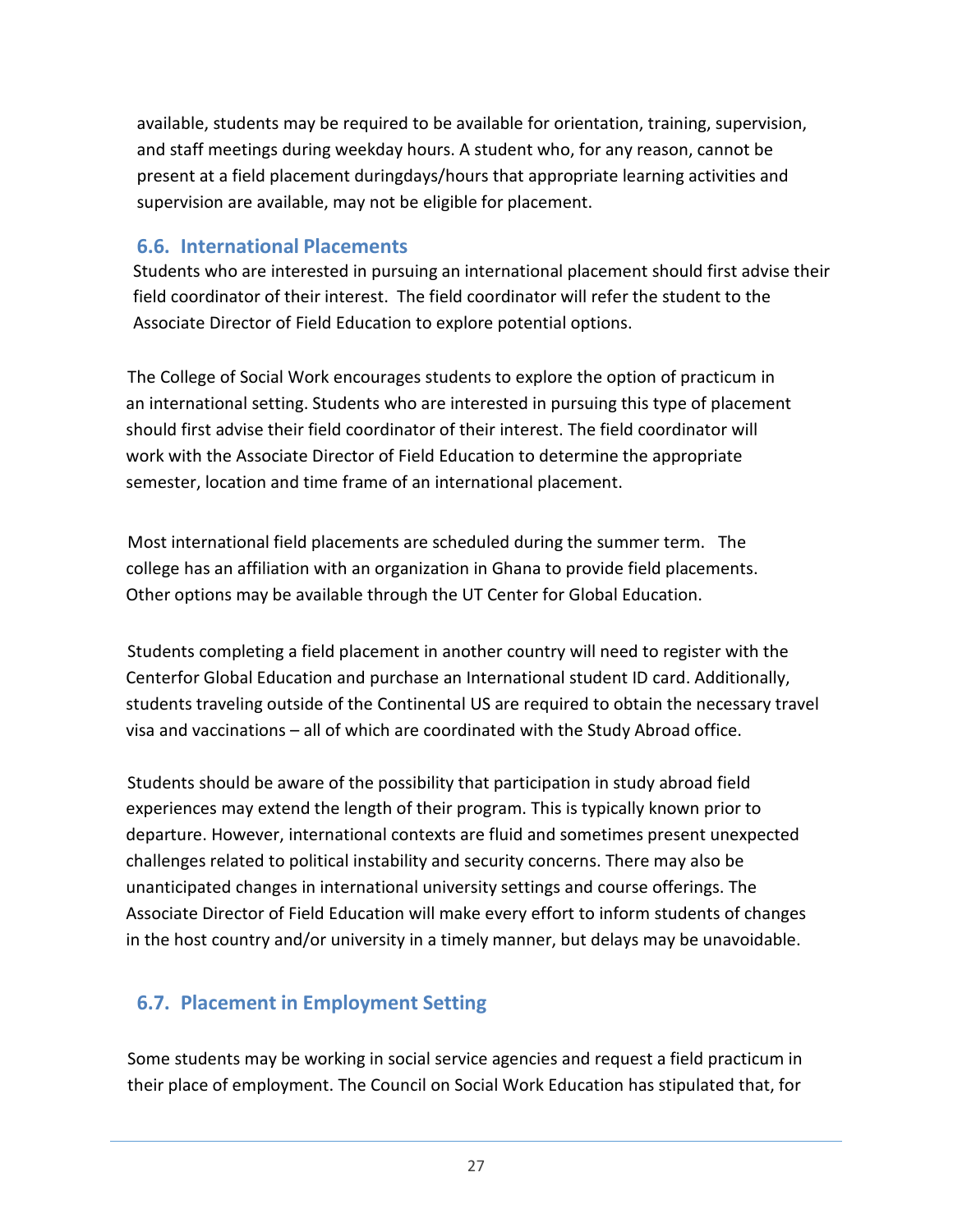AcademicYear 2021-2022, students may be allowed to complete a field placement during work hours if the work tasks address required competencies. The organization and the field instructor must meet the criteria for field agencies and field instructors as outlined in the field manual.

Students are advised to carefully consider any risks to their employment and/or education if they elect to complete a field placement within their employment setting. If a student wants topursue this option the following conditions must be met:

> 1. The student must have completed the probationary period for employment prior to requesting a practicum at the work site.

2. A qualified field instructor must be available to provide oversight of the student's field experience and weekly supervision. The student's current employment supervisor may serve as the student's field instructor.

3. The student must submit a placement proposal and signed "*Agreement for Placement in Employment Setting"*. The instructions for the proposal arein the following section. The form is available on the CSW website.

4. The agency shall allocate at least one hour per week for formal individual practicum supervision related to the student's field assignments.

5. The field coordinator must approve of the written plan.

#### **Steps to obtain approval for plan to use place of employment as field site:**

- 1. The student must notify the field coordinator of intent to submit the plan.
- 2. The student must write a proposal that outlines the following:
	- a) The name of current work supervisor
	- b) The name and credentials of proposed field instructor (may be same as work supervisor)
	- c) How the student's work tasks may address field competencies
	- d) How any competencies not addressed in the employment role will be completed

3. The student must obtain signatures on the agreement from relevant agency personnel.

4. The student must submit the packet to the field coordinator for approval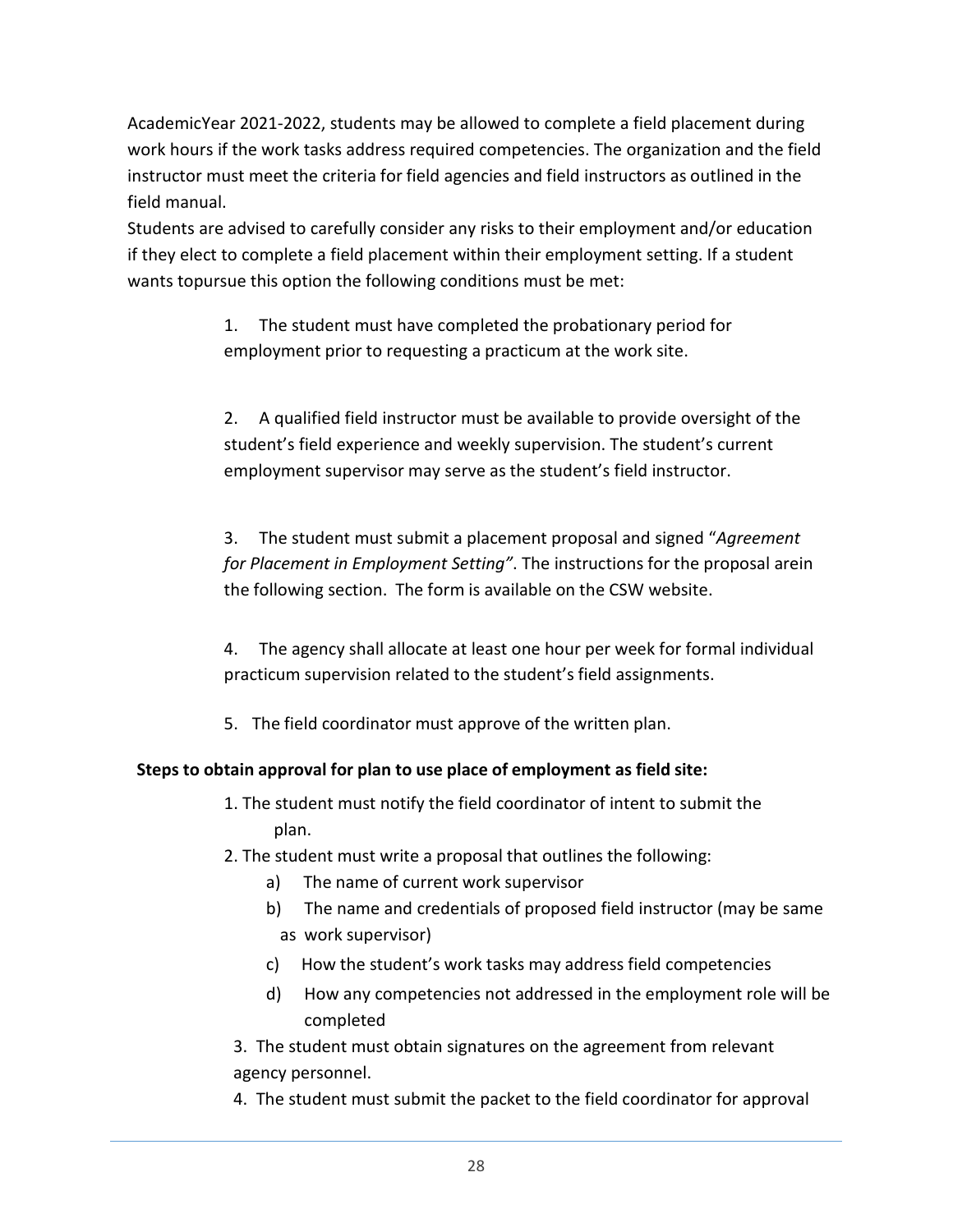within the time frame designated by the field coordinator. The packet must contain: the written proposal and the signed contract.

Occasionally, a student may receive an offer of employment by the placement agency during the field placement. This is typically for a part-time position in a different agency program. If astudent wishes to accept the offer of employment, the same criteria and procedures apply.

Students are advised to carefully consider any risks to their education if they elect to accept ajob within their field placement agency. The student is to notify the field coordinator and submit the written proposal outlined above for approval before accepting employment at thefield agency.

## <span id="page-28-0"></span>**6.8. Field Practicum with Stipends**

Most of the organizations that provide student field placements do not have funds to compensate students for the work that they contribute to the agency as a part of their field experience. Agencies contribute enormously to the student's education by providing free access to learning experiences and supervision. Although students pay for their field coursesin tuition, field fee, and liability insurance, none of these funds are given to the field agency.

Given the cost of education, the College is supportive of efforts by agencies to provide student stipends. Agencies that provide stipends are sometimes able to do so because theyhave written student stipends into grant proposals. Students are advised that stipend- funded placements are very rare and are generally very competitive.

# <span id="page-28-1"></span>**7. Pre-Placement Requirements**

## <span id="page-28-2"></span>**7.1. Screening Procedure Requirements**

Most organizations require students to undergo screening procedures or provide specifichealth records or legal documents as a condition of placement. The specific background checks, screening procedures, and records requirements are stipulated by the agencies. Criminal background checks may include fingerprints, online records checks, or local law enforcement background checks. Medical records may include immunization records, physical exams, and results of TB skin tests and drug screens.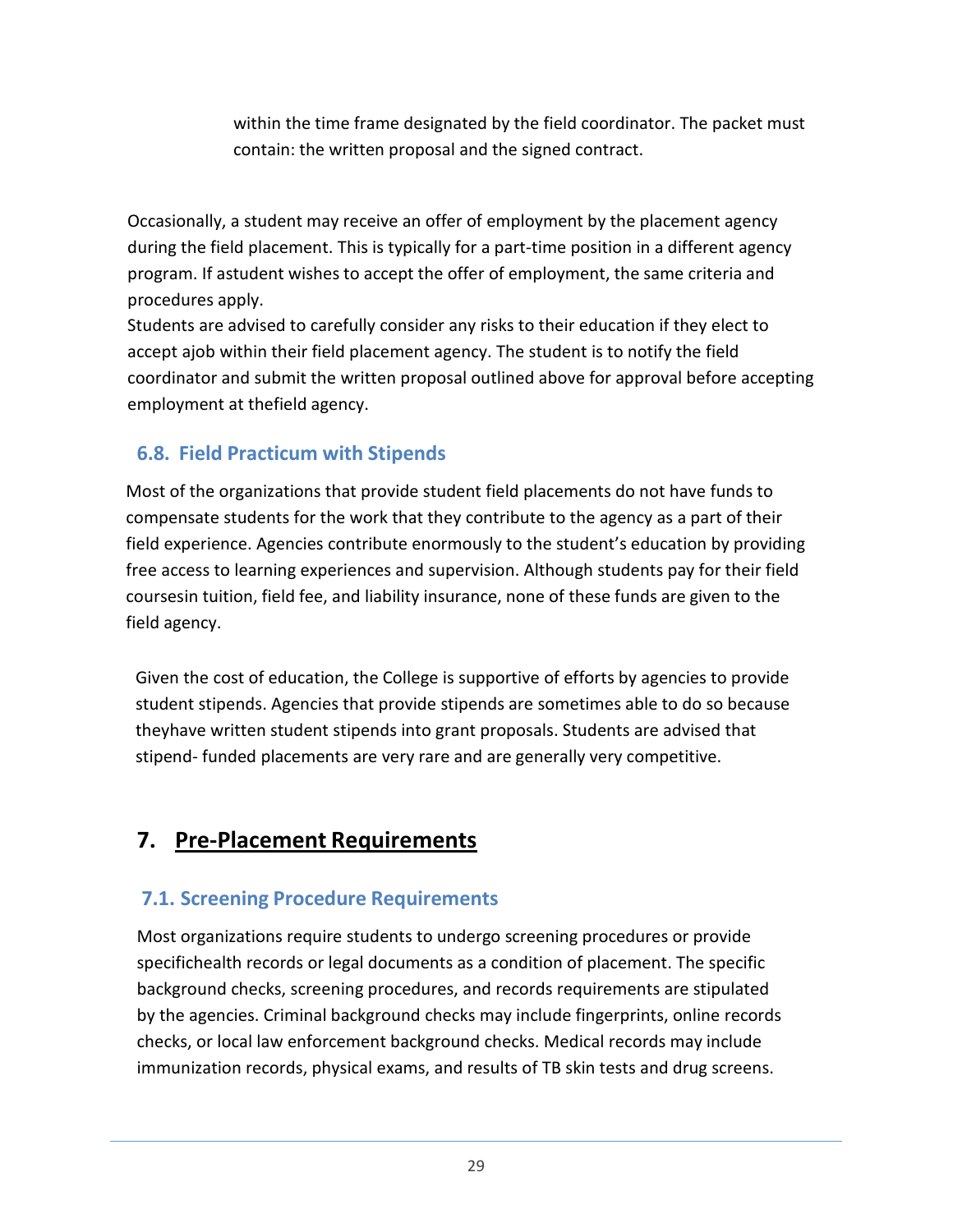Students are usually required to incur the costs of such procedures. The College of Social Work has a vendor that provides for online registration and payment for background checks,drug screens, and medical records review. Field coordinators and/or agency personnel will share the requirements and costs of screening procedures with students as a part of the placement planning process.

The results of criminal background checks and drug screens may exclude students from specific field placements. Students are encouraged to share with the field coordinator anyconcerns that they may have regarding these requirements during the placement planningprocess. If, for any reason, a student does not elect to undergo a background check or provide medical records required by a specific placement, the field coordinator will work with the student to identify other placement sites that do not have these requirements.

However, the College cannot guarantee placement if the results of background checks andother screening procedures exclude students from placement.

Tennessee state law requires all students entering a professional licensure program to workin school settings to complete a fingerprint background check upon admission to the licensure program. Students in the BSSW program are presumed to enter the school social work licensure program when they select a field placement in a school setting. All students placed in school settings must adhere to this requirement. The law also states that the applicant is required to pay the cost of the background check. Students arrange for this through the School-based Experiences Office in the College of Education, Health, and Human Sciences. Local school systems may require additional background checks. Field Coordinators provide information to students regarding what is required and how to arrange for background checks.

#### <span id="page-29-0"></span>**7.2 Professional Liability Coverage**

Students in field practice can be sued for malpractice. Therefore, participation in a group plan for professional liability insurance is required by the University of all students enrolled in field practice courses.

The insurance fee is paid annually before beginning the practicum experience. The policy term is June 1 to May 31. The cost of this insurance is set annually by the vendor selected bythe University Risk Management Office. This fee will be included on the VOLXpress Statement. Students are not allowed to begin field practice without paying this fee. This policy provides \$1,000,000 per claim and \$6,000,000 per annual aggregation per student.

Students must be registered as a student (enrolled) in order to be eligible to purchase UT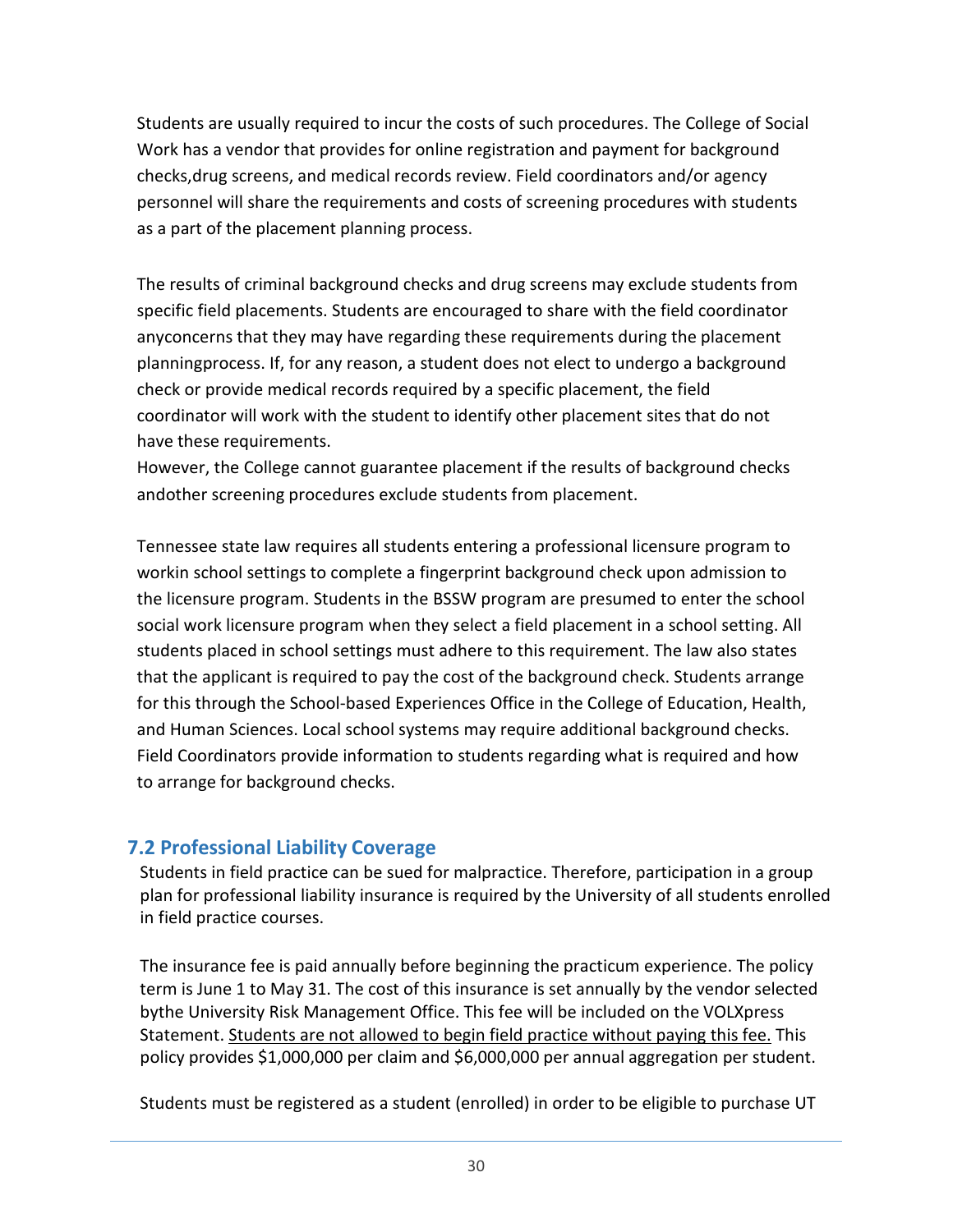professional liability insurance. If a student has a grade of Incomplete for field, they do not have to pay for the field course again in the following semester, but the student must maintain current professional liability insurance coverage.

In order to be eligible for the required liability insurance coverage, the student may a) register for an additional social work course or b) register and pay for 1 credit hour of SW 502- Use of Facilities and pay the insurance fee.

## <span id="page-30-0"></span>**7.3 Personal Safety Training**

All students must participate in the personal safety training provided as they begin their juniorfield experience. The training includes content on risks from clients, infectious disease control,sexual harassment and practical advice to minimize risks to safety at the agency, in the community, and when making home visits. Any student who is involved in an incident that jeopardizes their personal safety, must complete and submit to the field coordinator the *Personal Safety Incident Report*. Before students begin field practice, they sign the document,*Acknowledgment of Risk in the Field Practicum.* The Acknowledgment of Risk form is signed online in IPT.

#### **Specific Information Regarding COVID-19**

COVID-19, the disease caused by the novel coronavirus, is a highly contagious disease that causes symptoms that can range from mild (or no) symptoms to severe illness. COVID-19 can cause severe and lasting health complications, including death. Everyone is at risk of COVID-19.

Although anyone who contracts COVID-19 may experience severe complications, the CDC has found that individuals with certain underlying health conditions are at higher risk of developingsevere complications from COVID-19. These medical conditions include: chronic lung disease, asthma, conditions that cause a person to be immunocompromised, obesity, diabetes, chronic kidney disease and liver disease.

COVID-19 is believed to spread primarily by coming into close contact with a person who has COVID-19 and may also spread by touching a surface or object that has the virus on it, and thentouching one's mouth, nose or eyes.

Much remains unknown about COVID-19. Further research may reveal additional information regarding the disease, including how it spreads and what health complications, including long-term complications, can result from contracting it.

Participating in field practicum experiences in the community, even when wearing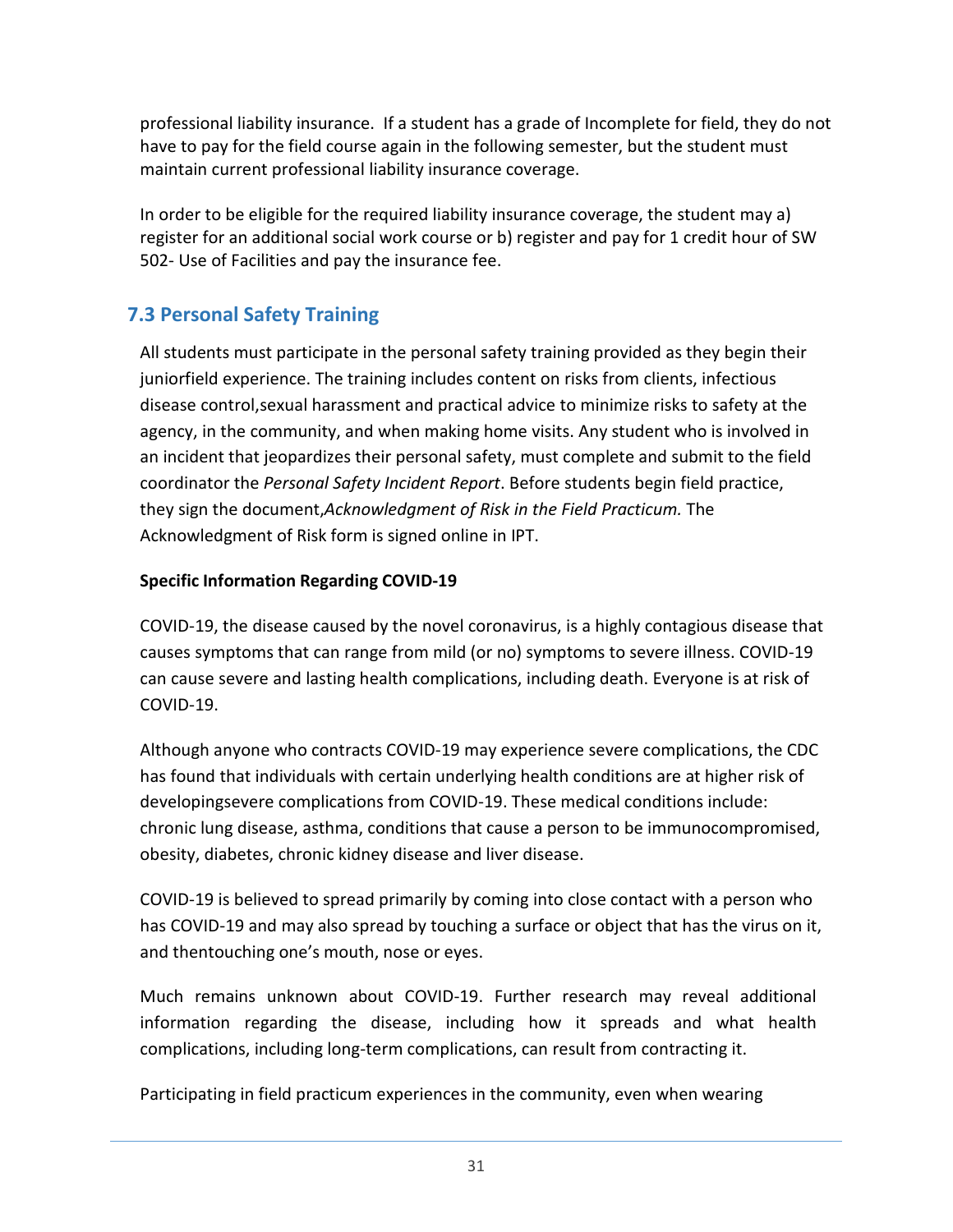recommended PPE, may increase the risk of contracting COVID-19, and these risks cannot beeliminated.

Students must accept responsibility to follow all UTCSW and field agency instructions and takeall available precautions so that the risk of exposure is minimized

## <span id="page-31-0"></span>**7.4 Required Pre-Placement Documents**

Each student is required to review and sign in IPT the *Student Field Placement Contract*, the*Acknowledgment of Risk in the Field Practicum* prior to beginning the agency placement, and complete the Student Detail page in IPT.

# <span id="page-31-1"></span>**8.0 Procedures during Agency Placement**

## <span id="page-31-2"></span>**8.1.** Self-Screening and Reporting Procedures for COVID-19

**Students are responsible for reading and complying with all requirements listed on the Student Guidelines for Field Placement. These guidelines are posted in Canvas and onthe CSW website and will be sent to students upon request.**

**8.01 Self-Screening and Reporting Procedures for COVID-19** 

#### **Guidelines for Students Completing Field Activities:**

• Students are encouraged to complete daily self-screening (info below) and follow all CDC guidelines for infection control in the workplace. Carefully review and implement all guidelines at this link: [https://www.cdc.gov/coronavirus/2019-ncov/prevent-getting](https://www.cdc.gov/coronavirus/2019-ncov/prevent-getting-sick/prevention.html)[sick/prevention.html](https://www.cdc.gov/coronavirus/2019-ncov/prevent-getting-sick/prevention.html)

• Students who are fully vaccinated are not required to wear a mask or practice social distancing, indoors or out (exceptions include health care facilities and public transportation). Being fully vaccinated is defined as being two weeks past your final dose of a two-dose vaccine or one dose of a single-dose vaccine. However, agencies may still require that fully vaccinated students wear masks.

• Students who are not fully vaccinated who experience an exposure to COVID-19 or positive test for COVID-19 should follow the reporting procedures listed below.

• Fully vaccinated students do not need to quarantine, isolate, or be tested if they are exposed to COVID-19 and have no symptoms. Engage in self-care from day one of the practicum. Resources to support your self-care are available at the following link: [https://www.socialworkers.org/Practice/Infectious-Diseases/Coronavirus/Self-](https://www.socialworkers.org/Practice/Infectious-Diseases/Coronavirus/Self-%20Care-During-the-Coronavirus-Pandemic)[Care-During-the-Coronavirus-Pandemic](https://www.socialworkers.org/Practice/Infectious-Diseases/Coronavirus/Self-%20Care-During-the-Coronavirus-Pandemic)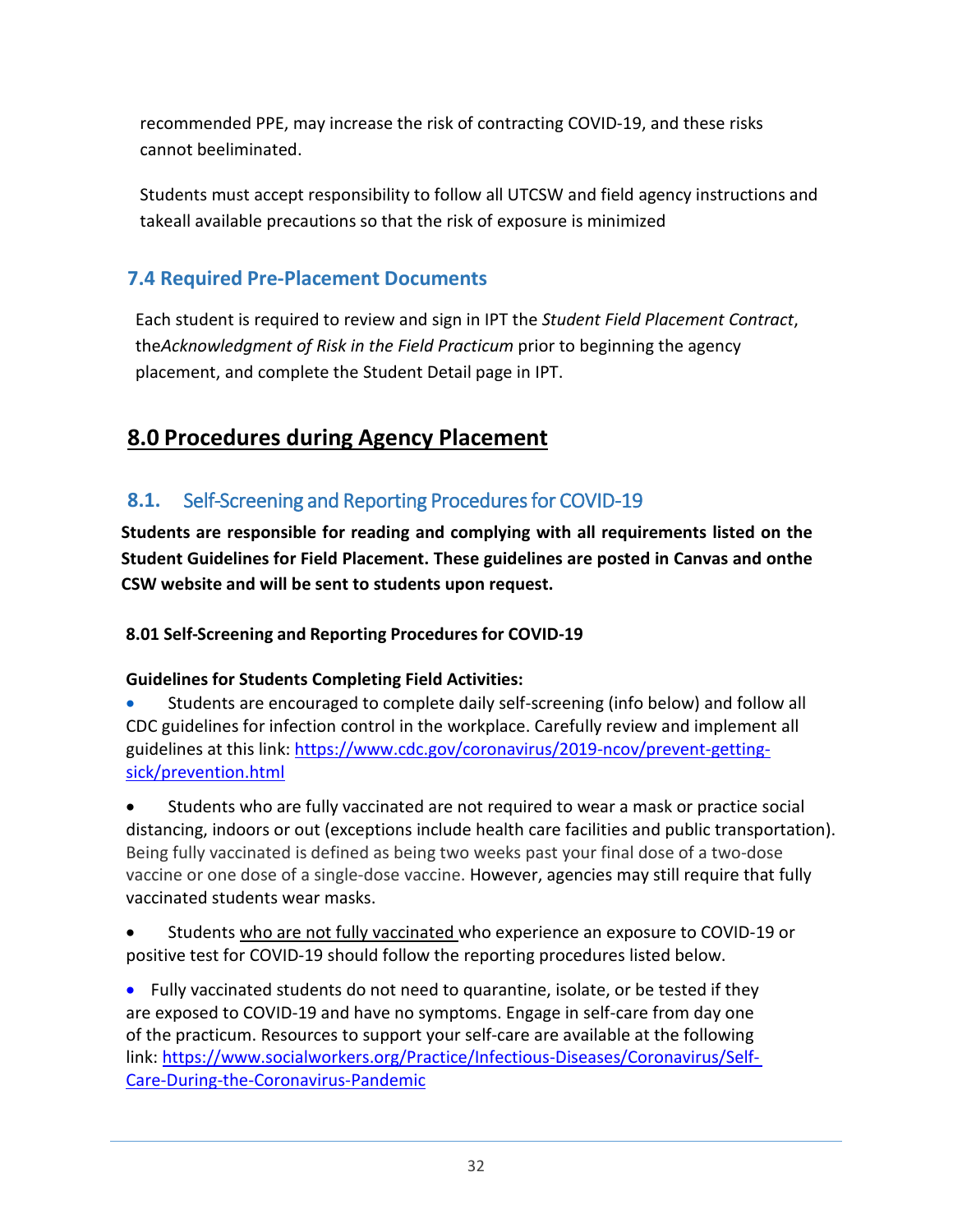If anything changes in the placement setting (e.g., safety concerns increase, expectations for your activities change, supervision changes, etc.), *please contact your Field Coordinator immediately so that we can assist you in resolving the issue. If you are feeling distressed or have significant health issues that may interfere with your ability to complete your placement, contact your Field Coordinator.* 

Self-Screening Questions:

- 1) Have you been told to quarantine/isolate by a medical provider or the health department?
- 2) In the last 14 days, have you had face-to-face contact for 10 minutes or more with someone who has or is suspected of having COVID-19?
- 3) Are you experiencing a new cough, shortness of breath, or difficulty breathing?
- 4) In the last 48 hours, have you had at least two of the following new symptoms: Fever, Chills, Repeated shaking chills, Muscle pain, Headache, Sore throat, Vomiting, Diarrhea or Loss of taste or smell?
- 5) Was your temperature 100.4 or above this morning?

If the student does not feel ill and wishes to continue to complete field activities remotely at home, the student may work on approved field assignments at home.

• Students who are required to self-isolate need to complete the UT Self-Isolation Form at [https://covidform.utk.edu](https://covidform.utk.edu/)

• Information about when to self-isolate is also available on the UT Coronavirus website at<https://www.utk.edu/coronavirus/guides/when-to-self-isolate>

#### **In-Person Field Student Reporting Requirements in case of Self-Isolation, Exposure or Positive Test for COVID-19**

If you are completing field in person and are required to self-isolate or quarantine, do not report in- person to your field placement until you have been cleared to do so by a health care provider or a contact tracing team. Absences from field will be accommodated only if you have followed the university's policy on self-isolation and all steps in the *UTCSW Student COVID-19 Guidelines for Field*.

Required minimum field hours must still be completed in order to earn a passing field grade. If a student is unable to complete field hours during the semester due to Covid-19, the student should notify the Field Coordinator to determine if they are eligible to receive a temporary grade of *Incomplete* until all field assignments and minimum hours are completed. If you need to self-isolate or quarantine, you must follow these steps:

1) Complete the UTK self-isolation form: [https://covidform.utk.edu](https://covidform.utk.edu/)

2) Immediately notify your Field Instructor, Task Instructor (if applicable), and Field Coordinator;

3) Complete any Covid-19 reporting requirements of the agency;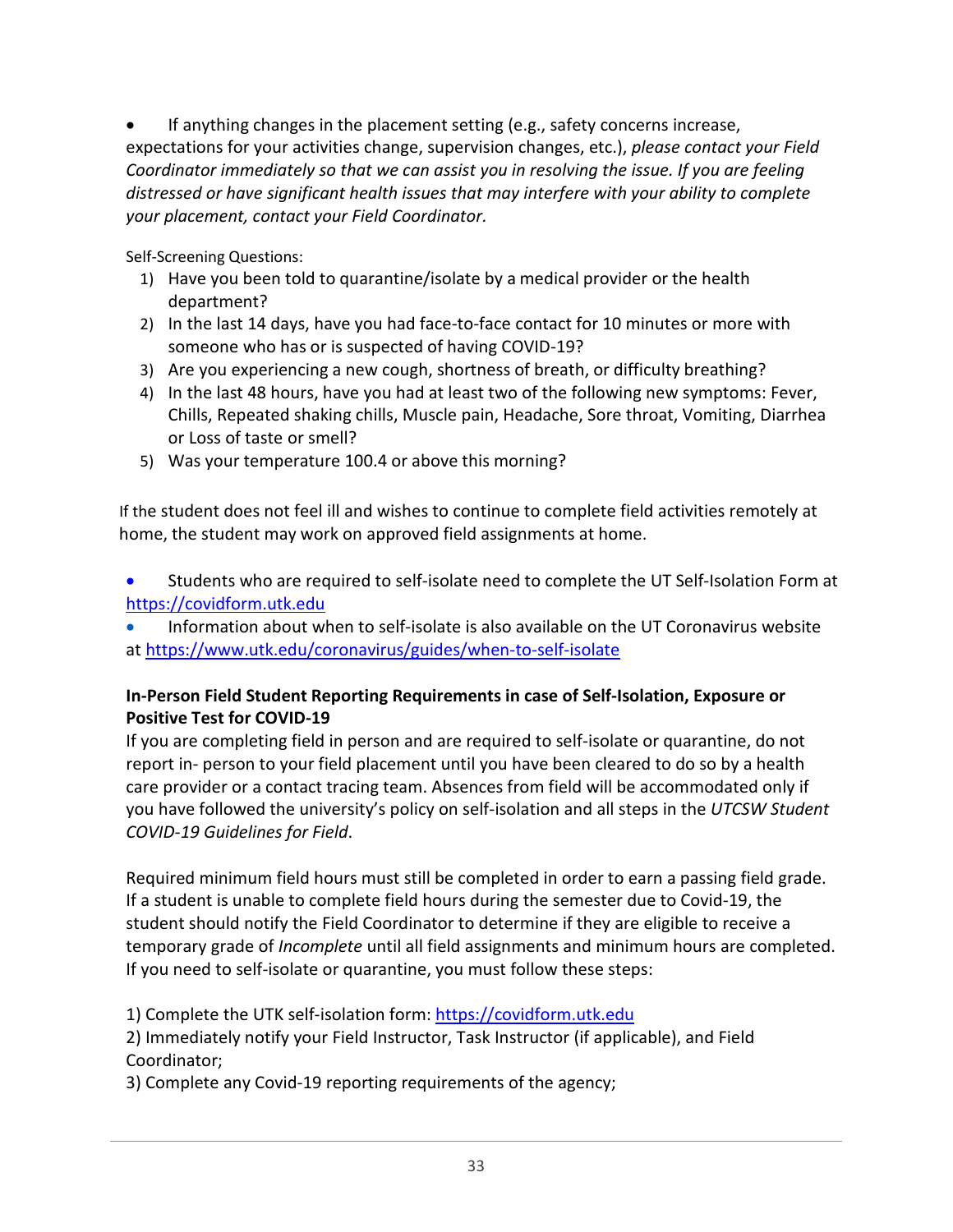4) If you do not feel ill and wish to continue to complete field activities remotely at home, you may work on Field Instructor-approved field assignments at home; 5) Do not report in-person to your field placement until you have been cleared to do so by a

health care provider or a contact tracing team.

## <span id="page-33-0"></span>**8.2. Professional Conduct in Field**

The student in the field practicum is expected to conduct themselves in a professional andethical manner and to abide by the policies of the college, the university, and the field agency. This includes, but is not limited to, the following:

- 1. Meeting the requirements of the College of Social Work Standards ofProfessional Conduct.
- 2. Abiding by the NASW Code of Ethics at <http://www.socialworkers.org/pubs/code/default.asp> and as applicable bythe International Federation of Social Workers/International Association of Schools of Social Work Ethics in Social Work, Statement of Principle[s.http://www.ifsw.org/home](http://www.ifsw.org/home)
- 3. Protecting the privacy and confidentiality of all clients both in the fieldagency and the classroom setting.

Various laws and regulations such as HIPPA apply within agency settings. Some agencies may require special training in specific policyareas. See HIPAA at: <http://ww.hhs.gov/ocr/hippa/>

## <span id="page-33-1"></span>**8.3 Orientation to Field Practicum**

The field coordinator provides an orientation to the field practicum for all junior students beginning field. This orientation provides a comprehensive overview of relevant policies andprocedures and addresses field practice etiquette and the initial anxieties that many beginning students may feel. The orientation provides ample opportunity to ask questions and hear the questions of fellow students.

## <span id="page-33-2"></span>**8.4 Managing and Recording Time in Field**

BSSW students will be in field placement for a minimum total of **500** clock hours. Students are expected to confirm their placement schedules with their field instructors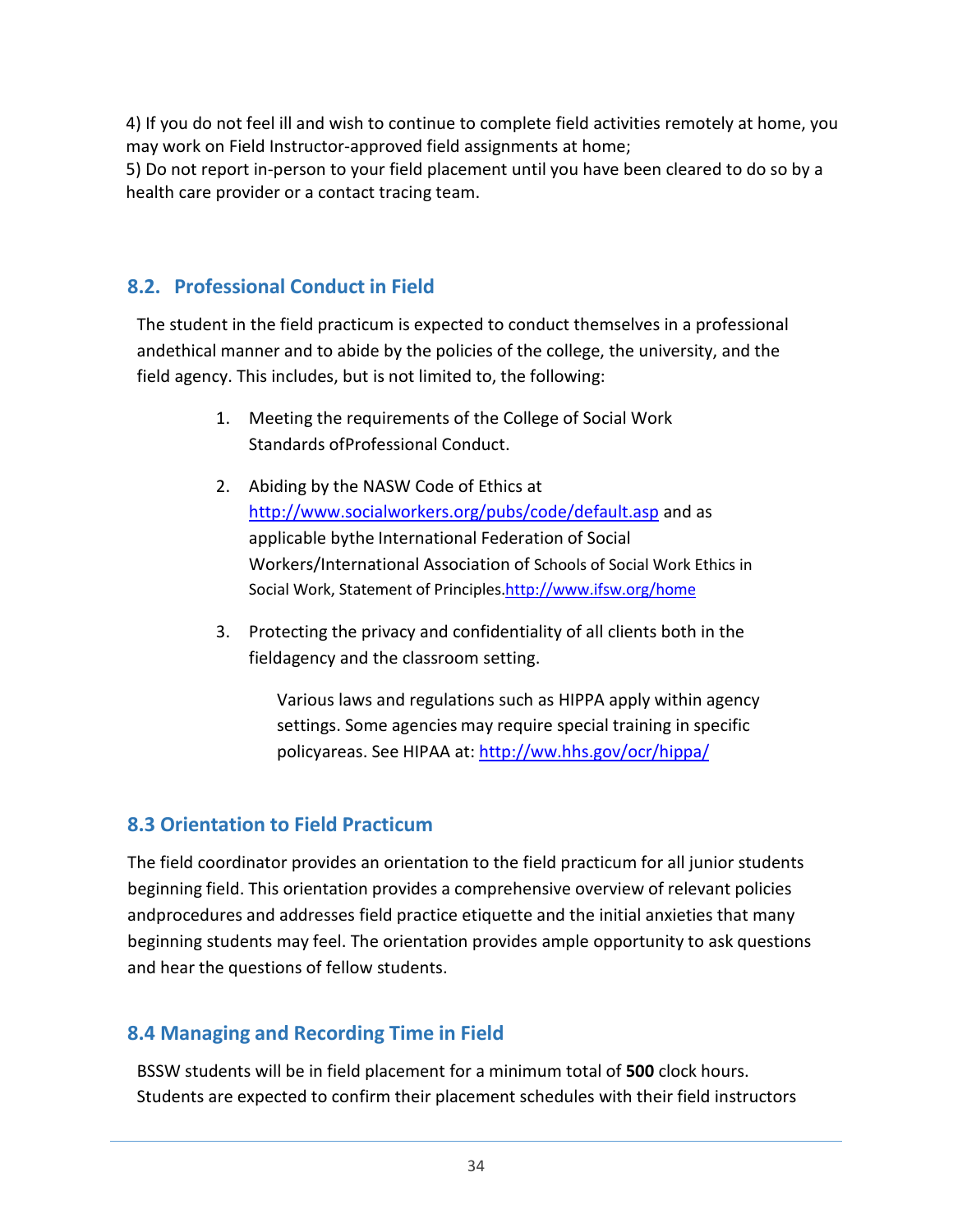during their orientation to the agency setting. Students are expected to follow the agreed-upon scheduleexcept in unusual circumstances, such as illness or inclement weather. If a student wishes totake advantage of field learning opportunities outside of the placement schedule, the student must get permission from the field instructor to count this as field time. Any field absences must be made up by arrangement with the field instructor.

Students are to record their own placement hours as completed on the Field Practicum TimeSheet in IPT. This time sheet should not be used as a planner. Hours are to be documented only after completion. Students are to enter their hours daily, or at least weekly, so that theycan be reviewed and approved by the field instructor. The field instructor's entry of supervision at the end of each week and the field instructor signature at the end of the semester signify approval of time documented by the student.

Homework should not be completed during field practicum, and students should not be asked to fulfill field obligations during class time. The one exception to this guideline is for BSSW Honors students who are required to complete a field-related research project. These students should be allowed time for data collection during regular field hours. Students should be allowed to complete and document learning plan assignments during field time.

A student who works overtime in field practicum for client emergencies or special projects may arrange with the field instructor to take compensatory time off from regularly scheduled field times. Also, some students with part-time jobs or child care responsibilities may request flexibility in scheduling for field practice. The college has no objection to any arrangement that provides the necessary learning experiences, meets the required number of field practicehours, is mutually satisfactory to the agency and student, and ensures good services to clients.

Students are not expected to be in field on University holidays or when classes are not held. Each student is responsible for completing the required number of hours for practicum. The Field Practicum Timesheet must be maintained by the student and signedoff by the field instructor.

#### **Students who fall behind in field hours:**

There may be legitimate reasons for a student to fall behind in field hours. Examples include,but are not limited to, documented medical or family emergencies. In these cases, students are to complete the following procedure:

1. Consult with the field instructor and field liaison immediately to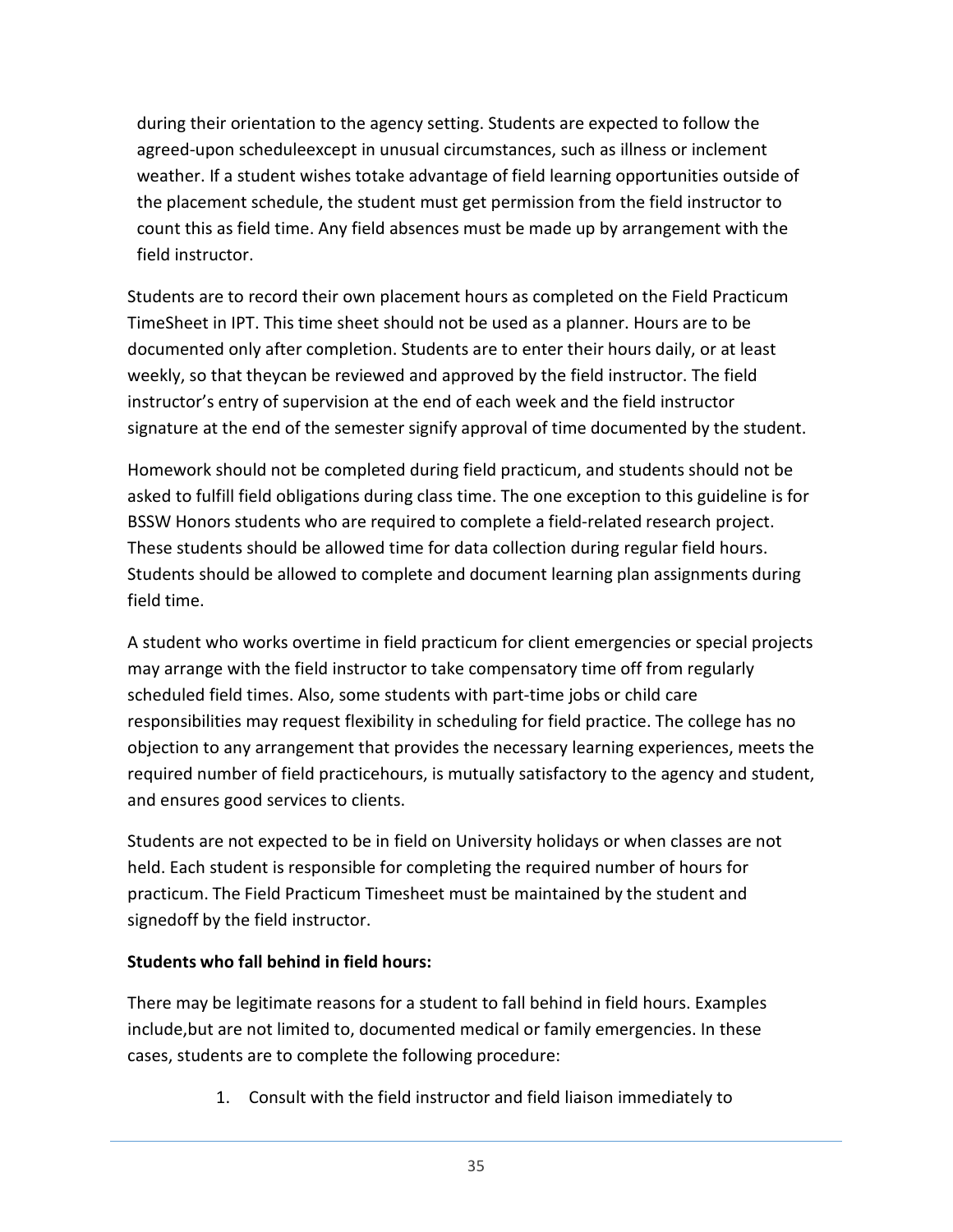discussreason(s) for incomplete hours.

2. Develop a written plan to complete hours by the last day of the semester.The field instructor must approve of the plan.

Submit the written plan to the field liaison. The field liaison will review and submit the plan to the field coordinator for approval. Failure to comply with the approved written plan may resultin a failing grade in the field course.

#### **Students who do not complete field hours:**

Failure to complete field hours by the end of the semester may result in a failing grade forthe field course. **It is important for students to understand that field courses may not berepeated.**

In extraordinary circumstances, the field coordinator may assign a grade of Incomplete (I).

The criteria for an incomplete grade include the following:

- The student must have completed the majority of field hours,learning plan assignments, and seminar assignments
- The student's work is satisfactory in all areas.
- The student is unable to complete the hours and/or assignments due toextraordinary circumstances beyond the student's control.

## <span id="page-35-0"></span>**8.5 Use of Technology and Social Media in Field**

Students routinely use technology in their academic, field, and personal experiences. The pastfew years have yielded exponential growth in the number and type of platforms for online communication. There is no doubt that effective use of technology can enhance communication, streamline workflow, and provide excellent opportunities for learning. Students use technology in the academic setting to collaborate with groups, engage in discussions, submit assignments, and conduct research. Students use technology in the fieldsetting to manage client records, meet with colleagues, evaluate practice, and research interventions, to name only a few uses. Meanwhile, students are also actively engaging withtechnology for personal and social relationships, including use of Facebook, Twitter, personalblogs, etc.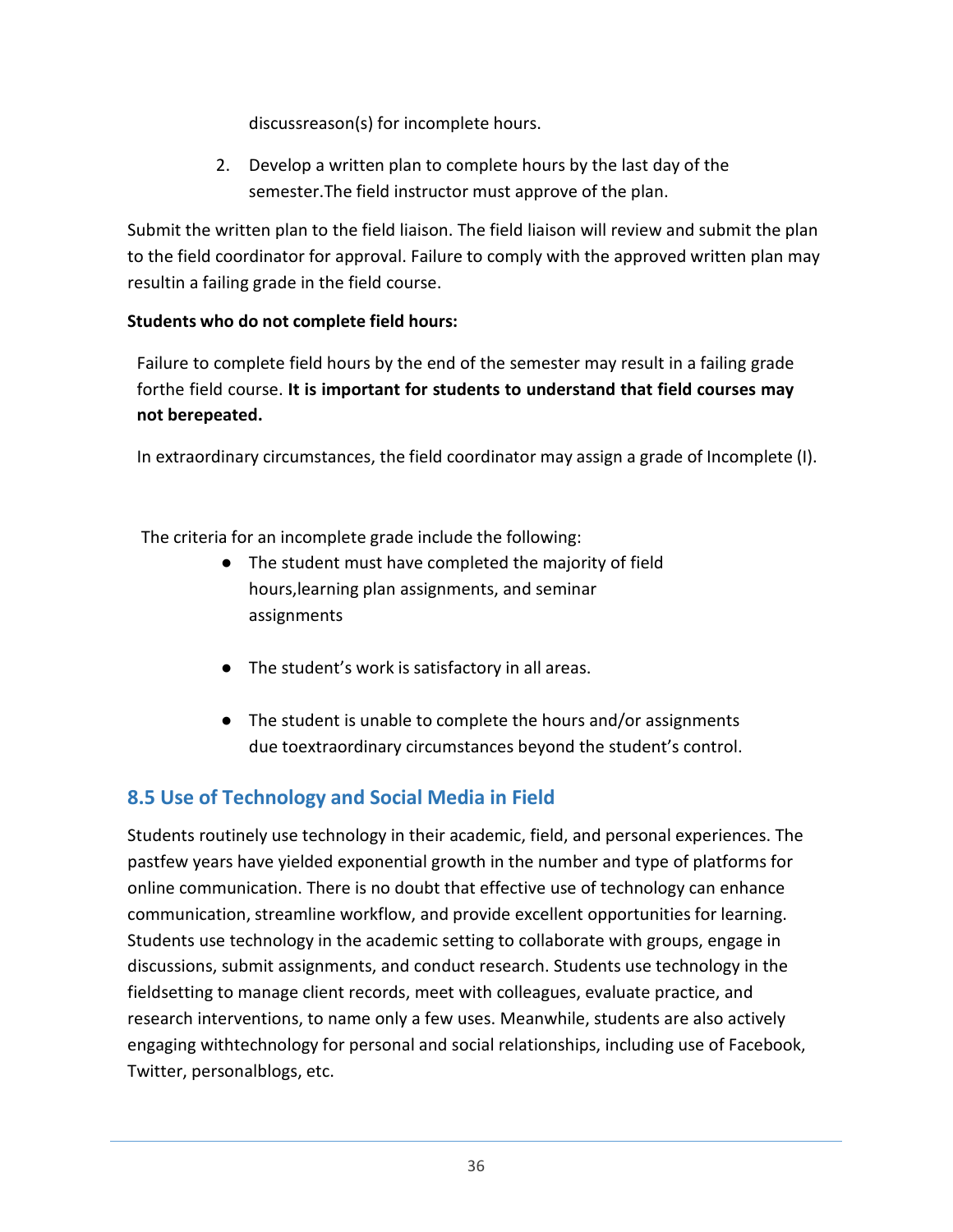Although the use of technology has the capacity to greatly enhance professional relationships, organizational function, and learning, students must be aware of the professional and ethical risks of using technology in the field setting. Students must consider the impact of technology on three critical areas: protection of client and agency privacy and confidentiality, development and maintenance of appropriate boundaries, and development and presentationof the professional self.

Perhaps the most obvious related ethical requirement is to maintain client privacy and confidentiality. This requirement extends to all forms of communication, including the internet.This means that students must be attuned to whether networks are secure when transmitting confidential information. This also means that students must be very careful about the use of personal phones, laptops, tablets, etc. to document or transmit confidential information. In addition to protecting the privacy of clients, students are expected to keep confidential information that they receive regarding the field organization and should refrain from sharing confidential agency information through any medium of communication.

One of the most confusing and difficult aspects of use of technology arises in the area of socialmedia. Although most students originally engage with social media for personal use, they findthat most field agencies are deeply engaged in use of social media for outreach, fundraising, public education, etc. Agencies now routinely use Facebook, Twitter, and other venues. This makes it very difficult for students to determine where the line is between personal and professional use of social media. This is a fairly recent area of challenge in developing and maintaining appropriate boundaries with agency clients and agency staff.

Most social work students are in the process of identifying, developing and presenting to clientsand colleagues a "professional self." This is an essential part of joining and becoming socialized within a profession. In classes and in field, students are actively learning to identify behaviors that are considered appropriate in a professional context and those which should be expressed only in personal or social contexts. Students must be aware of the fact that they are communicating professionalism or lack of professionalism through their use of technology and social media. This means that students have to carefully consider what they post on social media sites and to whom it will be accessible. Students also must remember that information and photographs transmitted over the internet can never be fully recalled but may remain accessible indefinitely to current or future clients, colleagues, and prospective employers.

Consequently, students must consider not only the factual information they post online,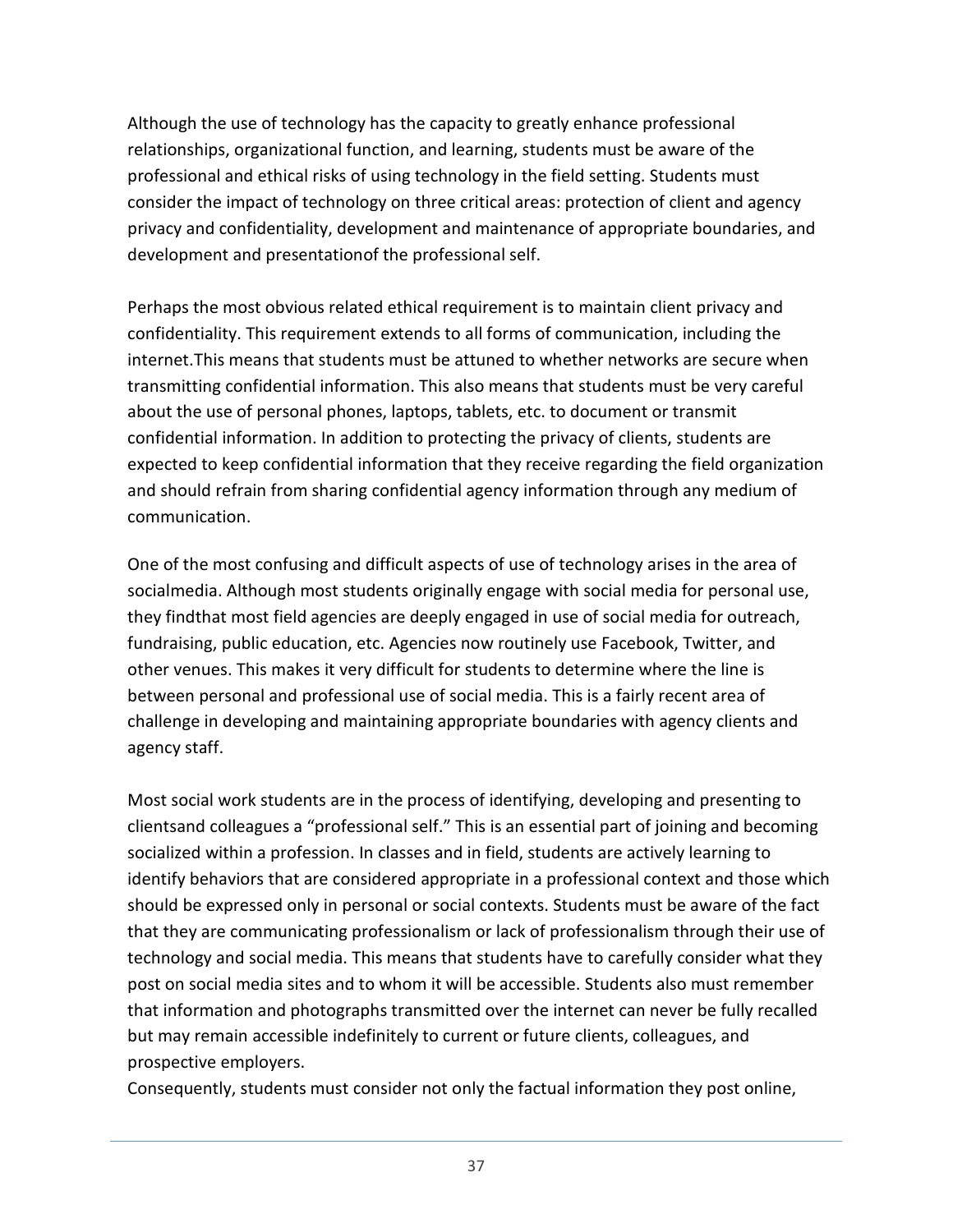but also the values and attitudes which may or may not be consistent with professional standardsand values.

Another area of challenge for most students is to determine when it is appropriate to use cell phones and/or other technology for personal use in the professional setting. Many students areaccustomed to virtually constant access to and interaction with smart phones and other devices. Students are expected to demonstrate an attentive presence while in field. This is expected whether the student is working directly with clients or meeting with agency staff. Useof personal phones can, at the least, convey lack of focused attention and, at worst, convey disrespect and disregard for the client.

Given all of these challenges, students are encouraged to talk to their field instructors very early in placement to clarify agency policy and receive guidance on ethical and appropriate useof technology in the field setting.

Students are also advised to comply with the following guidelines for use of technology in field:

- Students should determine whether agency staff and/or students are allowed touse social media for personal use during agency hours and follow the agency policy. This includes use of Facebook, Twitter, Instagram, etc.
- Students should set their Facebook privacy settings at the highest level toprevent agency clients and staff from accessing the student's personal information.
- Students should never "friend" an agency client on Facebook and should, whenever possible, refrain from "friending" agency staff during the term ofplacement.
- Students should not post any information about clients or the agency on personal media sites, with one exception. Students may share links to info aboutagency outreach or development events.
- Students should refrain from use of personal phones during any client contact.
- Whenever possible, students should use only agency computers to manage documentation regarding client contacts and services. If students are expectedto use personal laptops or tablets, the student must ensure that the network issecure and that the information cannot be accessed by anyone who is not authorized to access the information.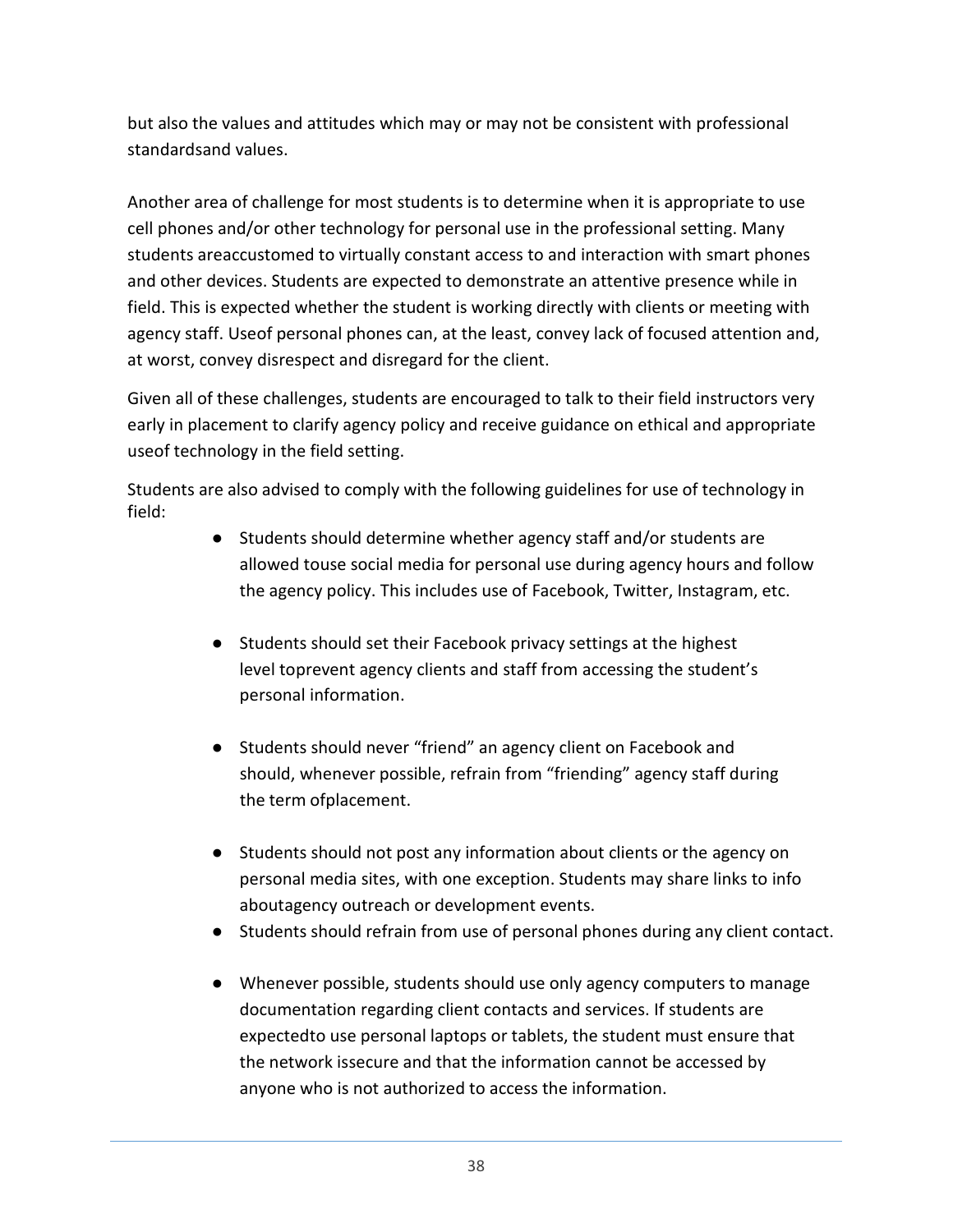● When in doubt about the use of any technology or social media at field, thestudent should first consult with the field instructor.

#### <span id="page-38-0"></span>**8.6 The Learning Plan**

The BSSW student is an adult learner who is involved from the beginning in planning for the field practicum. During the student's orientation to the agency, the field instructor and student review the educational competencies, the student's past experiences, career interests, and make plans for assignments. The college requires a written learning plan for each semester. The plan includes both required assignments and agency specific assignmentsdeveloped by the field instructor and student. The plan is completed and signed online and may be revised as needed by mutual agreement of the student and field instructor. Any revisions can be made to the learning plan when necessary. The completed learning plan is reviewed by the field liaison and field coordinator.

#### <span id="page-38-1"></span>**8.7 Health Insurance**

Students are responsible for their own health insurance and for paying all of their own medical expenses, including expenses for treatment of illness or injuries related to field. Many field placements require that students document current health insurance coverage.The professional liability insurance does not cover student illness or injuries. Students are not eligible for Workers' Compensation coverage for accidental injury at their agency placements.

## <span id="page-38-2"></span>**8.8 Transportation and Vehicle Insurance**

All students must provide their own transportation to and from the field agency. Use of avehicle is essential in most placements due to the nature of student assignments and thelimited availability of public transportation. Students who do not have access to a personal vehicle will have very limited options for field placement. If transportation is a problem, this should be communicated to the field coordinator and noted on the *Field Practice Planning Sheet.* The field coordinator will try to identify placements that can be accessed by public transportation, but the college cannot guarantee placement for a student who is relying on public transportation for field.

Some agencies may pay mileage for travel required to perform agency work. Studentsshould ask their field instructors about mileage reimbursement if they are required totravel as a part of the practicum experience.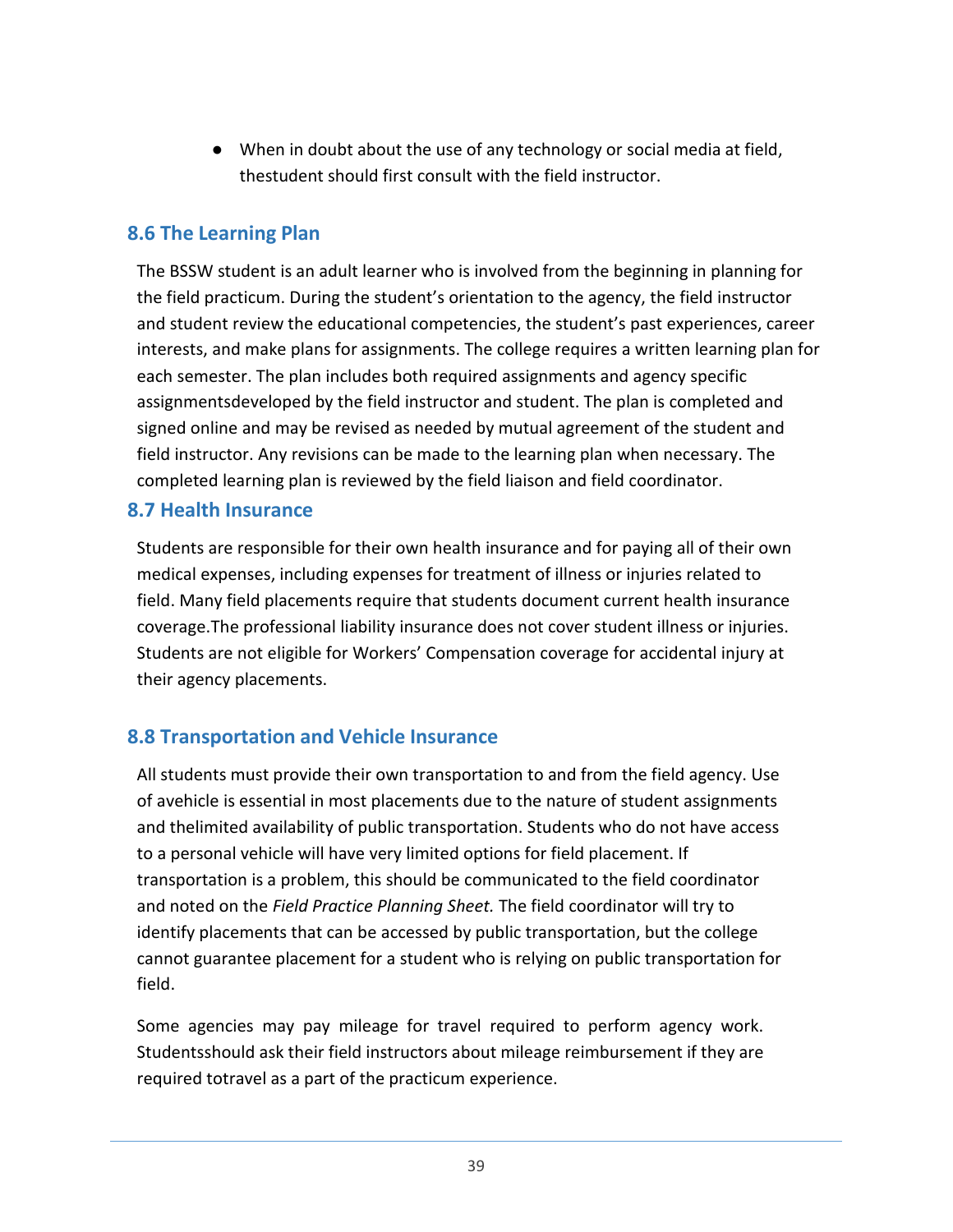If a student is required to transport clients as a part of their placement, the student should contact their automobile insurance carrier to clarify whether this risk is covered bythe student's policy. If this is not covered or would impose additional cost to the student, the student should take this expense into consideration when selecting a placement. A student should never transport a client unless the student has a valid driver's license and is confident that their personal vehicle insurance will cover any accident that may occur.

## <span id="page-39-0"></span>**8.9 Field Hours outside of the Semester Schedule**

Students are prohibited from starting field before the first day of the semester without permission from the field coordinator. This may be approved when students need to complete agency orientation or attend training that cannot be completed during the semester. Students are not to engage in client services before the start of the first semester of placement in an agency. Students must complete the Personal Safety Training beforebeginning their first placement (junior field).

Students are generally expected to be able to take their break between fall and spring semesters. However, students may be allowed to complete field hours between the fall andspring semesters in order to fulfill professional responsibilities, provide continuity of care, assist with an event that is scheduled between semesters, or to take advantage of special learning opportunities available during that time

Students who wish to count hours completed during the break toward spring semester must submit a completed *Request to Earn Field Hours Between Semesters* form to the field coordinator before the end of fall semester. This request must indicate the number of hours tobe applied to the following semester and the schedule for those hours. The request must also indicate which competencies/ activities practice behaviors will be addressed while completing the hours. The proposal to earn hours should be completed in collaboration with the field instructor. This written request The *Request to Earn Field Hours Between Semesters* must be approved and signed by the agency student's field instructor.

The field coordinator will determine whether the request will be approved, including thenumber of hours approved for carryover to the following semester. Students will not be allowed to finish field any earlier than **two weeks** prior to the end of the spring semester.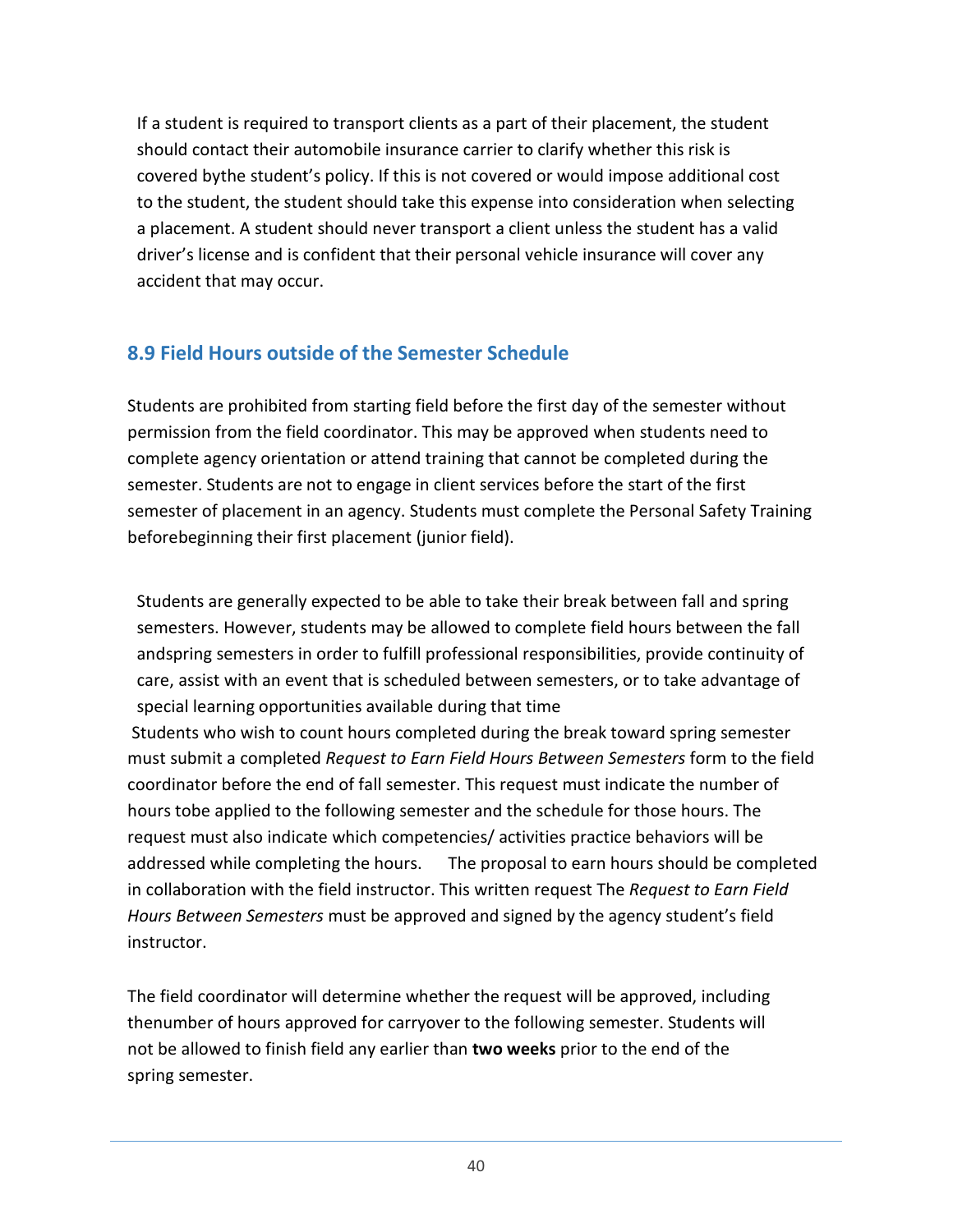## <span id="page-40-0"></span>**9.0 Evaluation and Grading Procedures**

## <span id="page-40-1"></span>**9.1 Field Practicum Grading Policy**

Field courses must be completed with a grade of **C** or higher and may not be repeated. The grade for each Field Practicum course will be based on the end-of-semester field evaluation of the student's performance in the field agency.

In order to earn an "A" in field practicum, student must demonstrate **Advanced Competence** (rating of a 4) on the majority of practice behaviors and all remaining ratings are 3's. Scale is listed on each field syllabus. Students have the right to appeal any final rating assigned by the field instructor. Please refer to policy *Evaluation of Student Competence*. The grade will be assigned by the Field Coordinator. Undergraduate grades are as follows:

| A $94 - 100$     | $A - 90 - 93.9$  |
|------------------|------------------|
| $B + 86 - 89.9$  | $B$ 83 – 85.9    |
| $B - 80 - 82.9$  | $C+ 76-79.9$     |
| $C = 73 - 75.9$  | $C - 70 - 72.9$  |
| $63 - 65.9$<br>D | F 59.9 and below |

Under extraordinary circumstances and at the discretion of the field coordinator, the grade of incomplete (I) may be assigned to a student whose work is satisfactory but who has not completed the field practicum requirements. The terms for removal of the (I), including the time limit for removal of the (I), must be delineated in a written contract that is signed by the student and the field coordinator. A copy of the signed contract is given to the student and the original contract is placed in the student's file. A student receiving an incomplete (I)in any field course must remove the incomplete before enrollment in a subsequent field course.

Students must be registered as a student (enrolled) in order to be eligible to purchase UT professional liability insurance. If a student has a grade of Incomplete for field, they do not have to pay for the field course again in the following semester, but the student must maintain current professional liability insurance coverage.

In order to be eligible for the required liability insurance coverage, the student may a) register for an additional social work course or b) register and pay for 1 credit hour of SW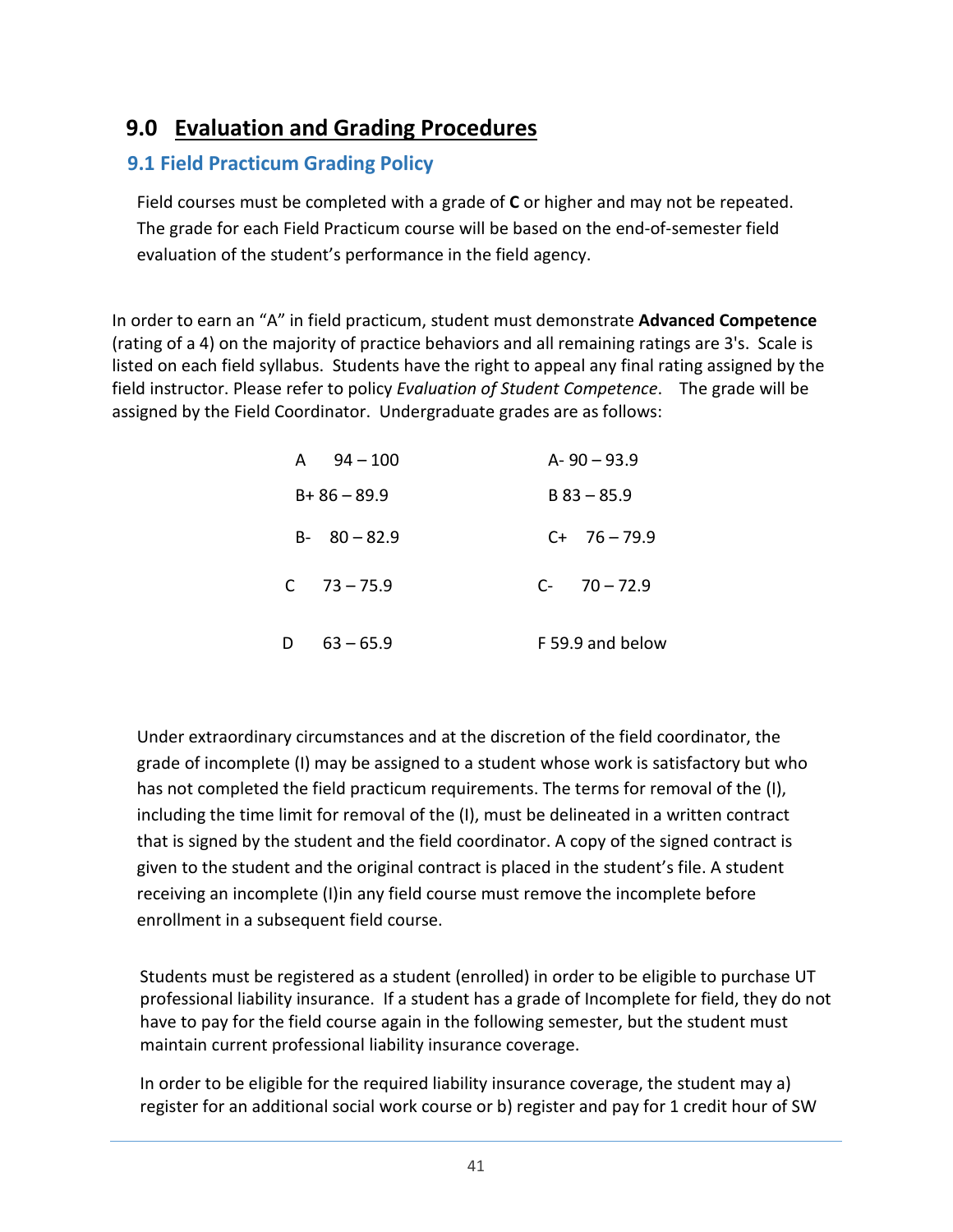493, Independent Study and pay the insurance fee.

## <span id="page-41-0"></span>**9.2 Evaluation of Student Competence**

An evaluation of each student's progress in meeting the educational competencies for field practice is required at mid-semester and at the end of the semester. Each evaluation is completed by the field instructor and reviewed with the student for the purpose of providingfeedback to the student on their performance. It is imperative that students thoroughly document throughout the placement the *Evidence of Plan Completion* on the *Learning Plan*. The field instructor will refer to this evidence when assigning ratings for each practice behavior.

If the evidence is insufficient, the student may receive a lower rating. Students have theopportunity to provide comments on the mid-term and final field evaluation and are strongly encouraged to do so.

Students also have the right to appeal any rating assigned by the field instructor. The student must provide evidence that their practice skill or knowledge has been demonstrated at a higher level than reflected by the field instructor's rating. The student isto document the appeal and evidence under the *Student Feedback* section for the specific competency. The student should indicate what rating they believe is accurate and request that the field instructor reevaluate the rating based on the additional documented evidence. The student is to notify the field coordinator of the appeal.

## <span id="page-41-1"></span>**9.3 Student Evaluation of Field Practicum**

Students are required to evaluate their practicum experience during the spring semester. Usingthe Student Evaluation of Field Practicum form, students are encouraged to comment on various aspects of the field practicum and make any recommendations for change. This form iscompleted in IPT. The field coordinator reviews this information to evaluate the quality of the field agency, field instructor and field liaison services. If the student gives permission, the evaluation will be shared with the student's field instructor.

Students are also asked to complete anonymous evaluations of their field liaisons and fieldcoordinators. These evaluations are completed online and are used to promote program improvement.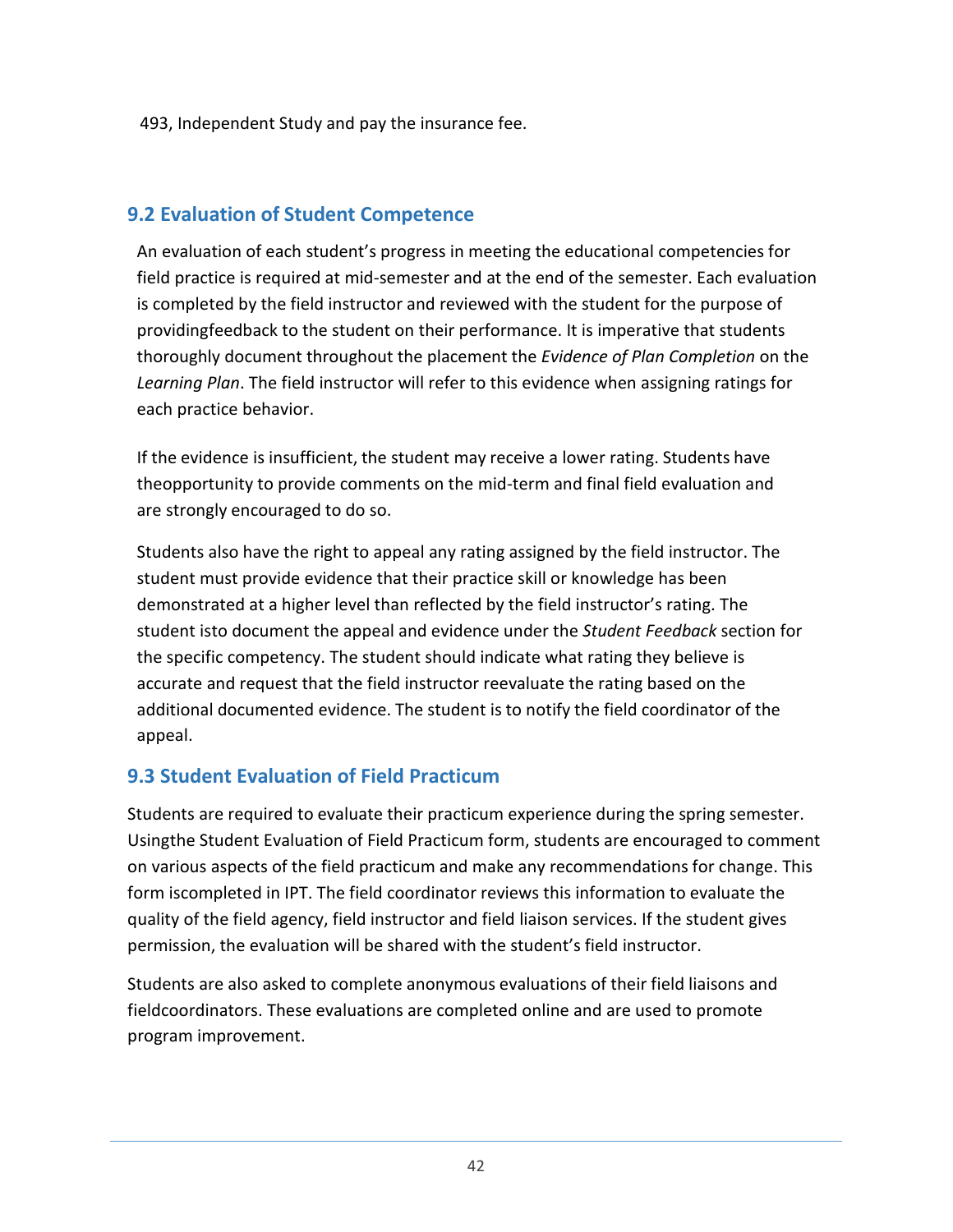# <span id="page-42-0"></span>**10.0 Problems in Field**

## <span id="page-42-1"></span>**10.1 Managing Problems in Field**

Managing problems in field placement is considered to be a part of students' professional

development.The expected problem solving steps are:

- 1. Student shares concerns directly with the field instructor to discuss how problems/concerns canbe managed or resolved. A follow-up email from the student to the field instructor documenting discussions is recommended.
- 2. If the collaboration with the field instructor in Step 1 does not adequately manage the problem,the student should notify the assigned field liaison or field coordinator, if the liaison is unavailable, so that a problem-solving meeting between the student, the field instructor, and the field liaison can be convened.
- 3. If concerns continue following the initial meeting the field coordinator will meet with the student, field instructor, and field liaison for additional collaboration and solution finding.

Please note: If a student is uncertain about how to best begin addressing a problem/concern, the student may first request a consultation with the field liaison or field coordinator prior to Step 1. Following this preliminary consultation, the student is expected to engage in each of the steps outlinedabove as necessary to manage the problems/concerns.

If the student refuses to address placement concerns with the field instructor using the process described above, the field coordinator will request a meeting of the student's academic committee.Refusal to engage in the problem-solving process could result in dismissal from field.

## <span id="page-42-2"></span>**10.2 Requests to Terminate a Placement**

A student may request to terminate a placement if problems/concerns interfere with learning. However, the decision to terminate a placement is only made after all reasonable efforts to resolve the concerns have been exhausted. Students are not permitted to resign from a field placement without prior approval from the Field Coordinator.

Any student who wants to request termination of placement must first engage in the problem- solving process described in Section 10.01. Following that, a student may submit a written request for placement termination to the field coordinator. The request should include in detailthe student's concerns about the placement experience and all efforts that have been made to resolve the issues. The field liaison and field instructor should be copied on the request for termination. The field coordinator will review the student's request and may consult with the field instructor and/or the field liaison. The decision to terminate a placement is made by the field coordinator.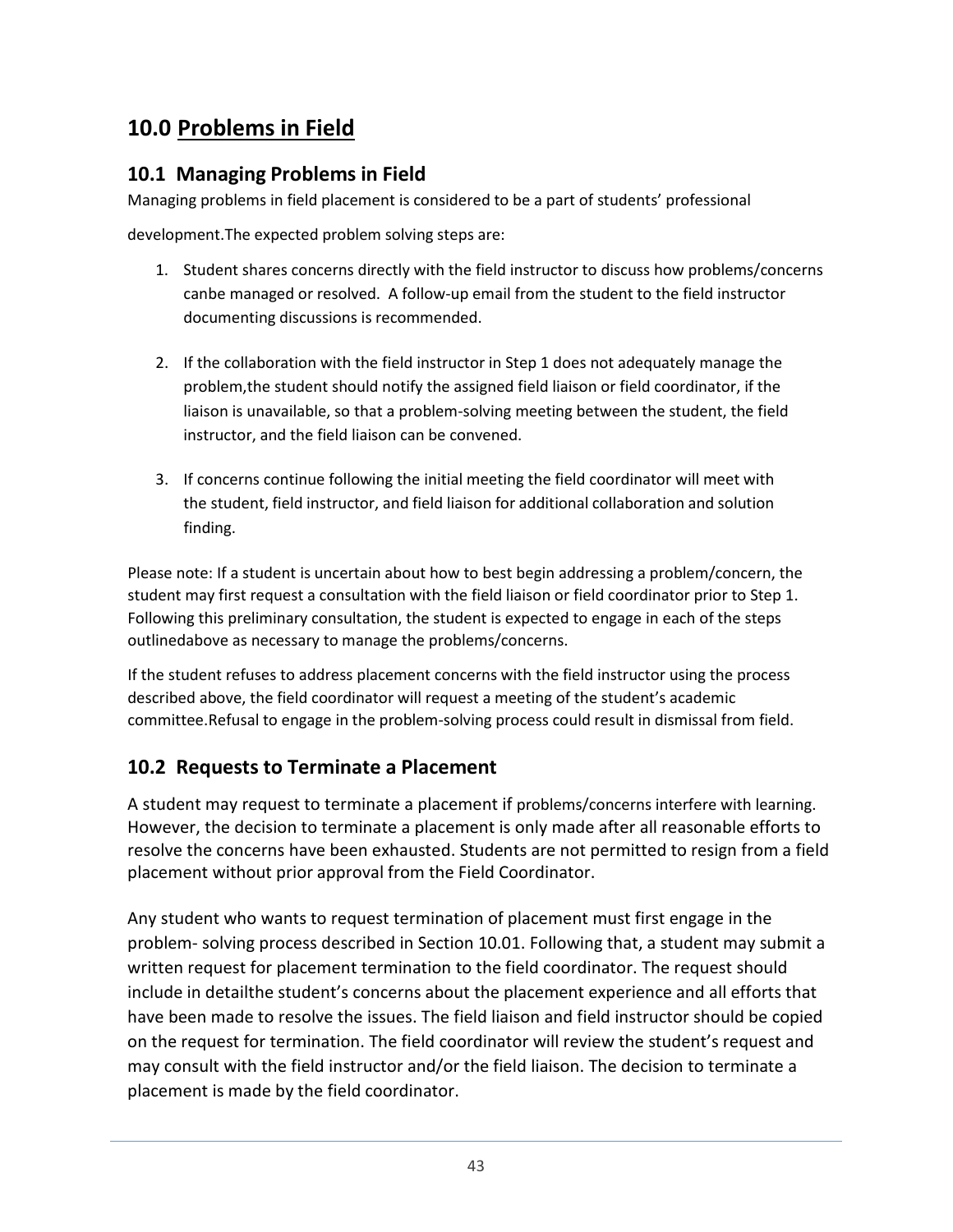Termination of a placement may result in a change in the student's program of study and/or graduation date. The field coordinator will review the hours and activities completed by the student in the initial placement to determine whether any of these hours may be carried over to a new placement. However, a new placement agency may require the student to complete the full term hours as a condition of placement. The student may need to complete additional hours at a new field placement so that adequate orientation and learning opportunities can beensured.

## <span id="page-43-0"></span>**10.3 Sexual Harassment**

Sexual harassment of students is a violation of Title IX of the Education Amendments of 1972which prohibits sex discrimination in education. Unwelcome sexual advances, requests for sexual favors, and/or other verbal or physical conduct of a sexual nature constitutes sexual harassment when grades or educational progress are made contingent upon submission to such conduct, or when the conduct has the purpose or effect of interfering with the individual's academic performance, or of creating an intimidating, hostile, or offensive educational environment.

Students should follow the procedure below if they experience sexual harassment in their fieldagency:

- 1. Contact the field coordinator as soon as possible to report this situation and to receive advice on how to proceed. The field coordinator will determine whetherthe student should return to the field setting while the issue is under review.
- 2. Complete the *Personal Safety Incident Report* form located on the College of SocialWork website and submit the completed form to the field coordinator ASAP.

The Field Coordinator will:

- 1. Consult with the Title IX office to discuss next steps
- 2. Determine, with the student, whether they feel safe returning to the agency setting. If appropriate, a plan may be developed to assure the student's safetyand comfort in the field setting.
- 3. Upon receiving such a complaint, notify the field liaison who will work with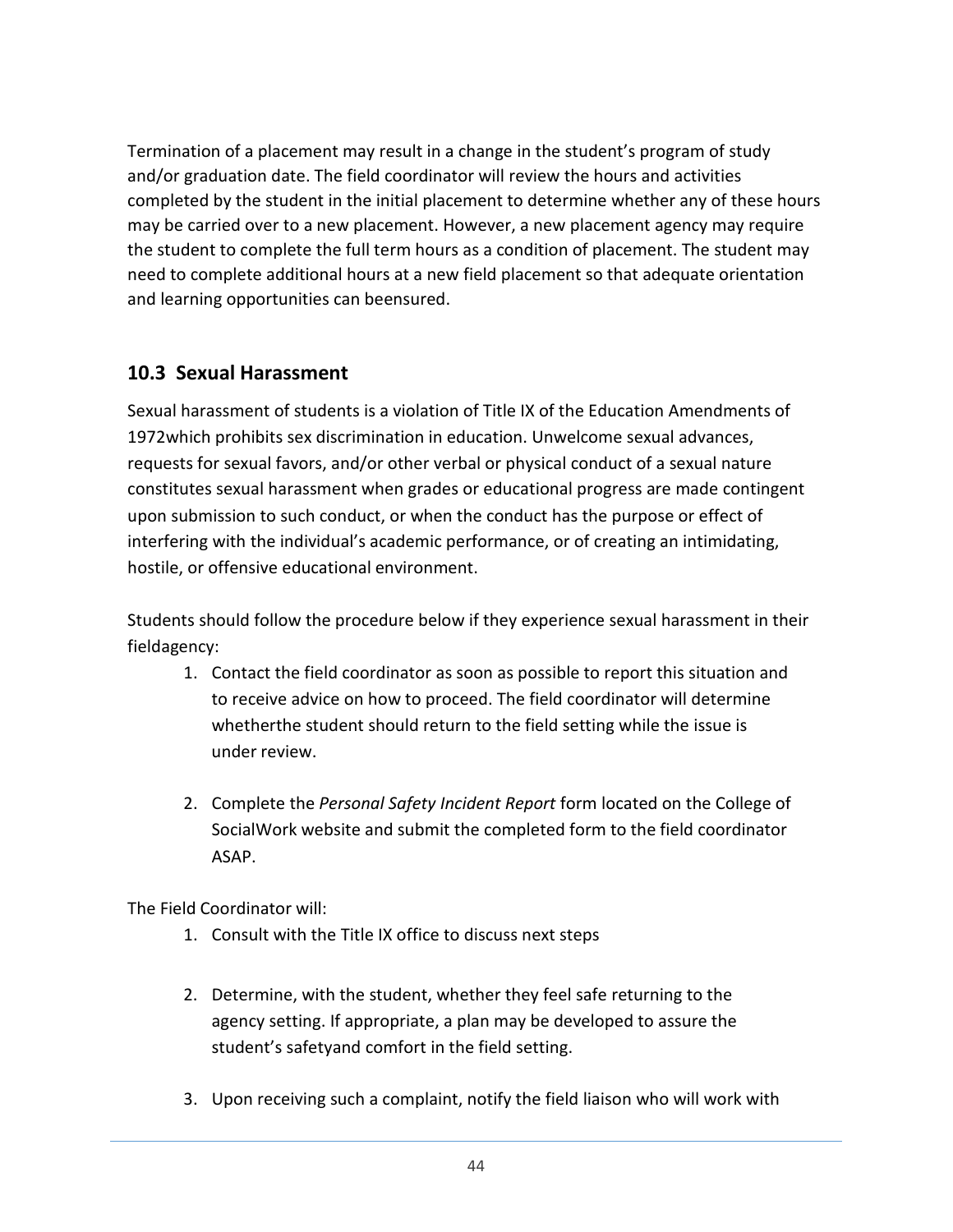the field instructor and/or agency administrator to further assess the situation and todecide on an intervention strategy.

- 4. As appropriate, confer with the Office of Equity and Diversity and the Program Director regardingthe situation and the planned strategy for intervention.
- 5. Determine the status of the student's practicum in the agency after athorough assessment.
- 6. Make referrals, if needed, to appropriate resources for assisting the student tocope with the situation.

## <span id="page-44-0"></span>**10.4 Unsatisfactory Progress in Field**

If a student does not demonstrate satisfactory progress toward competency in field, a field instructor has the right to terminate the student's placement at any time. If students have demonstrated some commitment to their own learning, field instructors may be willing to givestudents the opportunity to achieve satisfactory performance. The following process is followed when a student's performance or progress in field is unsatisfactory, and the field instructor is willing to continue to work with the student.

- The field instructor should first discuss the concern(s) with the student and give the student the opportunity to respond to feedback and improve performance. The field instructor is asked to document discussions with students regarding problems with performance or conduct. This documentation may be included in supervision notes orin a Field Concerns Report in IPT.
- If the student's performance does not improve, the College asks that field instructors contact their field liaison to discuss concerns regarding student performance. If the fieldliaison is not available or the situation warrants, field instructors are encouraged to contact the student's field coordinator. The field liaison and field coordinator will discuss the situation and make a decision about how to respond.
- If there are serious concerns that the student may not succeed in placement, the field coordinator and/or field liaison will arrange a conference with the field instructor and the student to discuss the concerns and to develop a written plan to address the issues regarding student performance. The field coordinator may also meet separately with the student in order to explore the student's perspective on the issue. A deadline will be set for demonstrating performance improvement. The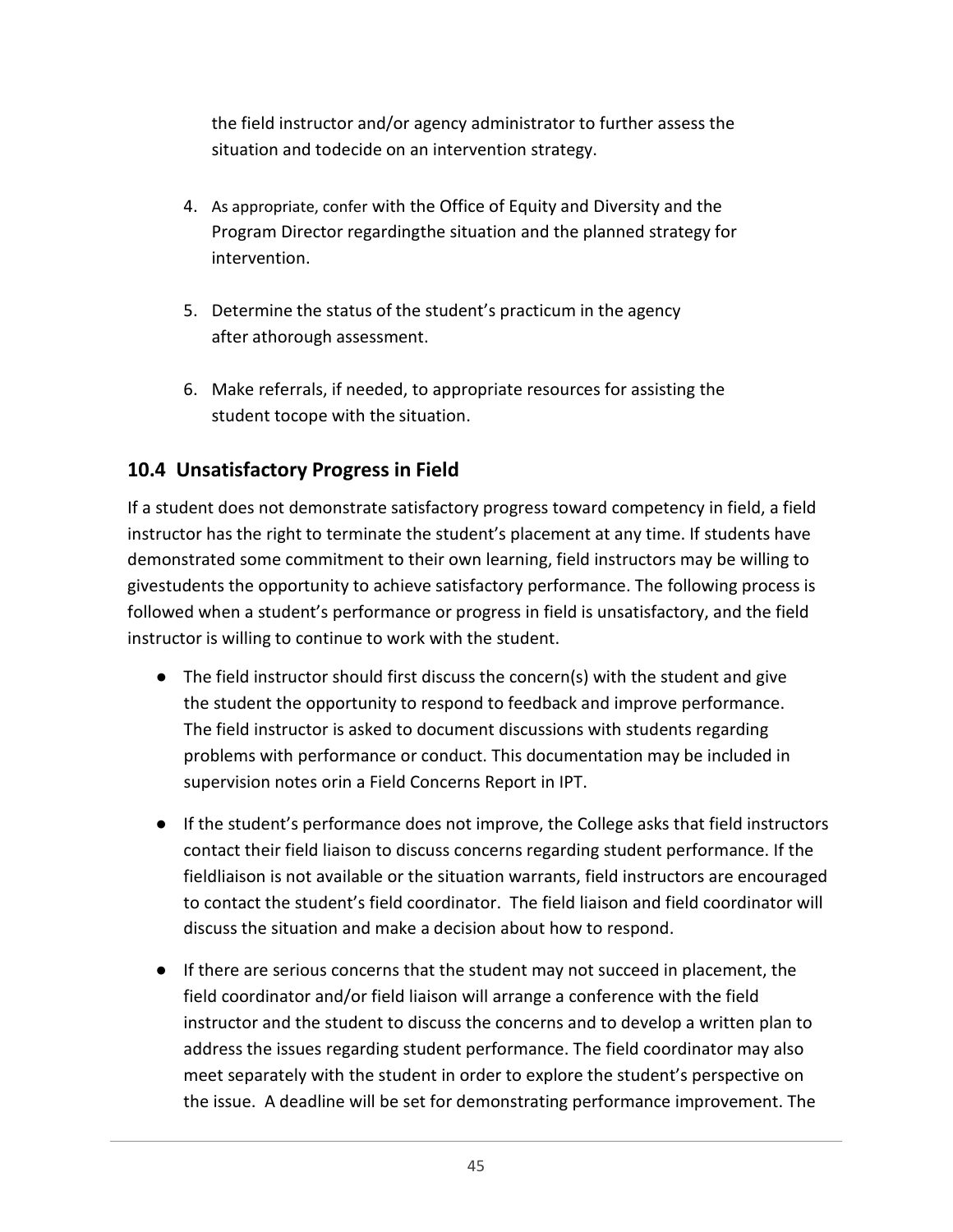student will be informed that failure to meet performance standards may result in dismissal from the agency and/or afailing grade in the practicum course.

- The field instructor will document the plan on the Field Concerns Report in IPT. The plan will be signed in IPT by the student, field instructor, field liaison, and field coordinator. If the student does not agree to the plan, the student's placement at theagency will be terminated.
- If the student has not demonstrated adequate progress by the designated date, the field instructor may decide to terminate the student's placement. The field instructor isasked to complete a *Dismissal Form* in IPT. (Forms will be uploaded on request). If the placement is terminated, the field coordinator may request a meeting of the student's academic committee to review the concerns and progress and recommend if any additional action should be taken.
- If the student does not achieve the competencies and performance standards of thefield practicum, a failing grade will be assigned. A failing grade field results in termination from the BSSW program.

## <span id="page-45-0"></span>**10.5 Dismissal from Placement and Appeal Procedure**

Every field agency must sign an agreement for student placement with the University. Theagreements stipulate that the Agency may dismiss from placement any student whose performance or conduct does not justify continuance in field placement at the Agency.

Consequently, any field agency that determines that a student's continuation in placement jeopardizes the quality of client services or agency reputation, or disrupts normal agency operations, may elect to immediately terminate the student's placement. Whenever possible,field instructors are asked to contact the field liaison and/or the field coordinator before making a decision to dismiss the student to proactively address any concerns about student performance that might lead to termination of placement (See Section 10.1).

Upon notification by the agency of a student's dismissal, the field coordinator will upload a Dismissal Form on the student's page in IPT. The field instructor is to complete the form detailing the reason(s) for dismissal. The field coordinator may contact the agency for additional information and will review all documentation of cause for dismissal. The field coordinator may also meet with the student to get the student's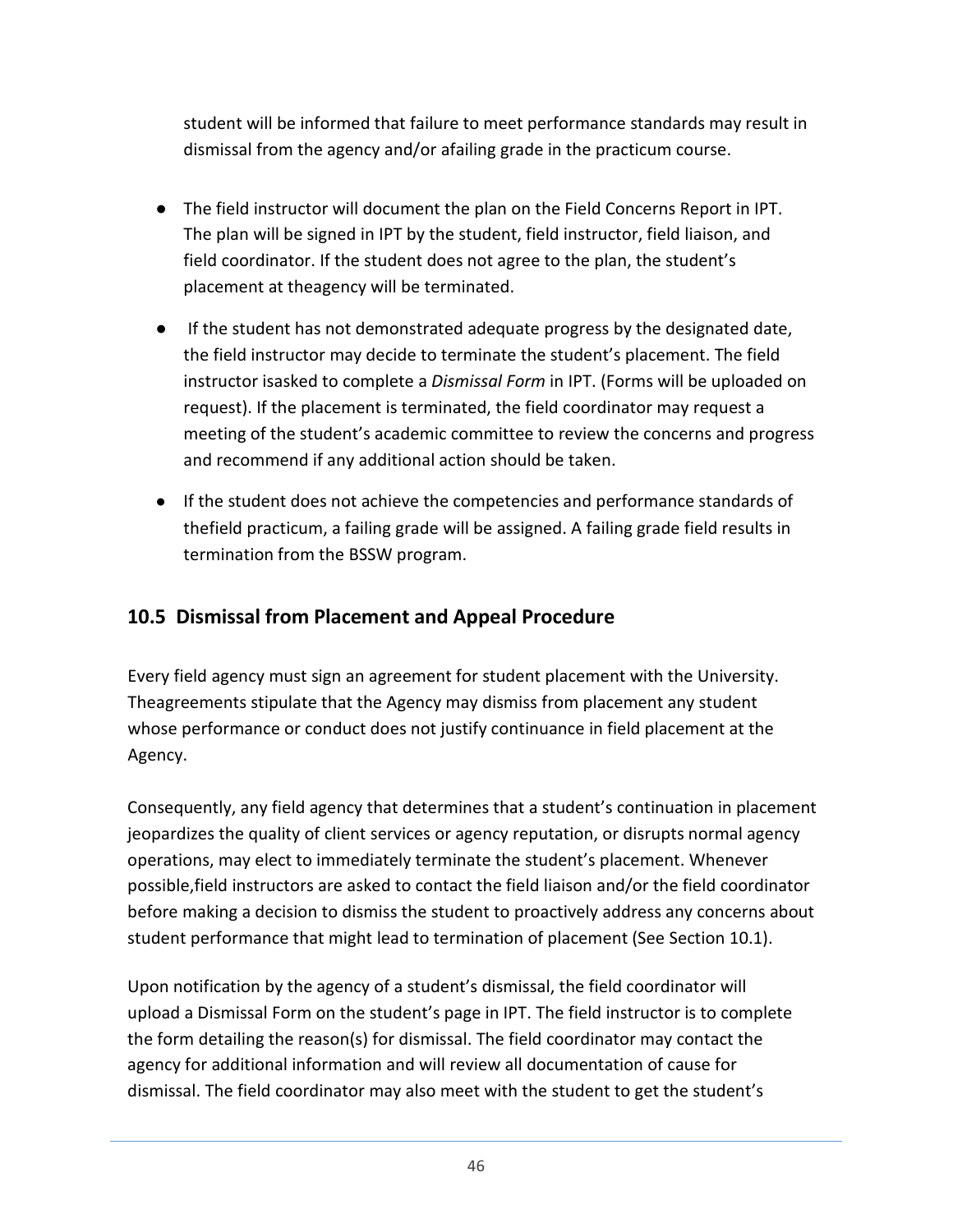perspective on the situation. The field coordinator will make a decision as to whether the student is eligible forplacement in another setting.

**If the field coordinator determines that the student** *is* **eligible for another placement**, it is highly unlikely that the student will be able to begin placement at another agency before the start of the following semester. Consequently, the student will receive the grade of Incomplete,and the following procedure will be implemented:

- The student is to schedule a meeting with the field coordinator to initiate placementplanning. The field coordinator will work with the student to evaluate appropriate options for placement.
- The field coordinator will request that the student sign a *Release of Information*  form sothat information about the student's prior field experience and learning needs can be shared with prospective field instructors.
- The field coordinator will facilitate at least one opportunity for the student to interview for another placement. The College cannot guarantee that the student will be acceptedby an organization for another placement. It is the student's responsibility to secure the placement through a successful interview.

If a student's placement is terminated by the agency due to poor student performance, ethicsviolations, violation of agency policy, or professional misconduct, the field coordinator may determine that the student is not eligible for placement and will receive a failing grade for thecourse. The field coordinator may request a meeting of the student's academic committee toreview the situation and provide consultation before the field coordinator makes a final decision. The field coordinator will notify the student of this decision in writing and may request a meeting with the student to discuss.

**If the field coordinator determines that the student is** *not eligible to interview for*  **another placement or to receive the grade of Incomplete,** the student will receive a failing grade for the course at the end of the semester. If the student elects to appeal the grade, the student isto follow the grade appeals procedure in the Student Handbook.

The student may appeal *the decision by the field coordinator not to place the student in anothersetting by the following procedure.*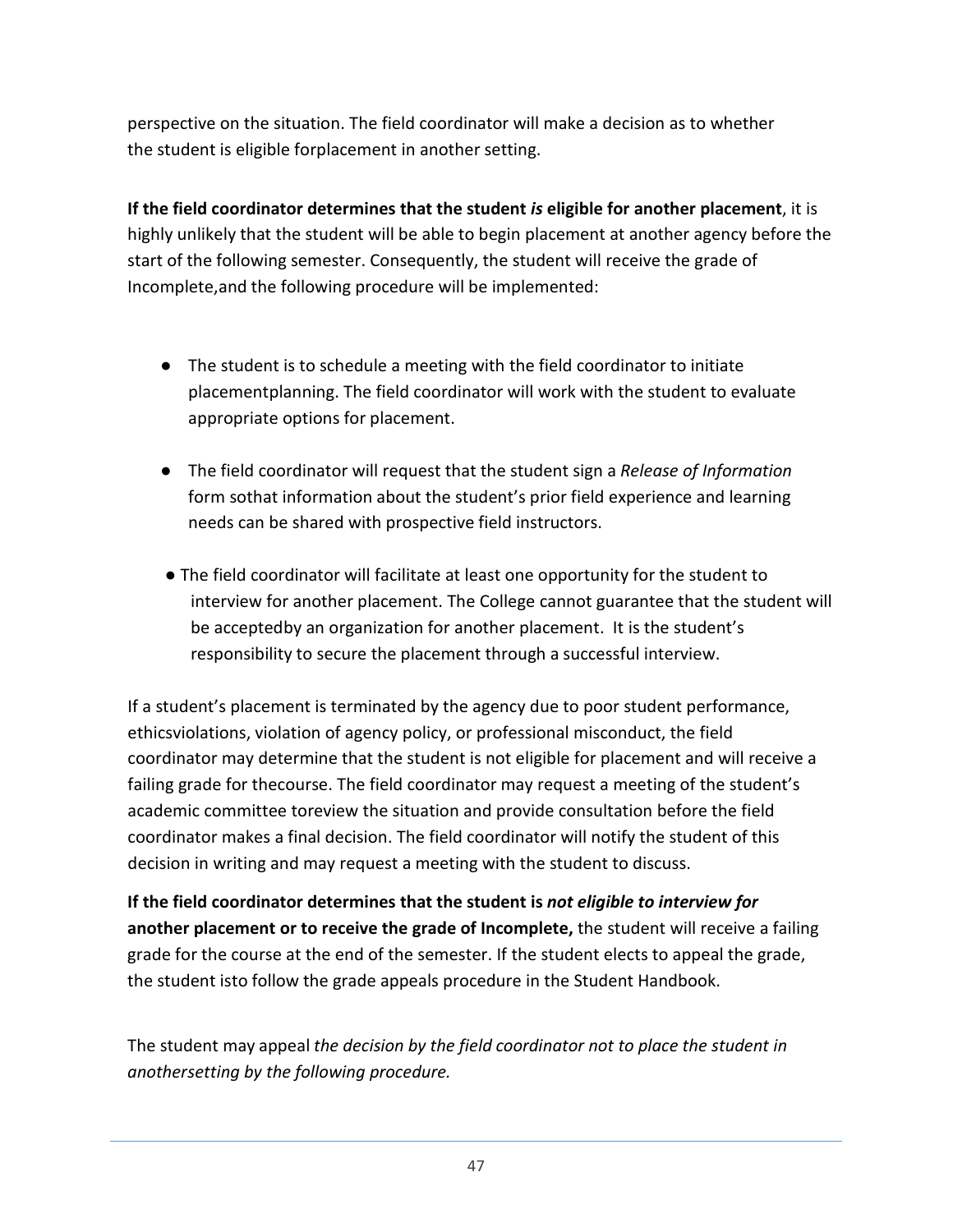- The student must submit the appeal in writing to the field coordinator, detailing specificreasons the decision is being appealed. The written appeal must be submitted within 15days of the student's written notification of ineligibility for placement. Students may appeal the field coordinator's decision only on the basis of one or more of the following allowable grounds: (1) A clearly unfair decision (such as lack of consideration of circumstances clearly beyond the control of the student, e.g., a death in the family, illness, or accident); (2) Unacceptable instruction/evaluation procedures (such as deviation from stated policies on required learning activities, supervision, field instructorevaluation, etc.).
- The field coordinator is to review the student's statement and provide awritten reply within 15 days.
- If the field coordinator decides not to grant the student's request to be placed in another setting, the student may appeal this decision to the student's academic committee. The student must submit a request in writing to the student's program director, requesting committee review of the decision. The student must explain in thewritten request for review the grounds for appealing the field coordinator's decision. The student may also attach any relevant documentation.
- The program director is to schedule a committee meeting within 15 days of receiving thestudent's written request.
- The program director will request a copy of the field coordinator's written reply to the appeal. The field coordinator may also submit additional documentation relevant to thesituation. The program director will disseminate all of the documents to the committee for review prior to the meeting.
- The academic committee will meet with the student and field coordinator to conduct afull review of the student's appeal.
- After the meeting, the committee will discuss the situation and make a determinationas to whether the student's appeal to be eligible for placement will be granted. The committee will notify the student within 3 days as to the decision. The committee's decision will be binding.

#### <span id="page-47-0"></span>**10.6 Incompletes in Field**

A grade of incomplete (I) is a temporary grade showing that the student has performed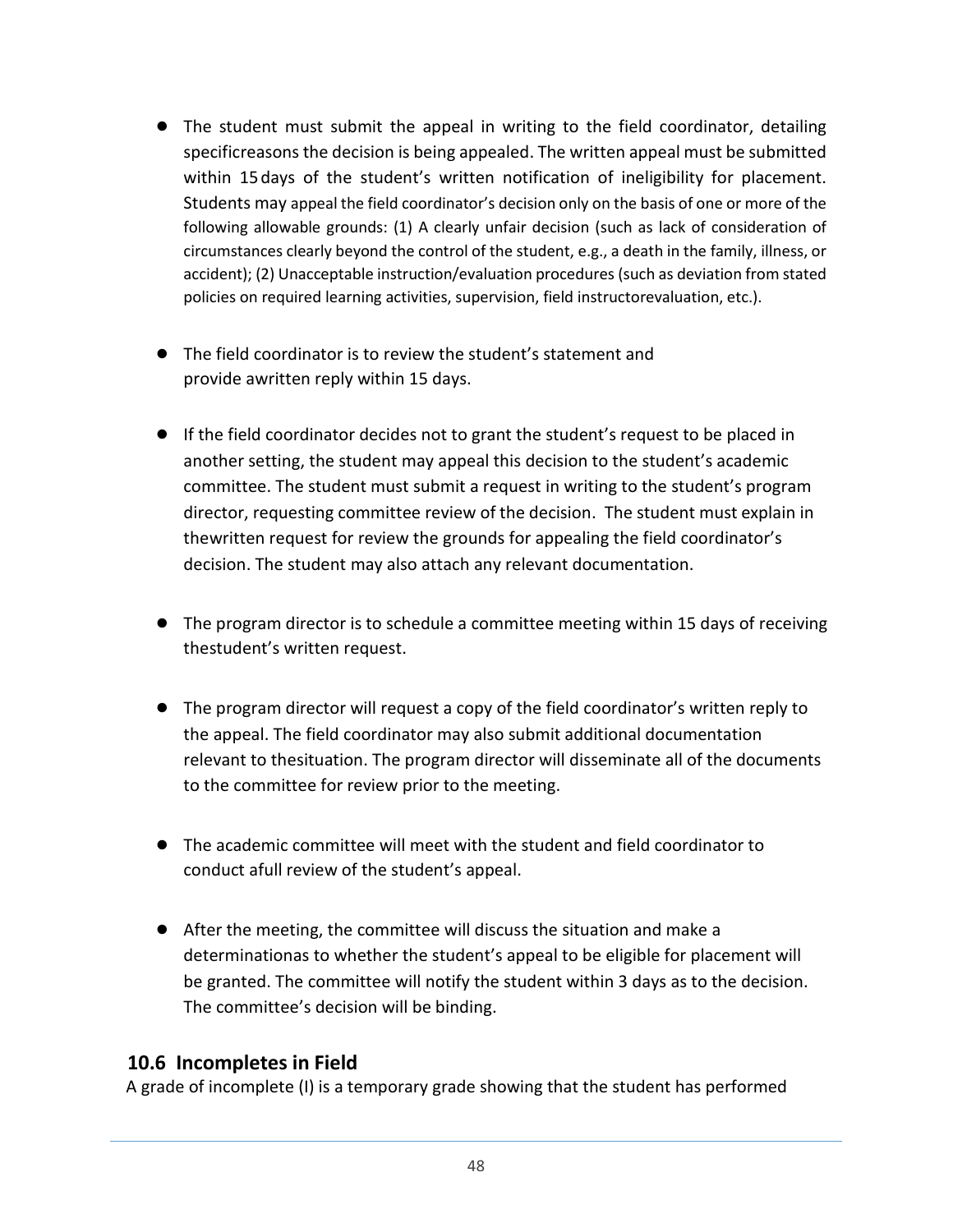satisfactorily in the course but, due to unforeseen circumstances, has been unable to finish allrequirements. The field coordinator will determine whether a student is eligible for the gradeof Incomplete. The field coordinator, in consultation with the student, decides the terms for the removal of the incomplete, including the time limit for removal. If the incomplete is not removed within one calendar year, the grade will be changed to No Credit (NC).

All students are required to have UT's professional liability insurance while in field, and students must be registered as a student (enrolled) in order to be eligible to purchase UT professional liability insurance. If a student has a grade of Incomplete for field, they do not have to pay for the field course again in the following semester, but the student must maintain current professional liability insurance coverage.

In order to be eligible for the required liability insurance coverage, the student may a) register for an additional social work course or b) register and pay for 1 credit hour of SW 493, Independent Study, and pay the insurance fee.

## <span id="page-48-0"></span>**10.7 Student Removal from a Field Practicum**

The field coordinator has the authority to withdraw a student from a placement based on concerns about the student's performance, the agency environment, quality and consistency of supervision, or the student's refusal to address concerns about the placement. If a student is removed from a placement by the field coordinator due to his orher performance, an academic committee meeting may be convened to explore the student's readiness for placement and to make recommendations to the field coordinator.

Circumstances in which a student may be removed from a placement include, but are not limited, to the following:

- 1. Attempts to harm themselves or any client or agency staff person.
- 2. Violates the NASW Code of Ethics
- 3. Violates the College of Social Work Standards of Professional Conduct
- 4. Has personal or legal hardships that negatively affect their performance in the fieldpracticum.
- 5. Has a physical or mental health challenge, active substance abuse issues, or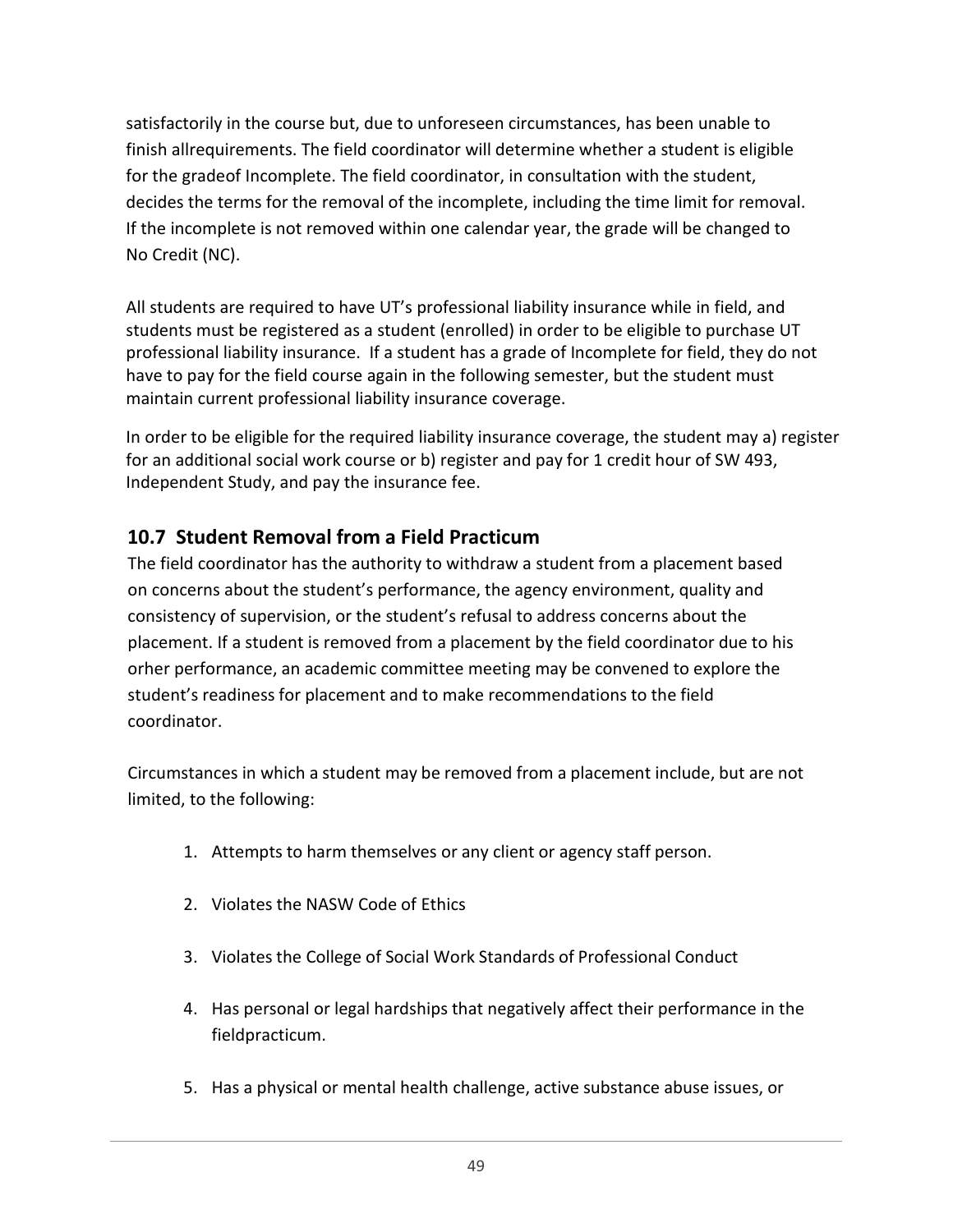undocumented disabilities that severely limit the student's effectiveness in the fieldpracticum.

## <span id="page-49-0"></span>**10.8 Professional Misconduct**

Students must conduct themselves in a professional and ethical manner toward clients, students, faculty, and agency colleagues. Because membership in a profession implies commitment to an encompassing set of values, professional conduct is expected at all times inany field-related activity. The college subscribes to the NASW Code of Ethics which is discussedin the classroom and in field placements. The college's policy on professional conduct is located in The BSSW Student Handbook. Each student is required to sign the *Student Field Placement Contract* before starting field. This contract stipulates the student's understanding of the expectation of professional conduct. Any incident of professional misconduct which is committed during field practicum should be documented by the student's field instructor and submitted to the field coordinator. Upon review of the documentation, the field coordinator will make a determination as to whether to make a report to the program director who may then call a meeting of the Professional Standards Committee.

## <span id="page-49-1"></span>**10.9 Return to Field after Withdrawal from a Field Course**

If a student withdraws from a field course, the student is required to apply to return to field in another semester. If a student withdraws from the field course after receiving a substandard evaluation or critical feedback regarding field performance, the Field Coordinator will request ameeting of the student's Academic Committee to consider the student's eligibility to return to field. The Academic Committee will review the circumstances leading to withdrawal and determine whether the student will be eligible to register for a field course in a later semester. The Academic Committee may stipulate specific conditions that must be met for thestudent to be eligible for field, including timeframes for completion. The Academic Committeewill have access to documentation relevant to student performance in field. The Field Coordinator will attend the Academic Committee Meeting to provide information and consultation but will not be a voting member of the committee. The Academic Committee decision will be binding. The student may appeal the Academic Committee decision according to the appeals process detailed in Hilltopics.

If the Academic Committee has approved the student's eligibility to return to field after withdrawal, the student is to notify Field Coordinator of their request to register for the field course and apply for a field practicum. In order to allow for processing and placement planning,the application and statement must be submitted to the Field Coordinator at least